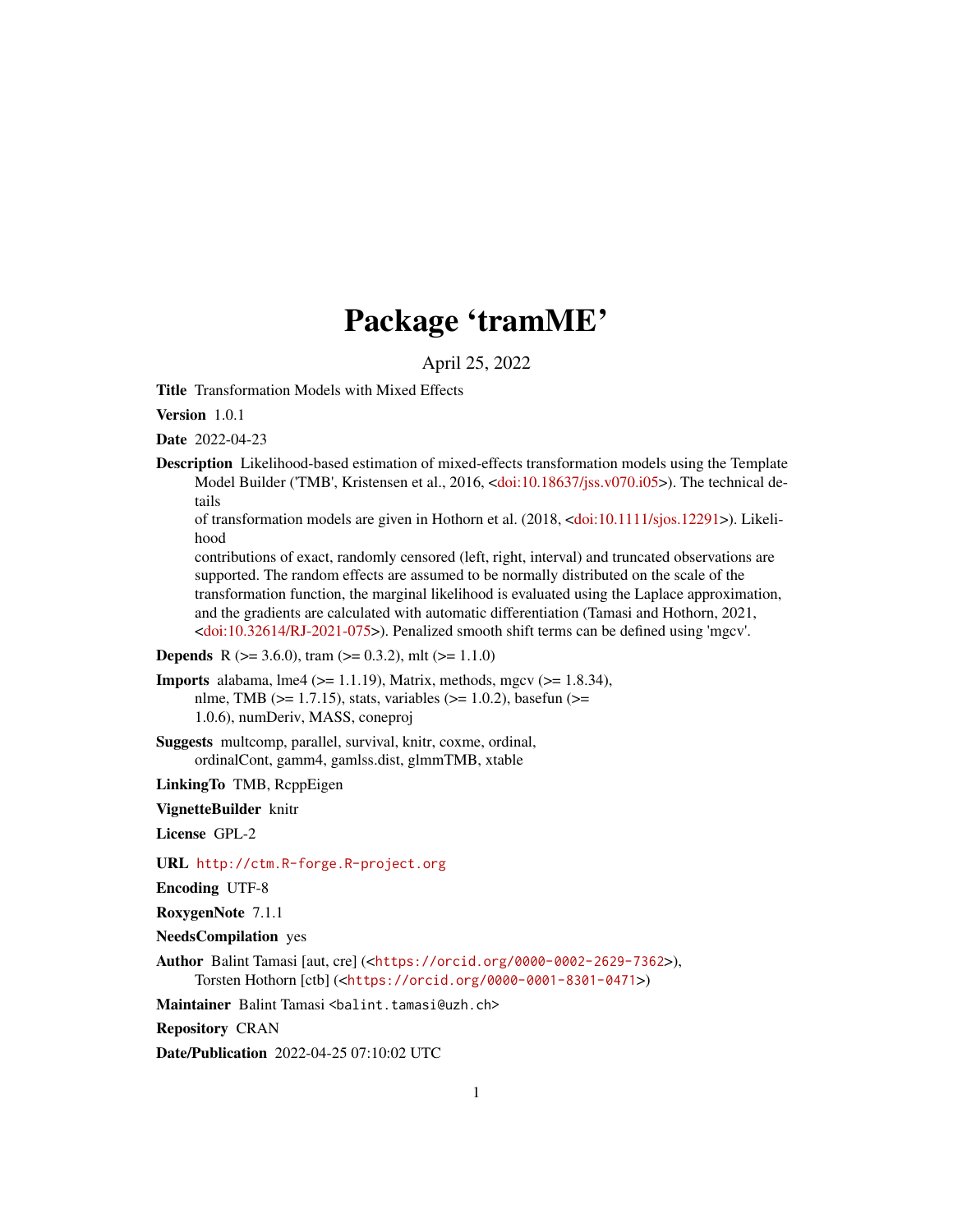# R topics documented:

|                                                                                                                        | 3              |
|------------------------------------------------------------------------------------------------------------------------|----------------|
| idx                                                                                                                    | $\overline{4}$ |
|                                                                                                                        | $\overline{4}$ |
|                                                                                                                        | 5              |
|                                                                                                                        | 5              |
|                                                                                                                        | $\overline{7}$ |
|                                                                                                                        | 8              |
|                                                                                                                        | 8              |
|                                                                                                                        | 9              |
|                                                                                                                        | 10             |
|                                                                                                                        | 11             |
|                                                                                                                        | 12             |
|                                                                                                                        | 14             |
|                                                                                                                        | 15             |
|                                                                                                                        | 16             |
|                                                                                                                        | 16             |
|                                                                                                                        | 17             |
|                                                                                                                        | 18             |
|                                                                                                                        | 18             |
|                                                                                                                        | 19             |
|                                                                                                                        | 19             |
|                                                                                                                        | 20             |
|                                                                                                                        | 22             |
|                                                                                                                        | 24             |
|                                                                                                                        | 25             |
| offset                                                                                                                 | 27             |
|                                                                                                                        | 27             |
|                                                                                                                        | 27             |
|                                                                                                                        | 28             |
|                                                                                                                        | 28             |
|                                                                                                                        | 29             |
|                                                                                                                        | 29             |
|                                                                                                                        | 30             |
|                                                                                                                        | 31             |
|                                                                                                                        | 32             |
|                                                                                                                        | 34             |
|                                                                                                                        | 36             |
|                                                                                                                        | 36             |
|                                                                                                                        | 37             |
|                                                                                                                        | 38             |
| $print.VarCorr.tramME \dots \dots \dots \dots \dots \dots \dots \dots \dots \dots \dots \dots \dots \dots \dots \dots$ | 38             |
|                                                                                                                        | 39             |
|                                                                                                                        | 39             |
|                                                                                                                        | 41             |
|                                                                                                                        | 42             |
|                                                                                                                        | 43             |
|                                                                                                                        |                |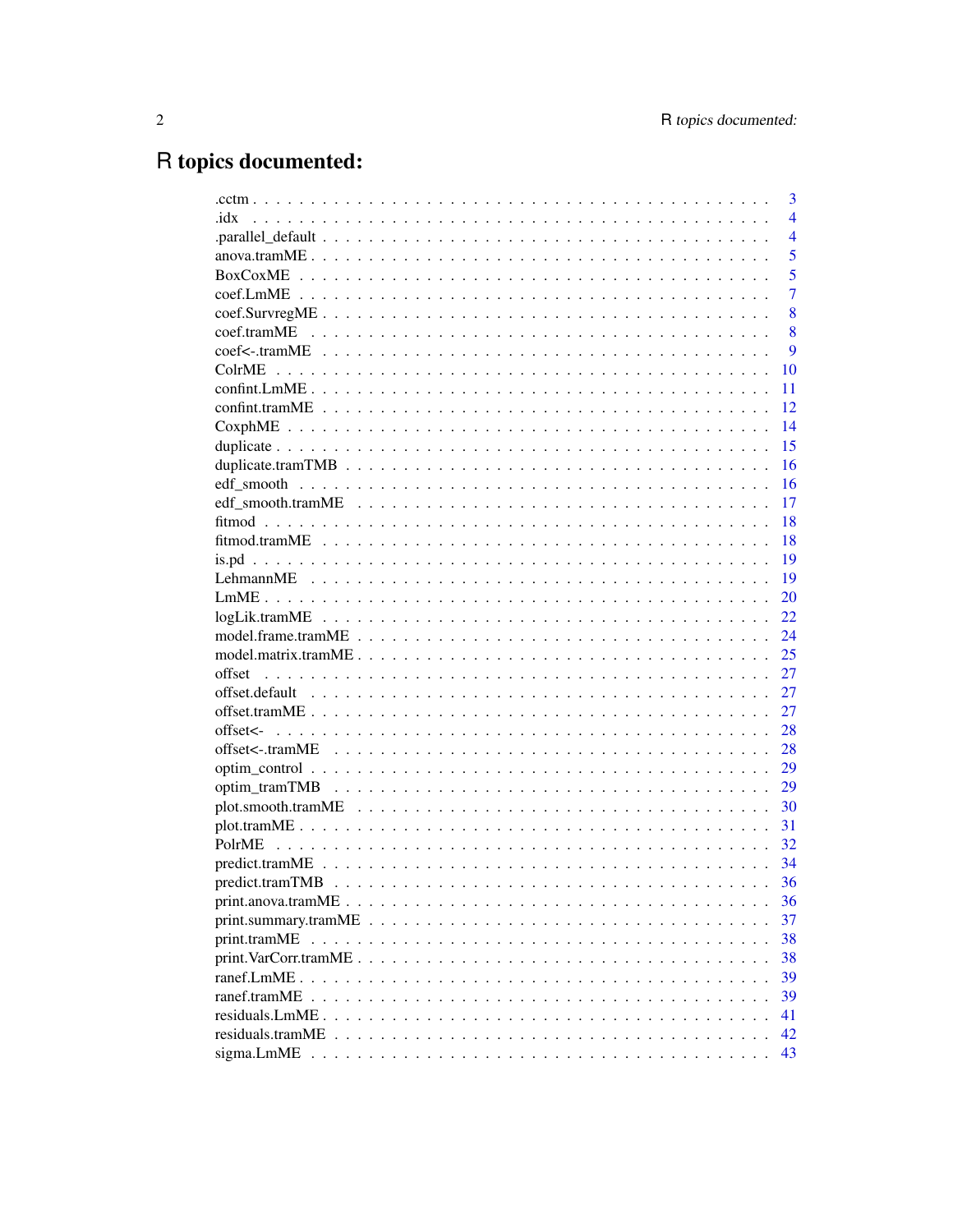<span id="page-2-0"></span>

| Index | 62 |  |
|-------|----|--|

.cctm *Create a 'conditional' ctm model with random effects as offsets*

# Description

Create a 'conditional' ctm model with random effects as offsets

# Usage

.cctm(mod, coef, negative = FALSE)

| mod      | A ctm model.                                                           |
|----------|------------------------------------------------------------------------|
| coef     | Coefficient vector for the dummy ctm model.                            |
| negative | The sign of the random effect term in the corresponding trammer model. |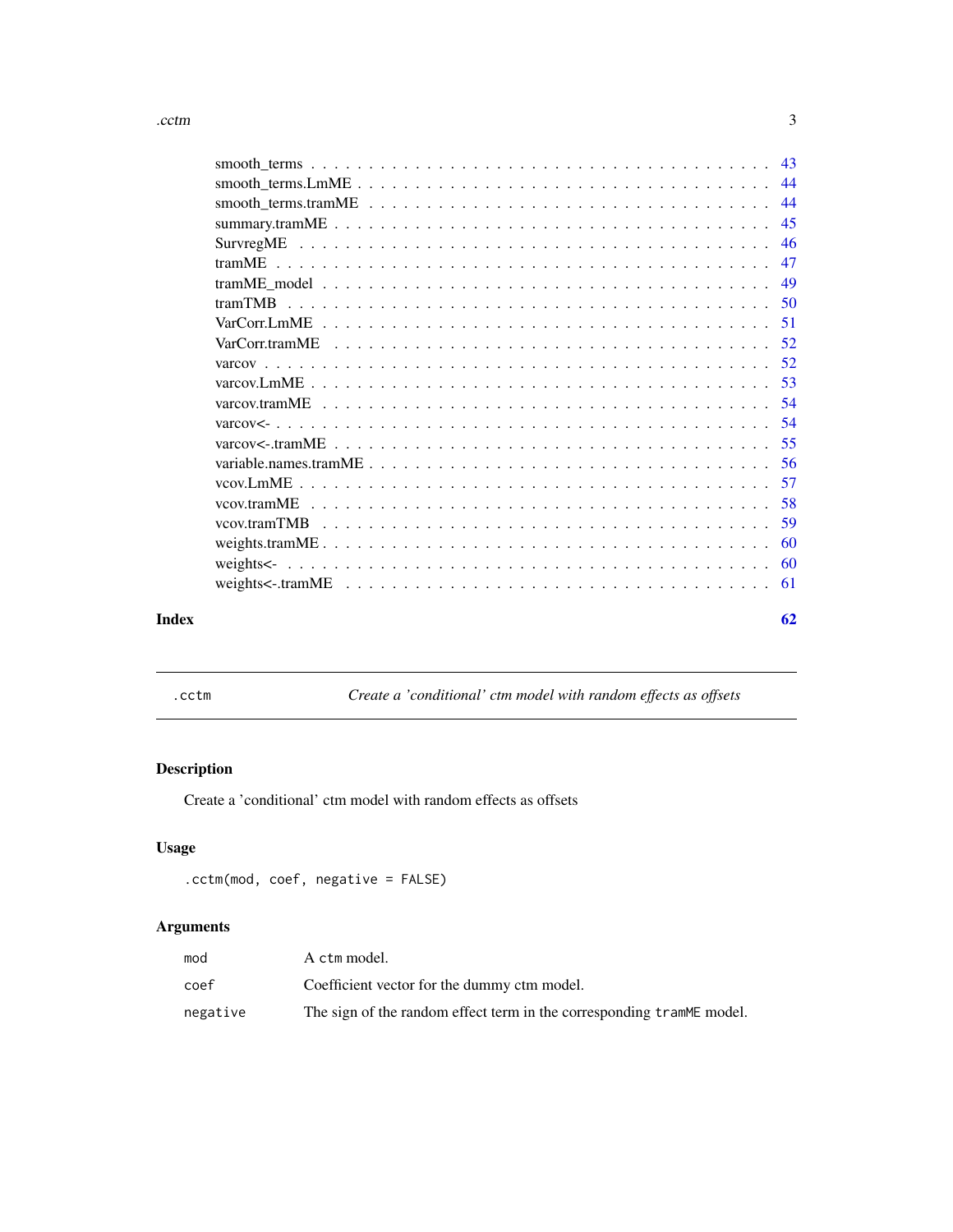<span id="page-3-0"></span>If fixed is logical, it inidcates that the indices refer to the extended parameter vector pargroup = c("fixef", "ranef", "shift", "all")

#### Usage

```
.idx(
  obj,
  fixed = NULL,pargroup = "all",
 which = NULL,
 pmatch = FALSE,
  altpar = NULL
\mathcal{L}
```
#### Arguments

| obi      | A tramME object                                                   |
|----------|-------------------------------------------------------------------|
| fixed    | Logical; should the indices of fixed parameters also be returned? |
| pargroup | Parameter group                                                   |
| which    | Parameter names or indices within groups                          |
| pmatch   | Is partial matching allowed for which                             |
| altpar   | Alternative parameterizations (currently only "lm" possible)      |

.parallel\_default *Boilerplate parallel-handling function, modified from* glmmTMB

#### Description

Boilerplate parallel-handling function, modified from glmmTMB

#### Usage

```
.parallel_default(parallel = c("no", "multicore", "snow"), ncpus = 1L)
```

| parallel | Parallel backend     |
|----------|----------------------|
| ncpus    | Number of cores/cpus |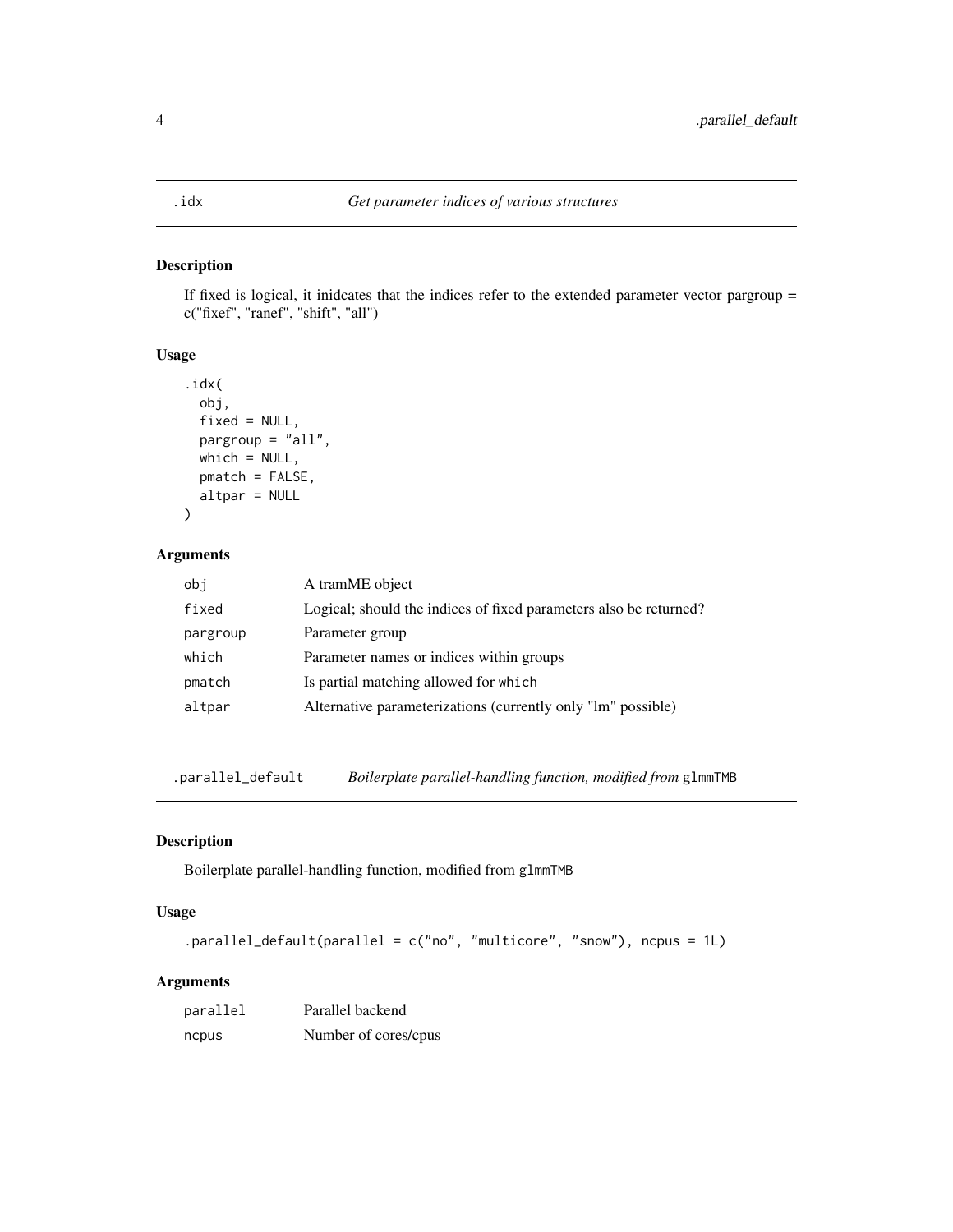<span id="page-4-0"></span>

Calculates information criteria and LR ratio test for nested tramME models. The calculation of the degrees of freedom is problematic, because the parameter space is restricted.

#### Usage

```
## S3 method for class 'tramME'
anova(object, object2, ...)
```
#### Arguments

| object  | A tramME object.                                                  |
|---------|-------------------------------------------------------------------|
| object2 | A tramME object.                                                  |
| $\cdot$ | Optional arguments, for compatibility with the generic. (Ignored) |

### Details

Currently only supports the comparison of two models. Additional arguments will be ignored.

The nestedness of the models is not checked.

#### Value

A data.frame with the calculated statistics.

#### Examples

```
data("sleepstudy", package = "lme4")
mod1 <- LmME(Reaction ~ Days + (Days | Subject), data = sleepstudy)
mod2 <- LmME(Reaction ~ Days + (Days || Subject), data = sleepstudy)
anova(mod1, mod2)
```
<span id="page-4-1"></span>BoxCoxME *Mixed-effects version of* [BoxCox](#page-0-0)

#### Description

Mixed-effects version of [BoxCox](#page-0-0)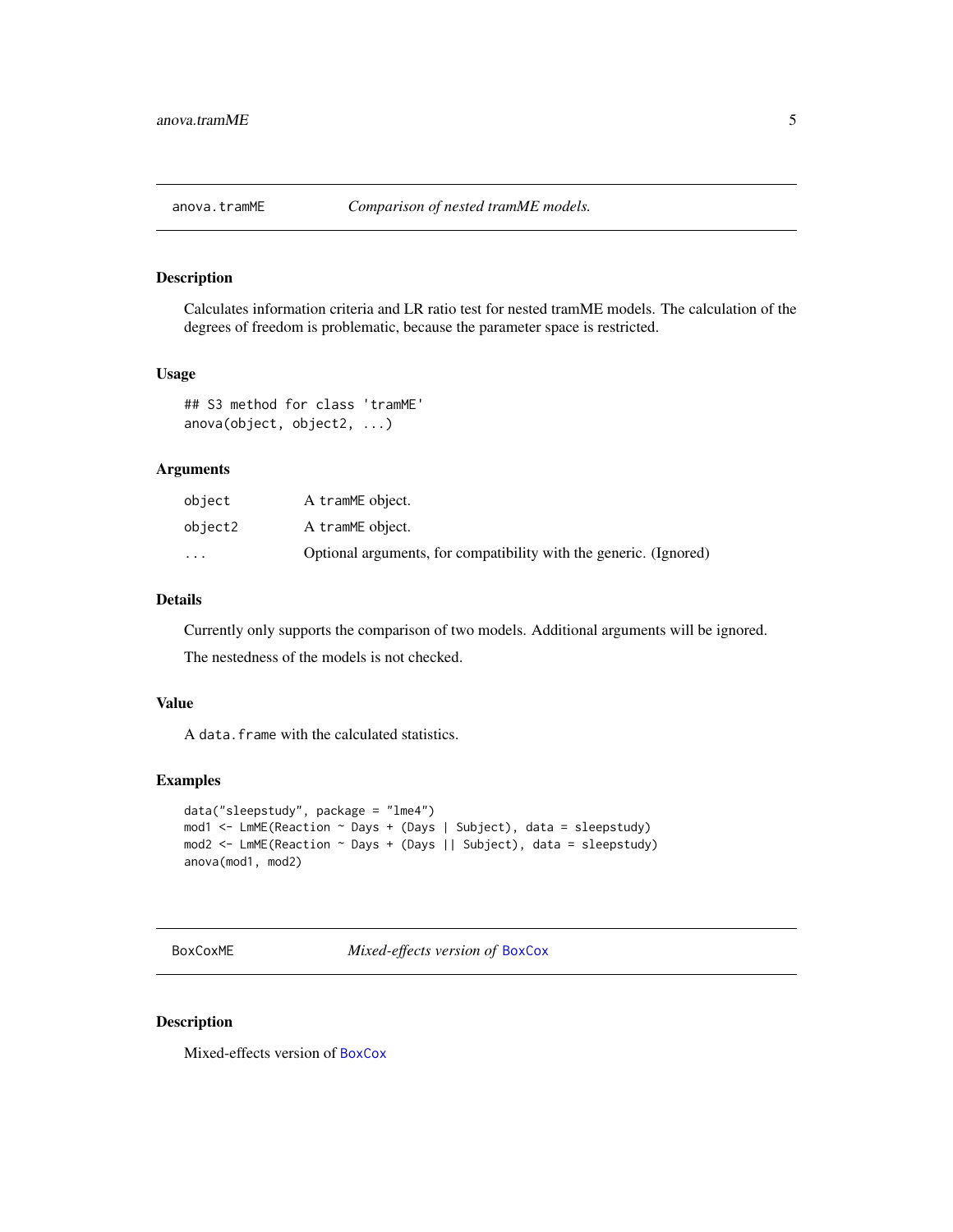# Usage

```
BoxCoxME(
  formula,
  data,
  subset,
  weights,
  offset,
  na.action = na.omit,
  silent = TRUE,
  resid = FALSE,
  do_update = FALSE,
  estinit = TRUE,initpar = NULL,
  fixed = NULL,
  nofit = FALSE,
  control = optim_control(),
  ...
\mathcal{L}
```

| formula   | an object of class "formula": a symbolic description of the model structure to<br>be fitted. The details of model specification are given under tram and in the<br>package vignette.                                         |
|-----------|------------------------------------------------------------------------------------------------------------------------------------------------------------------------------------------------------------------------------|
| data      | an optional data frame, list or environment (or object coercible by as . data. frame<br>to a data frame) containing the variables in the model. If not found in data, the<br>variables are taken from environment (formula). |
| subset    | an optional vector specifying a subset of observations to be used in the fitting<br>process.                                                                                                                                 |
| weights   | an optional vector of weights to be used in the fitting process. Should be NULL<br>or a numeric vector. If present, the weighted log-likelihood is maximised.                                                                |
| offset    | this can be used to specify an _a priori_known component to be included in the<br>linear predictor during fitting. This should be NULL or a numeric vector of length<br>equal to the number of cases.                        |
| na.action | a function which indicates what should happen when the data contain NAs. The<br>default is set to na, omit.                                                                                                                  |
| silent    | Logical. Make TMB functionality silent.                                                                                                                                                                                      |
| resid     | Logical. If TRUE, the score residuals are also calculated. This comes with some<br>performance cost.                                                                                                                         |
| do_update | Logical. If TRUE, the model is set up so that the weights and the offsets are<br>updateable. This comes with some performance cost.                                                                                          |
| estinit   | logical, estimate a vector of initial values for the fixed effects parameters from a<br>(fixed effects only) mlt model                                                                                                       |
| initpar   | named list of initial parameter values, if NULL, it is ignored                                                                                                                                                               |

<span id="page-5-0"></span>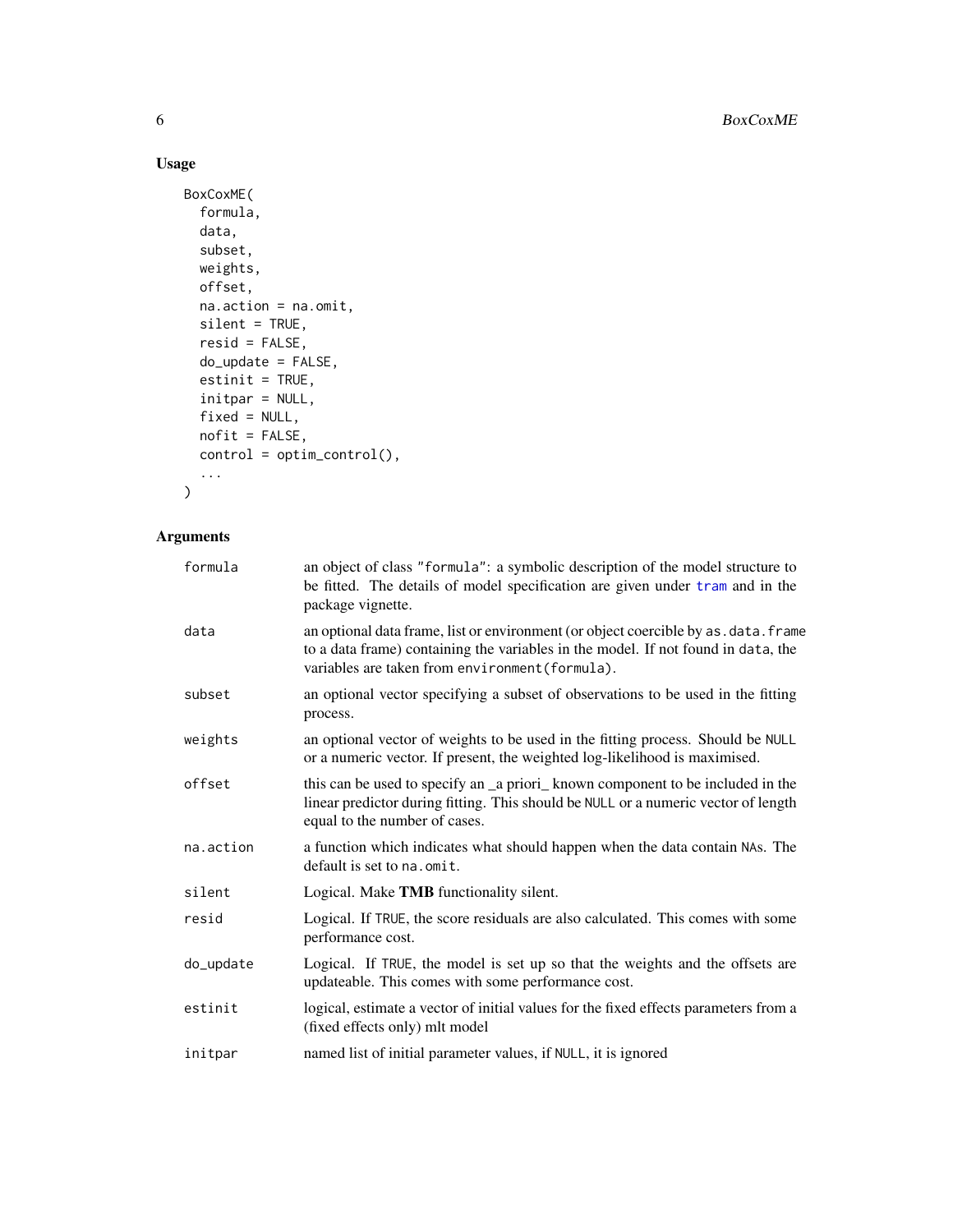# <span id="page-6-0"></span>coef.LmME 7

| fixed   | a named vector of fixed regression coefficients; the names need to correspond to<br>column names of the design matrix |
|---------|-----------------------------------------------------------------------------------------------------------------------|
| nofit   | logical, if TRUE, creates the model object, but does not run the optimization                                         |
| control | list with controls for optimization                                                                                   |
| .       | additional arguments to tram.                                                                                         |

#### Value

A BoxCoxME object.

| coef.LmME | Extract the coefficients of the fixed effects terms of an LmME model. |
|-----------|-----------------------------------------------------------------------|
|-----------|-----------------------------------------------------------------------|

#### Description

Extract the coefficients of the fixed effects terms of an LmME model.

## Usage

```
## S3 method for class 'LmME'
coef(object, as.lm = FALSE, fixed = TRUE, ...)
```
# Arguments

| object    | An LmME object.                                                        |
|-----------|------------------------------------------------------------------------|
| as.lm     | If TRUE, return the transformed coefficients as in a 1 mer Mod object. |
| fixed     | If TRUE, also include the fixed parameters.                            |
| $\ddotsc$ | Optional arguments passed to coef.tramME.                              |

# Value

A numeric vector of the transformed coefficients.

#### Examples

```
data("sleepstudy", package = "lme4")
fit <- LmME(Reaction \sim Days + (Days | Subject), data = sleepstudy)
coef(fit, as.lm = TRUE)
```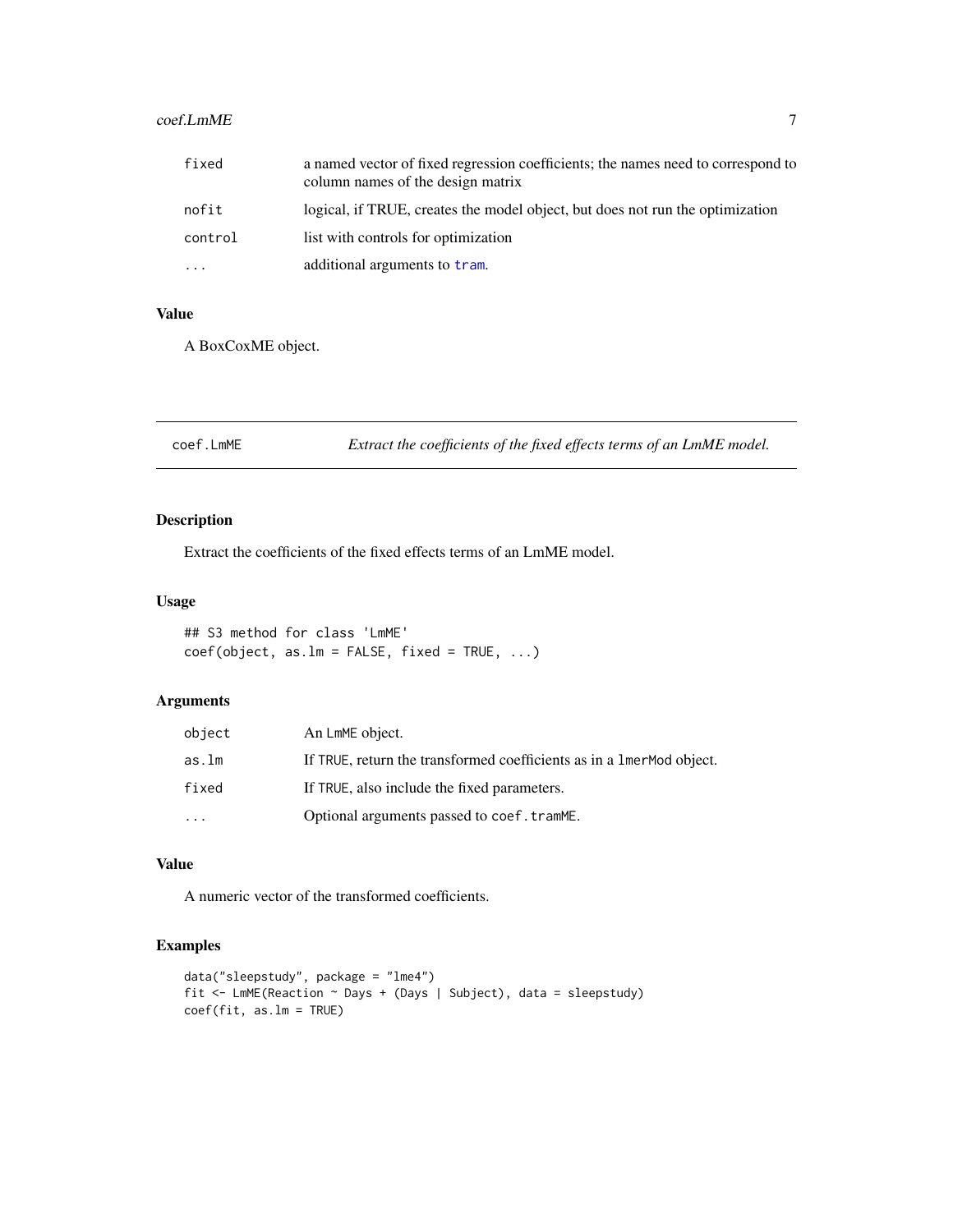<span id="page-7-0"></span>

Extract the coefficients of the fixed effects terms of an SurvregME model.

#### Usage

```
## S3 method for class 'SurvregME'
coef(object, as.survreg = FALSE, ...)
```
## Arguments

| object                  | An SurvregME object.                                                           |
|-------------------------|--------------------------------------------------------------------------------|
| as.survreg              | If TRUE, return the transformed coefficients as in a survival: survreg object. |
| $\cdot$ $\cdot$ $\cdot$ | Optional arguments passed to coef.tramME.                                      |

# Value

A numeric vector of the transformed coefficients.

#### Examples

```
library("survival")
fit <- SurvregME(Surv(time, status) ~ rx + (1 | litter), data = rats)
coef(fit, as.survreg = TRUE)
```
coef.tramME *Extract the coefficients of the fixed effects terms.*

#### Description

Extract the coefficients of the fixed effects terms.

#### Usage

```
## S3 method for class 'tramME'
coef(object, with_baseline = FALSE, fixed = TRUE, ...)
```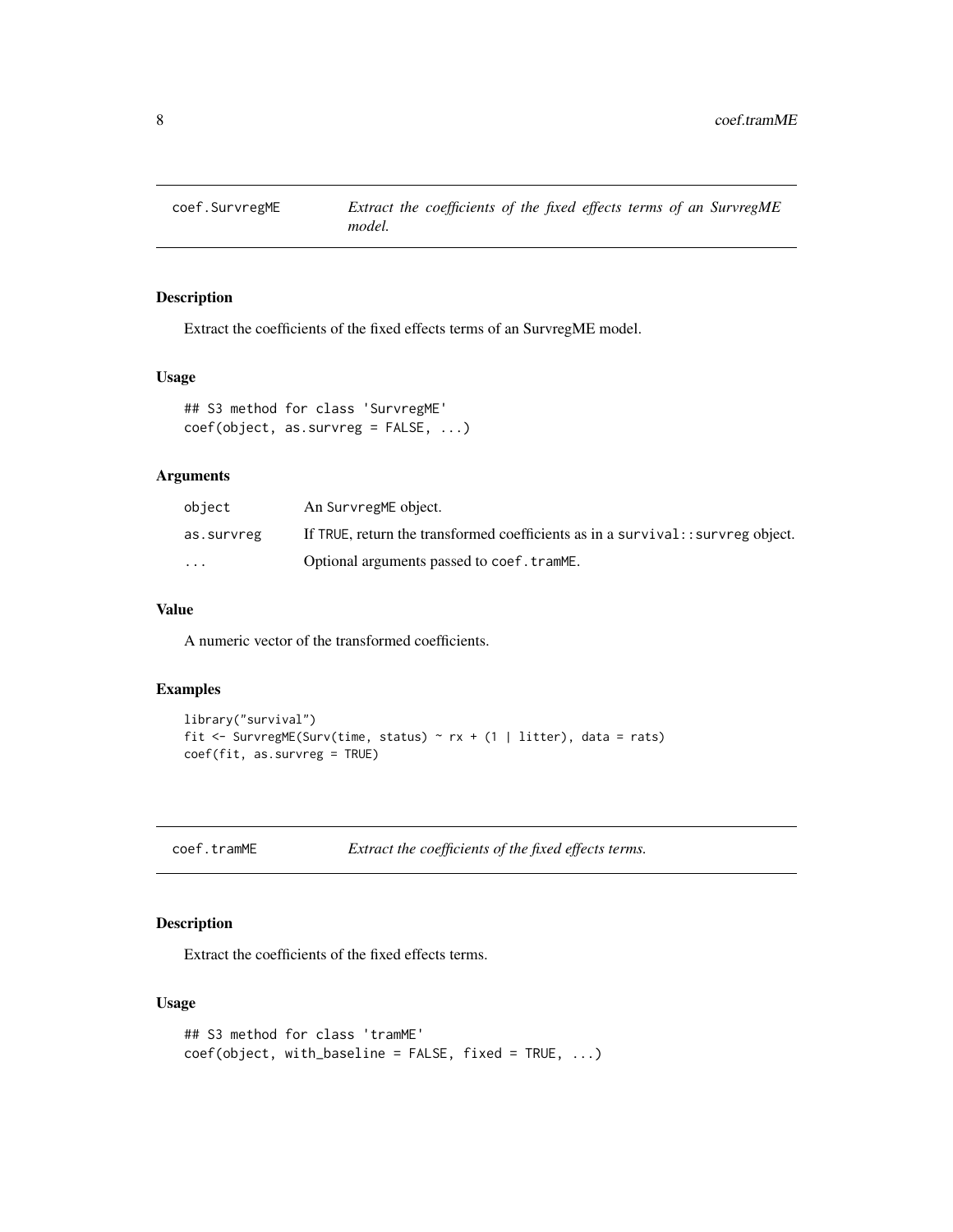#### <span id="page-8-0"></span>coef<-.tramME 9

#### **Arguments**

| object        | A tramME object.                                                                                         |
|---------------|----------------------------------------------------------------------------------------------------------|
| with_baseline | If TRUE, also include the baseline parameters and the fixed effects parameters<br>from the smooth terms. |
| fixed         | If TRUE, also include the fixed parameters.                                                              |
| $\cdots$      | Optional parameters (ignored).                                                                           |

#### Value

Numeric vector of parameter values.

#### Examples

```
library("survival")
mod <- SurvregME(Surv(time, status) ~ rx + (1 | litter/rx), data = rats,
                 dist = "exponential", \text{ nofit} = TRUE)coef(mod, with_baseline = TRUE)
coef(mod, with_baseline = TRUE, fixed = FALSE)
```
coef<-.tramME *Set coefficients of a tramME model.*

#### Description

Sets the whole vector of fixed-effects coefficients of a tramME model. The parameters of the baseline transformation function should respect the restrictions of the parameter space. This is checked before setting the new parameter values provided that the parameters for the variance components has already been set. If the model contains fixed coefficient parameters, the input should also respect that. When called on a fitted tram object, the function sets it to unfitted and removes all parts that come from the estimation.

#### Usage

```
## S3 replacement method for class 'tramME'
coef(object) <- value
```
#### Arguments

| object | A tramME object.                          |
|--------|-------------------------------------------|
| value  | Numeric vector of new coefficient values. |

#### Value

A tramME object with the new coefficient values.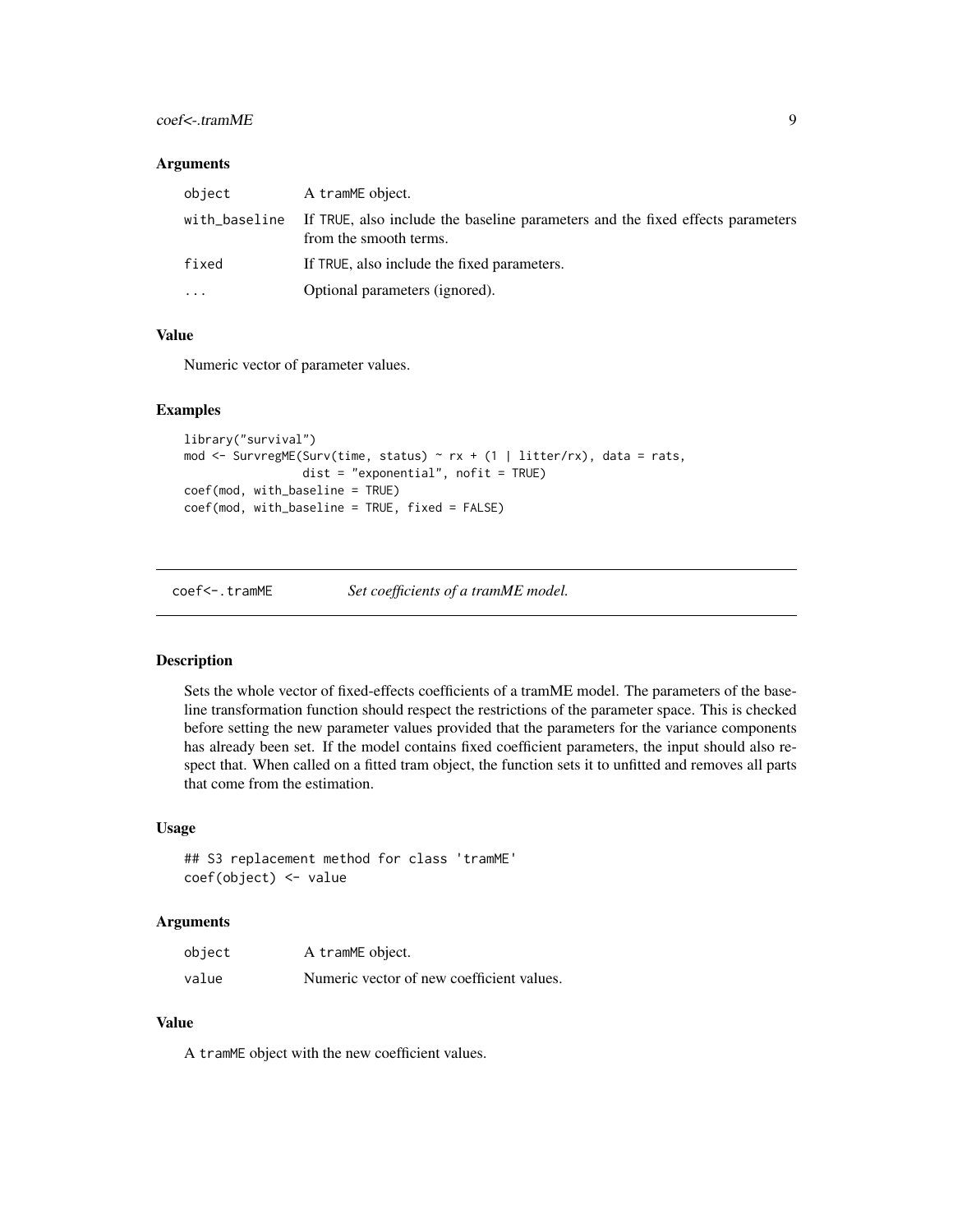#### Examples

```
data("sleepstudy", package = "lme4")
mod <- LmME(Reaction ~ Days + (Days | Subject), data = sleepstudy, nofit = TRUE)
coef(mod) \leq c(-1, 0.5, 1)
```
#### <span id="page-9-1"></span>ColrME *Mixed-effects version of* [Colr](#page-0-0)

### Description

Mixed-effects version of [Colr](#page-0-0)

#### Usage

```
ColrME(
  formula,
  data,
  subset,
  weights,
  offset,
  na.action = na.omit,
  silent = TRUE,
  resid = FALSE,
  do_update = FALSE,
  estinit = TRUE,
  initpar = NULL,
  fixed = NULL,
  nofit = FALSE,control = optim_control(),
  ...
)
```

| formula | an object of class "formula": a symbolic description of the model structure to<br>be fitted. The details of model specification are given under tram and in the<br>package vignette.                                         |
|---------|------------------------------------------------------------------------------------------------------------------------------------------------------------------------------------------------------------------------------|
| data    | an optional data frame, list or environment (or object coercible by as . data. frame<br>to a data frame) containing the variables in the model. If not found in data, the<br>variables are taken from environment (formula). |
| subset  | an optional vector specifying a subset of observations to be used in the fitting<br>process.                                                                                                                                 |
| weights | an optional vector of weights to be used in the fitting process. Should be NULL<br>or a numeric vector. If present, the weighted log-likelihood is maximised.                                                                |

<span id="page-9-0"></span>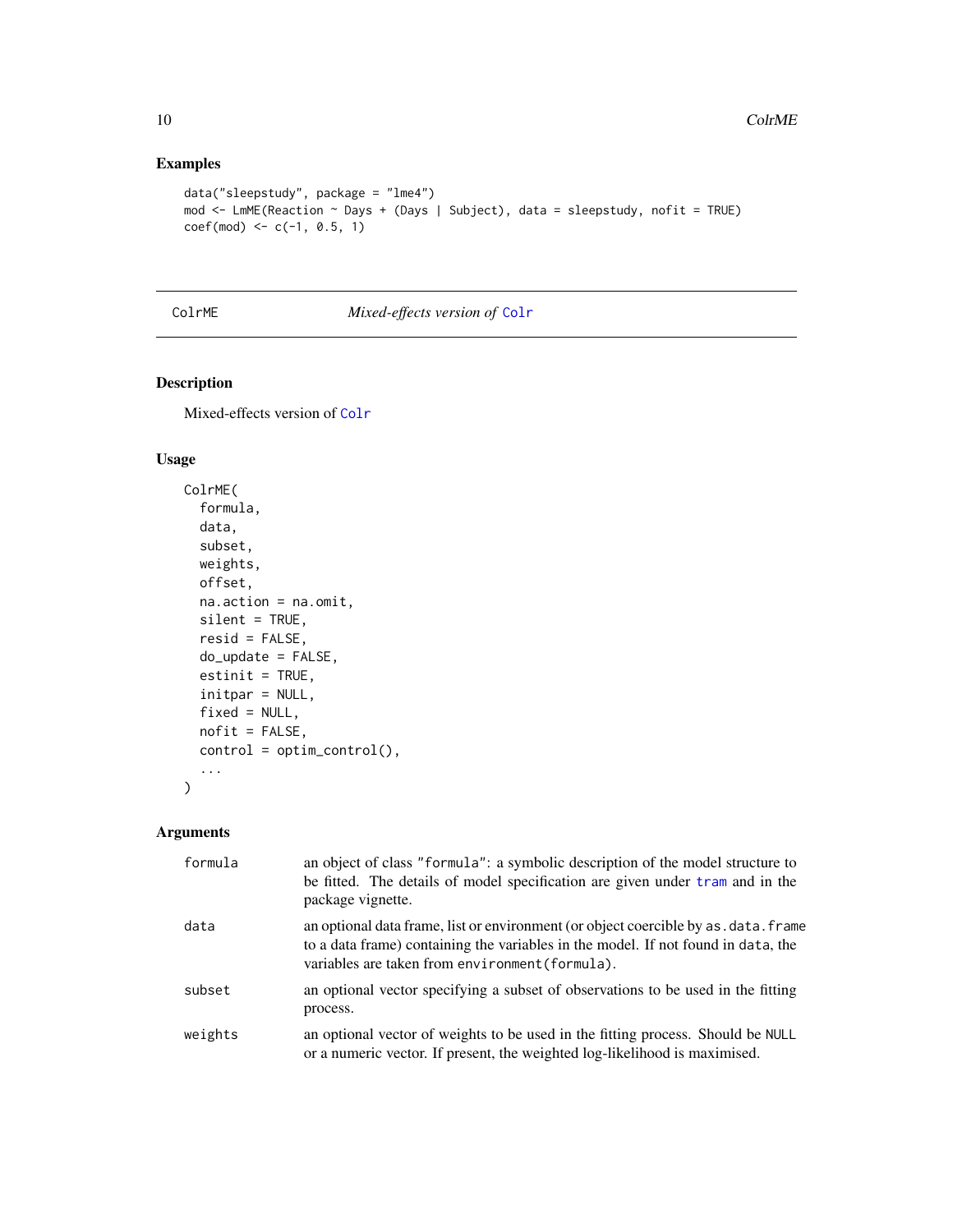<span id="page-10-0"></span>

| offset     | this can be used to specify an _a priori_ known component to be included in the<br>linear predictor during fitting. This should be NULL or a numeric vector of length<br>equal to the number of cases. |
|------------|--------------------------------------------------------------------------------------------------------------------------------------------------------------------------------------------------------|
| na.action  | a function which indicates what should happen when the data contain NAs. The<br>default is set to na. omit.                                                                                            |
| silent     | Logical. Make TMB functionality silent.                                                                                                                                                                |
| resid      | Logical. If TRUE, the score residuals are also calculated. This comes with some<br>performance cost.                                                                                                   |
| do_update  | Logical. If TRUE, the model is set up so that the weights and the offsets are<br>updateable. This comes with some performance cost.                                                                    |
| estinit    | logical, estimate a vector of initial values for the fixed effects parameters from a<br>(fixed effects only) mlt model                                                                                 |
| initpar    | named list of initial parameter values, if NULL, it is ignored                                                                                                                                         |
| fixed      | a named vector of fixed regression coefficients; the names need to correspond to<br>column names of the design matrix                                                                                  |
| nofit      | logical, if TRUE, creates the model object, but does not run the optimization                                                                                                                          |
| control    | list with controls for optimization                                                                                                                                                                    |
| $\ddots$ . | additional arguments to tram.                                                                                                                                                                          |

#### Value

A ColrME object.

| confint.LmME | Confidence intervals for LmME model parameters |
|--------------|------------------------------------------------|
|--------------|------------------------------------------------|

### Description

Confidence intervals for model parameters on their original scale, optionally consistent with the linear mixed-model specification. When as.lm = TRUE, only Wald CIs are available.

#### Usage

```
## S3 method for class 'LmME'
confint(
 object,
 parm = NULL,
 level = 0.95,as.lm = FALSE,pargroup = c("all", "fixef", "ranef"),
  type = c("Wald", "wald", "profile"),
  estimate = FALSE,
  ...
\mathcal{L}
```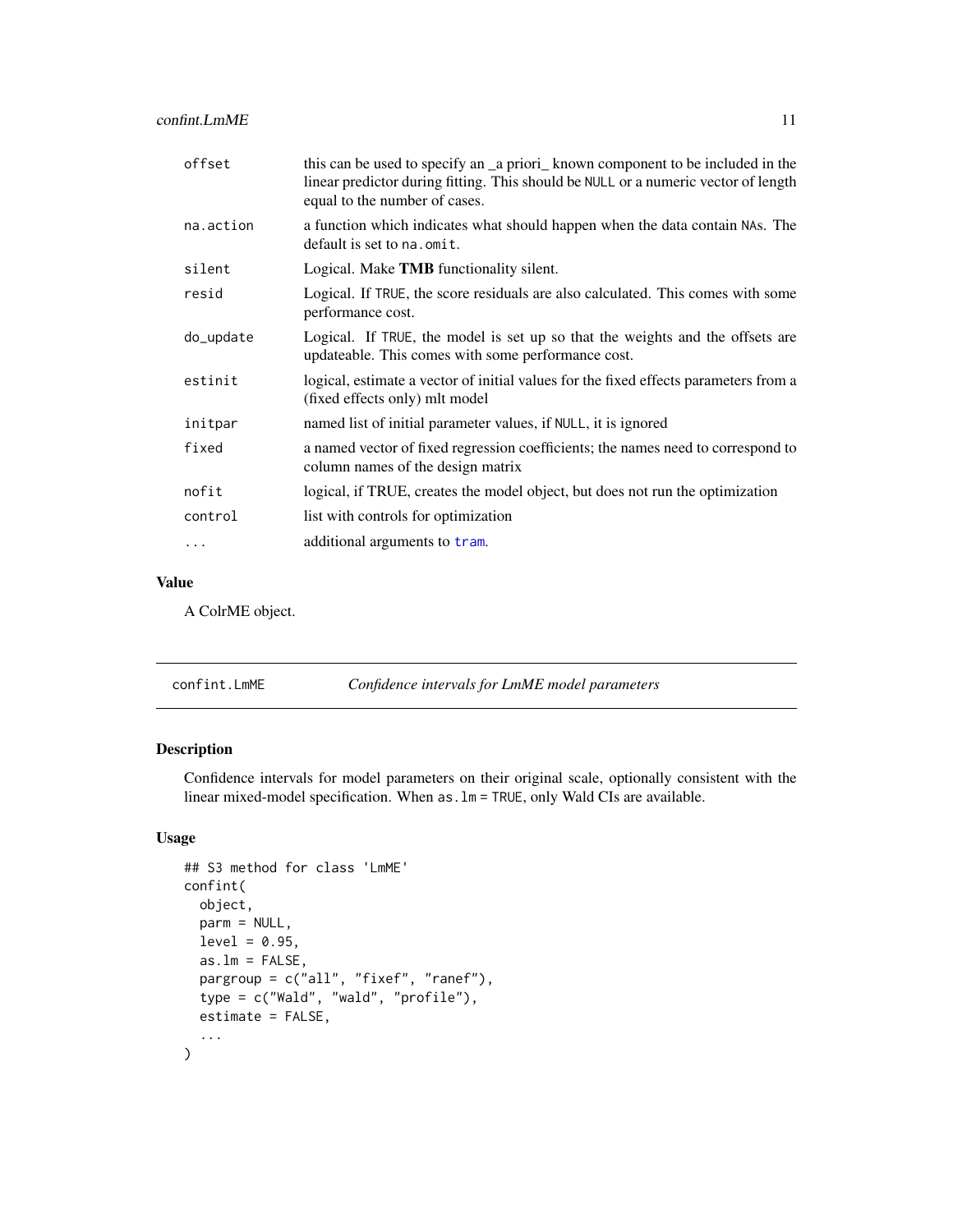#### <span id="page-11-0"></span>Arguments

| An LmME object.                                                                                                                                                                                           |  |
|-----------------------------------------------------------------------------------------------------------------------------------------------------------------------------------------------------------|--|
| Names of the parameters to extract.                                                                                                                                                                       |  |
| Confidence level.                                                                                                                                                                                         |  |
| Logical. If TRUE, return results consistent with the normal linear mixed model<br>parametrization.                                                                                                        |  |
| The name of the parameter group to extract. With $as. \text{lm} = \text{FALSE}$ , the available<br>options are described in confint. tramME. When as . 1m = TRUE, the following<br>options are available: |  |
| • all: Fixed effects and variance components parameters.                                                                                                                                                  |  |
| • fixef: Fixed effects parameters (including FE parameters of the smooth<br>terms).                                                                                                                       |  |
| • ranef: Variance components parameters (including the smoothing parame-<br>ters of the random effects).                                                                                                  |  |
| Type of the CI: either Wald or profile.                                                                                                                                                                   |  |
| Logical, add the point estimates in a thrid column.                                                                                                                                                       |  |
| Optional parameters passed to confint.tramME                                                                                                                                                              |  |
|                                                                                                                                                                                                           |  |

#### Value

A matrix with lower and upper bounds.

#### Examples

```
data("sleepstudy", package = "lme4")
fit <- LmME(Reaction ~ Days + (Days | Subject), data = sleepstudy)
confint(fit) ## transformation model parametrization
confint(fit, as.lm = TRUE) ## LMM parametrization
confint(fit, as.lm = TRUE, pargroup = "fixef", estimate = TRUE)
confint(fit, as.lm = TRUE, parm = "(Sigma)") ## error SD
```
confint.tramME *Confidence intervals for tramME model parameters*

#### Description

Confidence intervals for model parameters on their original scale. Either Wald CI or profile CI by root finding. Multicore computations are supported in the case of profile confidence intervals, but snow support is yet to be implemented.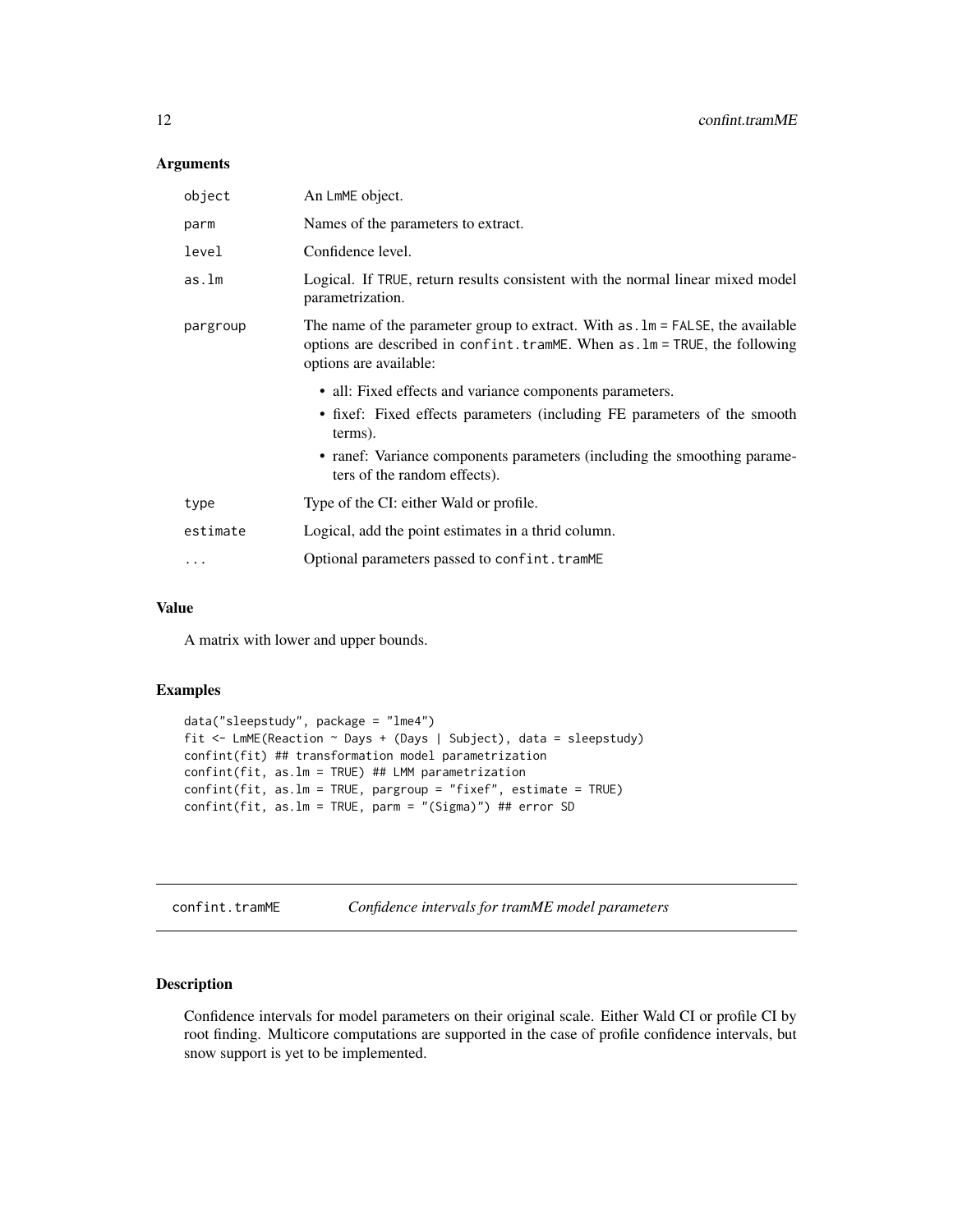#### confint.tramME 13

# Usage

```
## S3 method for class 'tramME'
confint(
 object,
 parm = NULL,
  level = 0.95,
 pargroup = c("all", "fixef", "shift", "baseline", "ranef", "smooth"),
  type = c("Wald", "wald", "profile"),
  estimate = FALSE,
 pmatch = FALSE,
 parallel = c("no", "multicore", "snow"),
 ncpus = getOption("profile.ncpus", 1L),
  ...
\mathcal{L}
```
#### Arguments

| object   | A tramME object.                                                                                  |  |
|----------|---------------------------------------------------------------------------------------------------|--|
| parm     | The indeces or names of the parameters of interest. See in details.                               |  |
| level    | Confidence level.                                                                                 |  |
| pargroup | The name of the parameter group to return:                                                        |  |
|          | • all: All parameters.                                                                            |  |
|          | • fixef: Fixed effects parameters.                                                                |  |
|          | • shift: Shift parameters.                                                                        |  |
|          | • baseline: Parameters of the baseline transformation function.                                   |  |
|          | • ranef: Variance components parameters.                                                          |  |
|          | • smooth: Paramaters that belong to the smooth shift terms (both FE and<br>smoothing parameters). |  |
| type     | Type of the CI: either Wald or profile.                                                           |  |
| estimate | Logical, add the point estimates in a thrid column.                                               |  |
| pmatch   | Logical. If TRUE, partial name matching is allowed.                                               |  |
| parallel | Method for parallel computation.                                                                  |  |
| ncpus    | Number of cores to use for parallel computation.                                                  |  |
| $\cdots$ | Optional parameters.                                                                              |  |

#### Value

A matrix with lower and upper bounds.

#### Examples

```
data("sleepstudy", package = "lme4")
fit <- BoxCoxME(Reaction ~ Days + (Days | Subject), data = sleepstudy)
confint(fit)
confint(fit, pargroup = "shift", estimate = TRUE)
exp(confint(fit, 1:2, pargroup = "ranef")) ## CIs for the SDs of the REs
```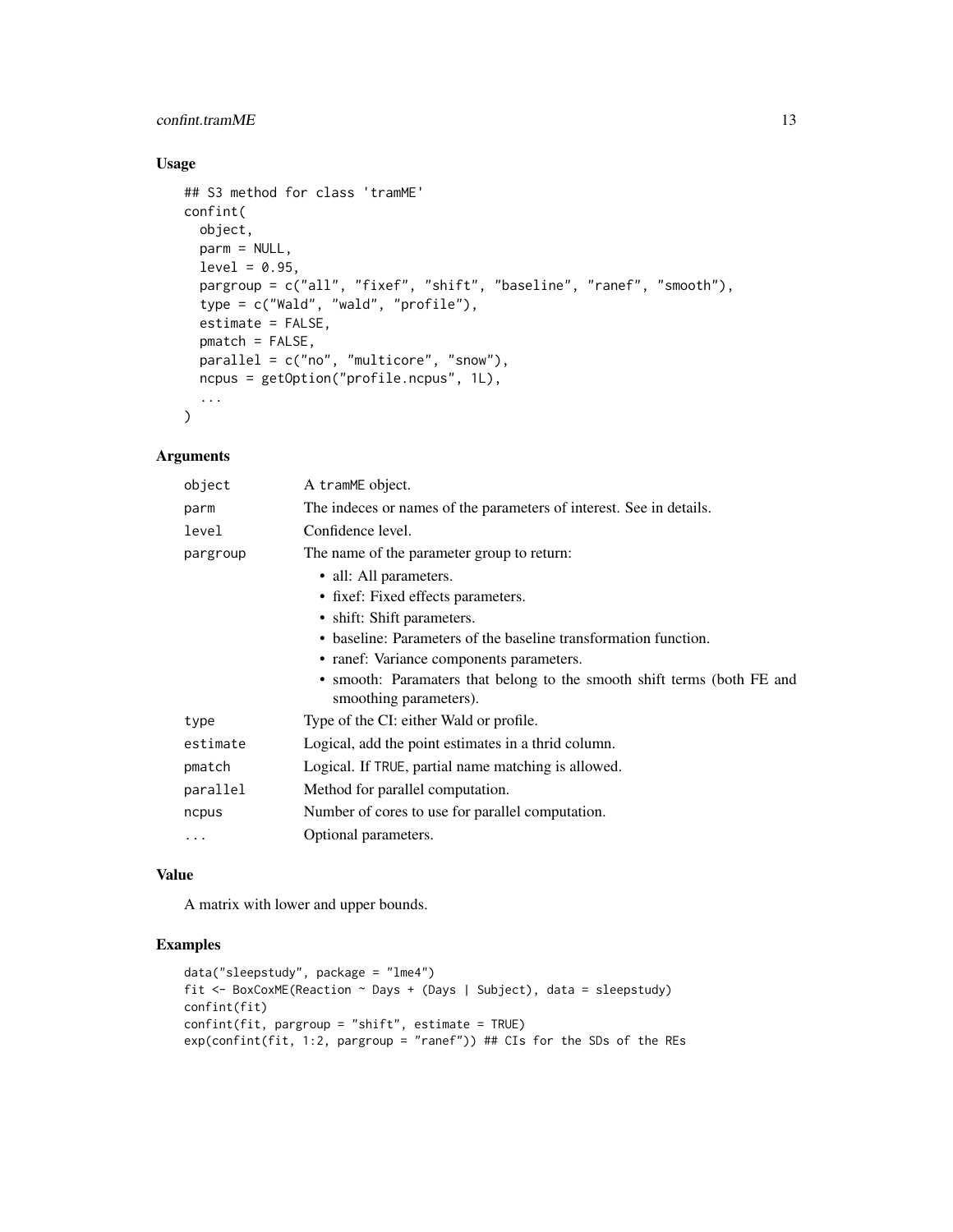<span id="page-13-0"></span>

Mixed-effects version of [Coxph](#page-0-0)

### Usage

```
CoxphME(
  formula,
 data,
  subset,
 weights,
 offset,
 na.action = na.omit,
 silent = TRUE,
  resid = FALSE,
 do_update = FALSE,
 estinit = TRUE,
  initpar = NULL,
  fixed = NULL,
 nofit = FALSE,
 control = optim_control(),
  ...
)
```

| formula   | an object of class "formula": a symbolic description of the model structure to<br>be fitted. The details of model specification are given under tram and in the<br>package vignette.                                         |
|-----------|------------------------------------------------------------------------------------------------------------------------------------------------------------------------------------------------------------------------------|
| data      | an optional data frame, list or environment (or object coercible by as . data. frame<br>to a data frame) containing the variables in the model. If not found in data, the<br>variables are taken from environment (formula). |
| subset    | an optional vector specifying a subset of observations to be used in the fitting<br>process.                                                                                                                                 |
| weights   | an optional vector of weights to be used in the fitting process. Should be NULL<br>or a numeric vector. If present, the weighted log-likelihood is maximised.                                                                |
| offset    | this can be used to specify an a priori known component to be included in the<br>linear predictor during fitting. This should be NULL or a numeric vector of length<br>equal to the number of cases.                         |
| na.action | a function which indicates what should happen when the data contain NAs. The<br>default is set to na.omit.                                                                                                                   |
| silent    | Logical. Make <b>TMB</b> functionality silent.                                                                                                                                                                               |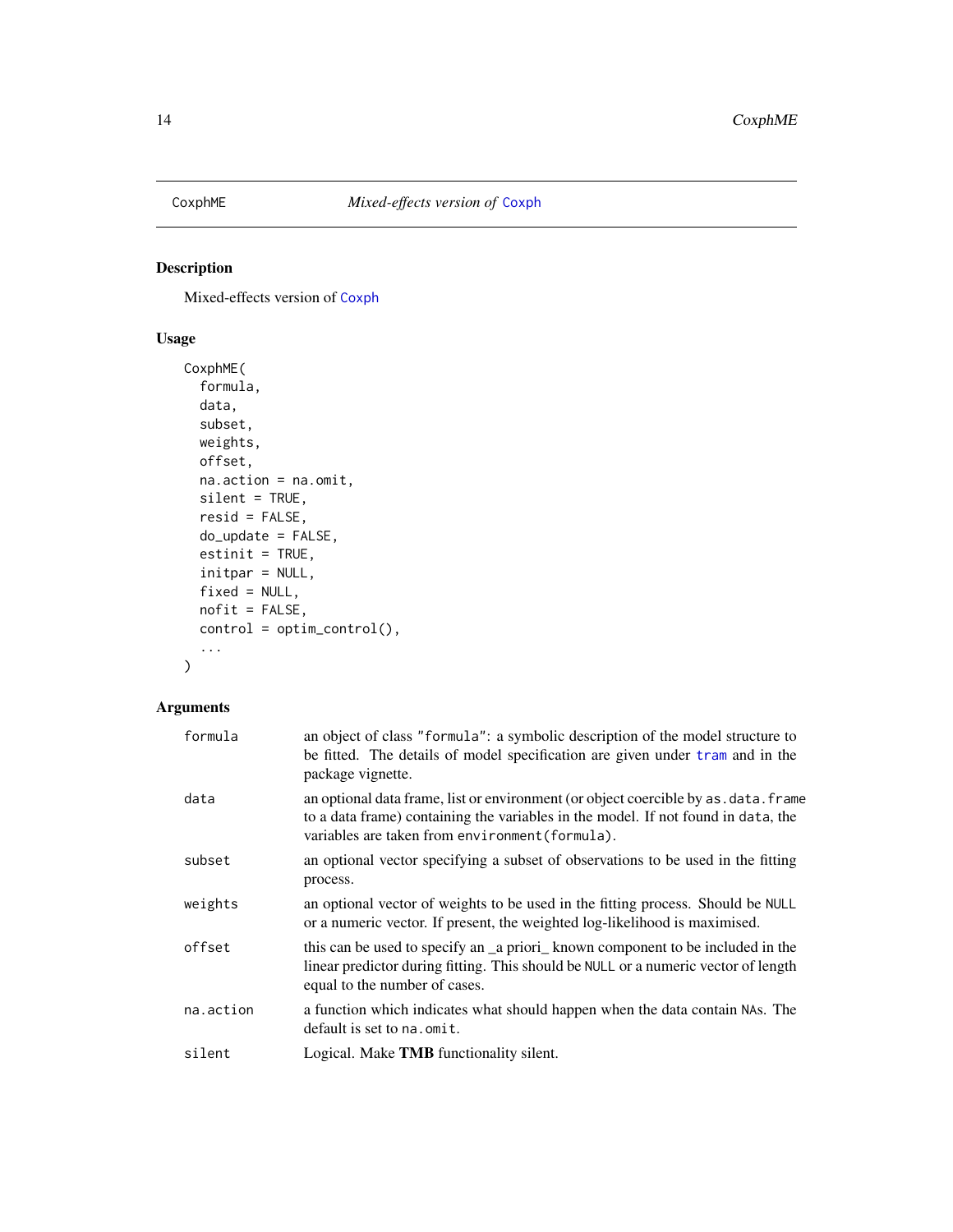#### <span id="page-14-0"></span>duplicate the state of the state of the state of the state of the state of the state of the state of the state of the state of the state of the state of the state of the state of the state of the state of the state of the

| resid     | Logical. If TRUE, the score residuals are also calculated. This comes with some<br>performance cost.                                |
|-----------|-------------------------------------------------------------------------------------------------------------------------------------|
| do_update | Logical. If TRUE, the model is set up so that the weights and the offsets are<br>updateable. This comes with some performance cost. |
| estinit   | logical, estimate a vector of initial values for the fixed effects parameters from a<br>(fixed effects only) mlt model              |
| initpar   | named list of initial parameter values, if NULL, it is ignored                                                                      |
| fixed     | a named vector of fixed regression coefficients; the names need to correspond to<br>column names of the design matrix               |
| nofit     | logical, if TRUE, creates the model object, but does not run the optimization                                                       |
| control   | list with controls for optimization                                                                                                 |
| .         | additional arguments to tram.                                                                                                       |

# Value

A CoxphME object.

| duplicate |  | Generic for copying objects that are (partly) modified in place |
|-----------|--|-----------------------------------------------------------------|

# Description

Generic for copying objects that are (partly) modified in place

# Usage

```
duplicate(object, ...)
```

| object                  | An object.           |
|-------------------------|----------------------|
| $\cdot$ $\cdot$ $\cdot$ | Optional parameters. |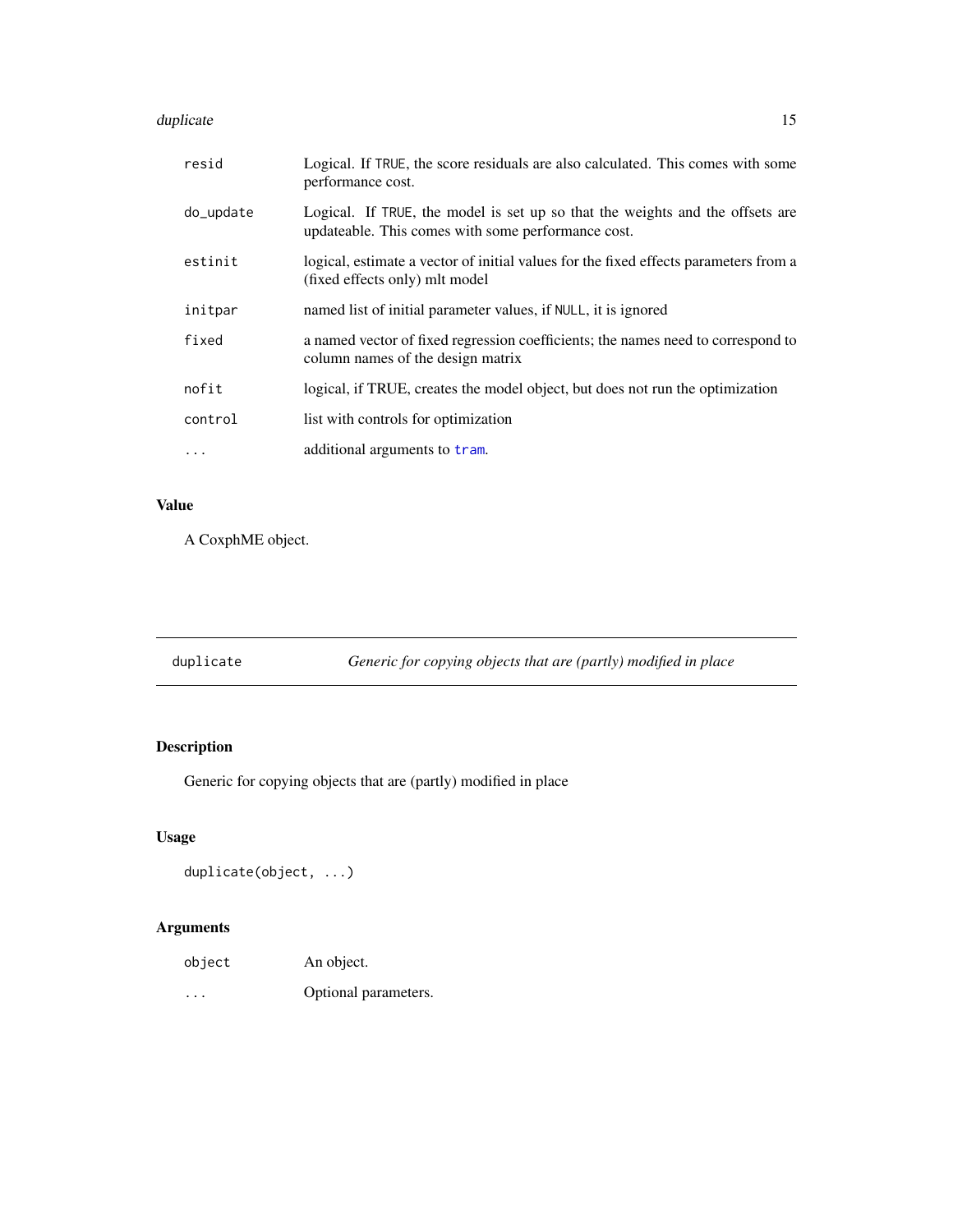<span id="page-15-0"></span>duplicate.tramTMB *Create a duplicate of the tramTMB object*

# Description

Create a duplicate of the tramTMB object

# Usage

## S3 method for class 'tramTMB' duplicate(object, ...)

# Arguments

| object   | A tramTMB object.               |  |
|----------|---------------------------------|--|
| $\cdots$ | Optional parameters (not used). |  |

| edf_smooth | Calculate edf for smooth terms |
|------------|--------------------------------|
|            |                                |

# Description

Calculate edf for smooth terms

#### Usage

```
edf_smooth(object, ...)
```

| object                  | An object.           |
|-------------------------|----------------------|
| $\cdot$ $\cdot$ $\cdot$ | Optional parameters. |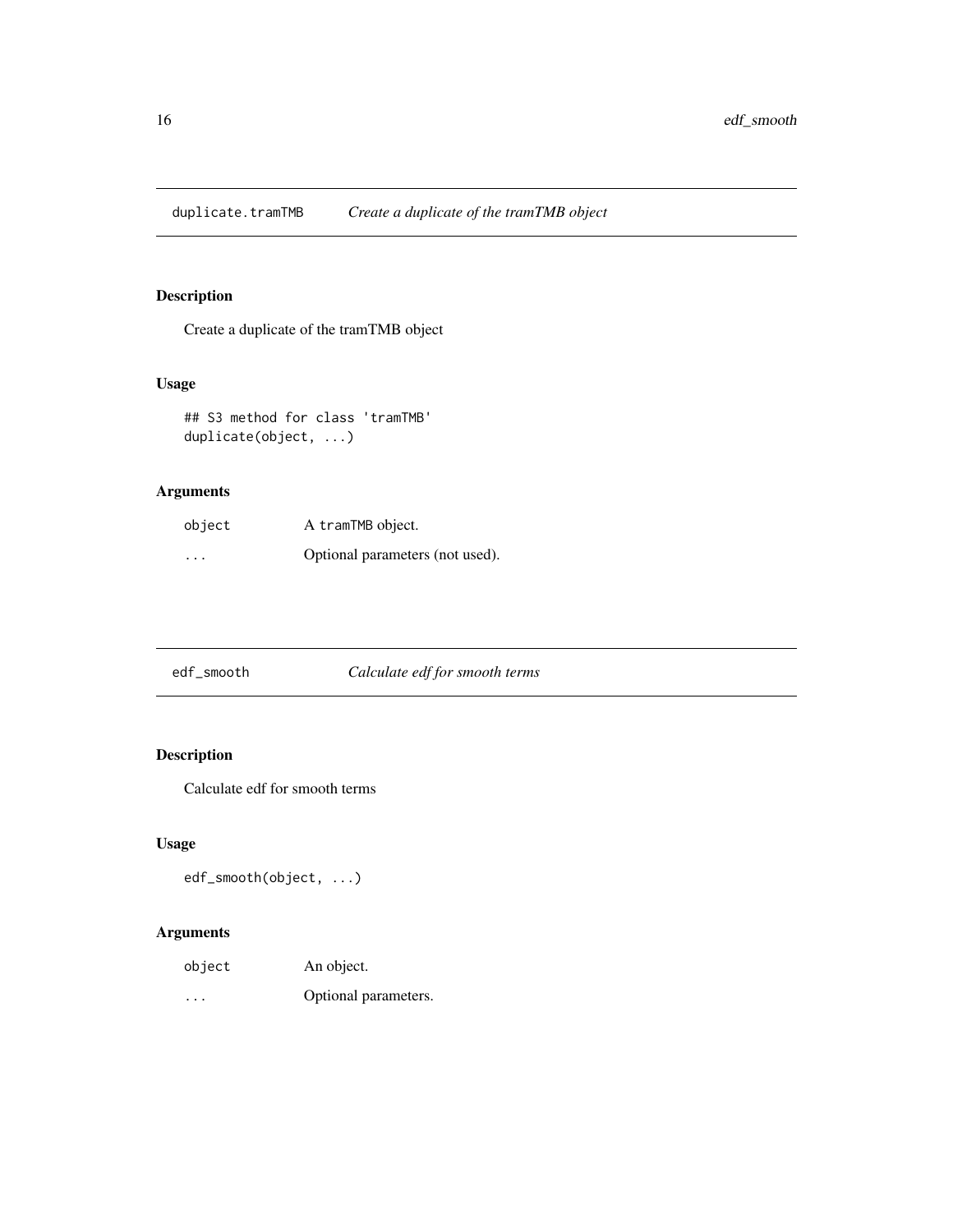<span id="page-16-0"></span>Returns an estimate of effective degrees of freedom associated with each smooth term.

#### Usage

```
## S3 method for class 'tramME'
edf_smooth(object, ...)
```
#### Arguments

| object | A tramME object.                                       |
|--------|--------------------------------------------------------|
| .      | Optional arguments passed to the Hessian calculations. |

#### Details

The EDFs are calculated by summing up the elements of

 $diag(V_{\vartheta}I)$ 

term-by-term.  $V_{\vartheta}$  is the joint covariance matrix of fixed and random parameters (the inverse of the joint precision, i.e., Hessian of the negative log-likelihood), and  $I$  is the joint precision of the unpenalized negative log-likelihood function. See Wood et al. (2016) or Wood (2017, Chapter 6) for references.

#### Value

A named vector with the edf values.

#### References

Wood, Simon N., Natalya Pya, and Benjamin Saefken (2016). "Smoothing Parameter and Model Selection for General Smooth Models." Journal of the American Statistical Association 111, <doi:10.1080/01621459.2016.11

Wood, Simon N. (2017). Generalized Additive Models: An Introduction with R. Second edition. Chapman & Hall/CRC Texts in Statistical Science.

#### Examples

```
data("mcycle", package = "MASS")
fit \leq LmME(accel \sim s(times), data = mcycle)
edf_smooth(fit)
```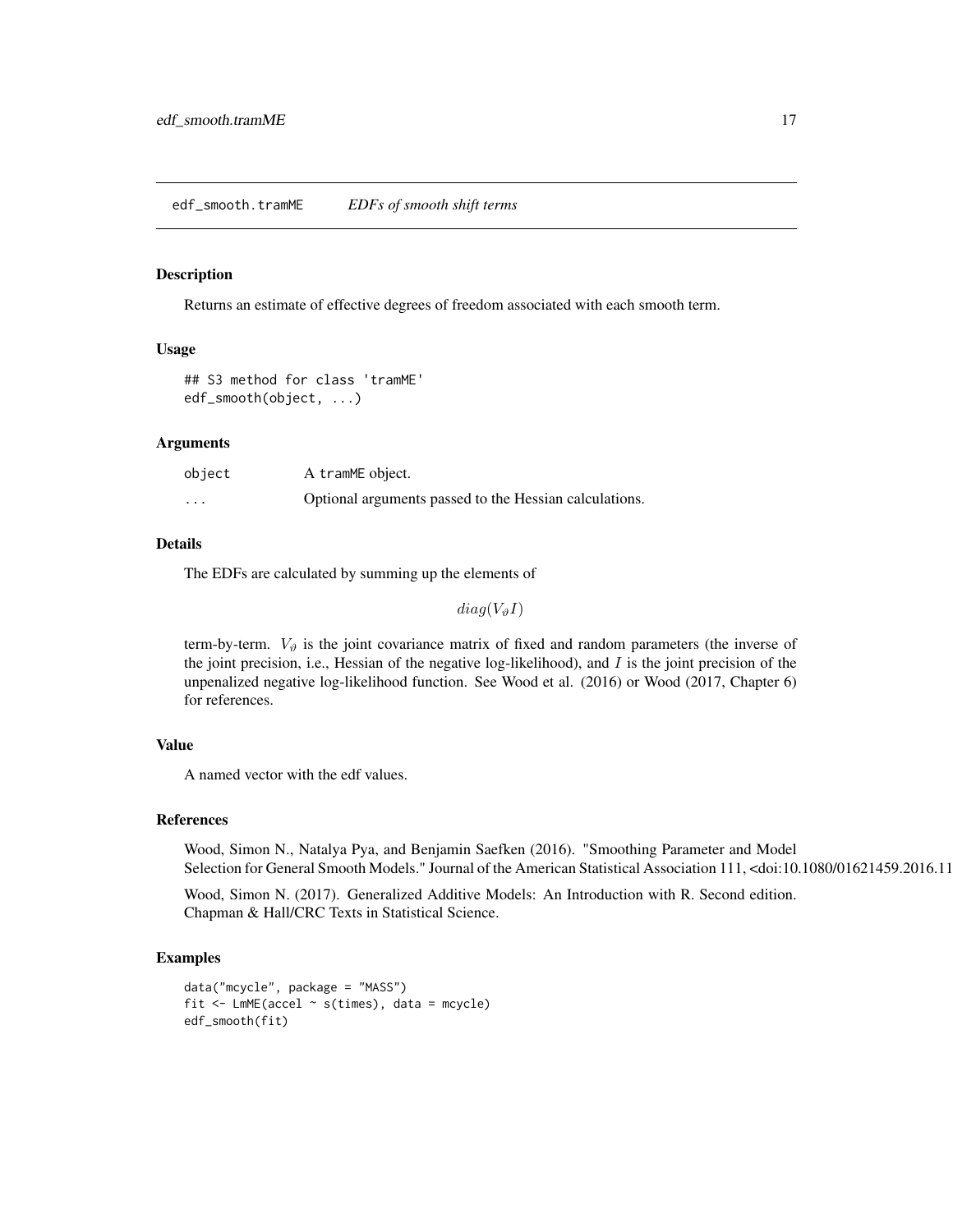<span id="page-17-0"></span>fitmod *Fit the model.*

# Description

Fit the model.

# Usage

fitmod(object, ...)

# Arguments

| object   | An object.           |
|----------|----------------------|
| $\cdots$ | Optional parameters. |

fitmod.tramME *Call the optimizer on a tramME object*

#### Description

Call the optimizer on a tramME object

#### Usage

```
## S3 method for class 'tramME'
fitmod(object, initpar = NULL, control = optim_control(), ...)
```

| object  | A tramME object.                                               |
|---------|----------------------------------------------------------------|
| initpar | named list of initial parameter values, if NULL, it is ignored |
| control | list with controls for optimization                            |
|         | additional arguments to tram.                                  |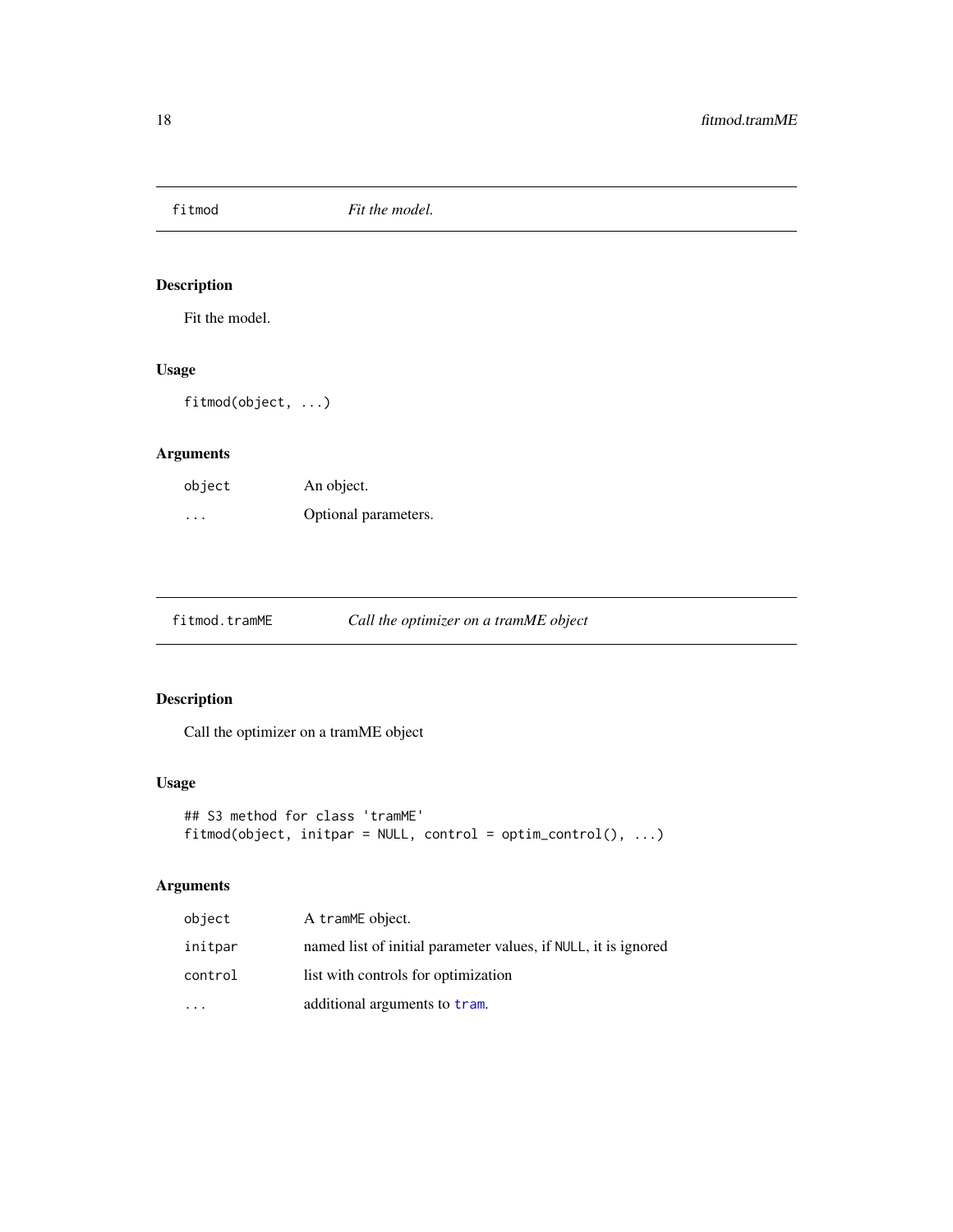<span id="page-18-0"></span>

Check positive definiteness

#### Usage

is.pd(m)

#### Arguments

m a matrix

#### Value

logical

LehmannME *Mixed-effects version of* [Lehmann](#page-0-0)

### Description

Mixed-effects version of [Lehmann](#page-0-0)

#### Usage

```
LehmannME(
  formula,
  data,
  subset,
  weights,
  offset,
  na.action = na.omit,
  silent = TRUE,
  resid = FALSE,
  do_update = FALSE,
  estinit = TRUE,
  initpar = NULL,
  fixed = NULL,
  nofit = FALSE,
  control = optim_control(),
  ...
\mathcal{L}
```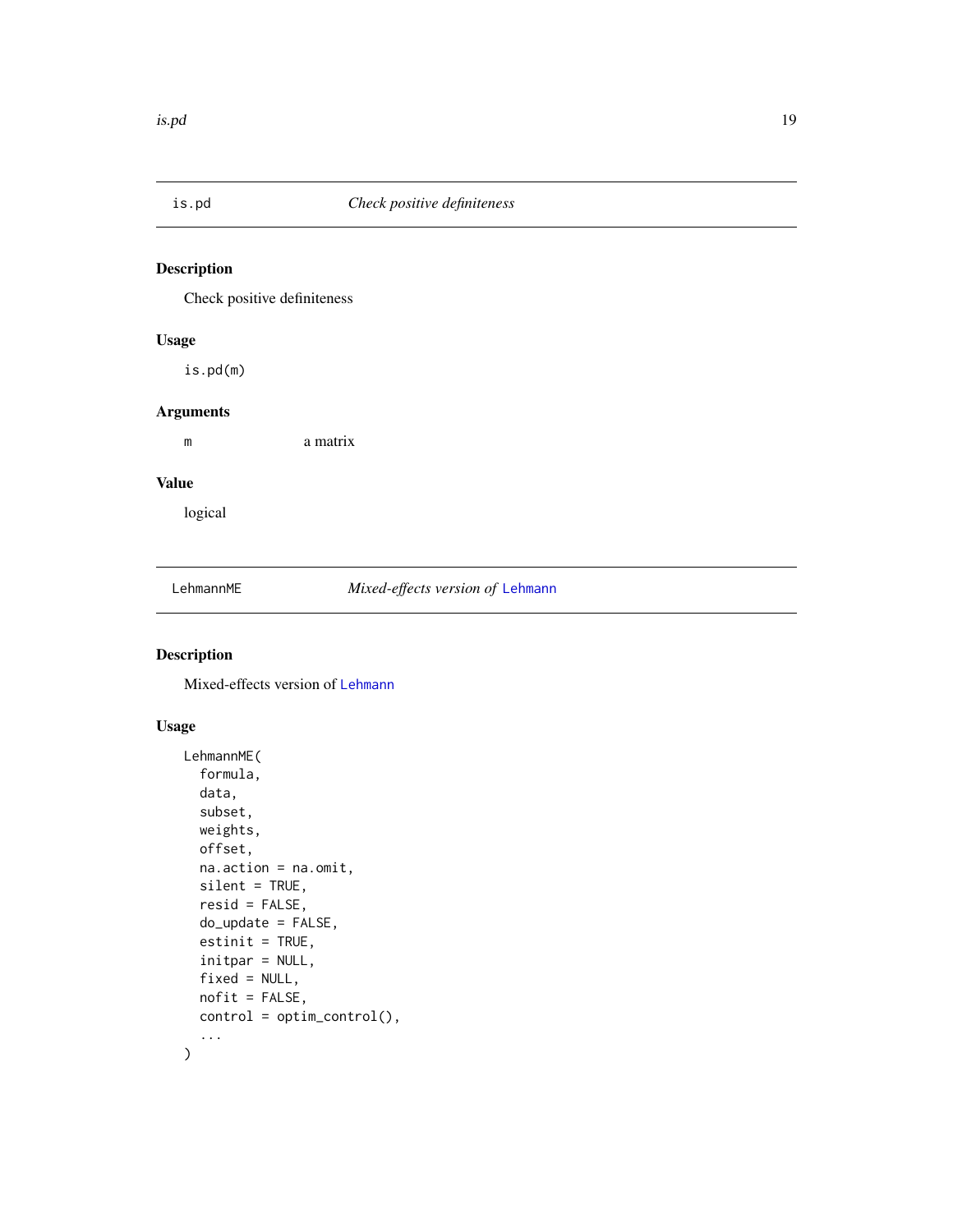# <span id="page-19-0"></span>Arguments

| an object of class "formula": a symbolic description of the model structure to<br>be fitted. The details of model specification are given under tram and in the<br>package vignette.                                         |
|------------------------------------------------------------------------------------------------------------------------------------------------------------------------------------------------------------------------------|
| an optional data frame, list or environment (or object coercible by as . data. frame<br>to a data frame) containing the variables in the model. If not found in data, the<br>variables are taken from environment (formula). |
| an optional vector specifying a subset of observations to be used in the fitting<br>process.                                                                                                                                 |
| an optional vector of weights to be used in the fitting process. Should be NULL<br>or a numeric vector. If present, the weighted log-likelihood is maximised.                                                                |
| this can be used to specify an _a priori_ known component to be included in the<br>linear predictor during fitting. This should be NULL or a numeric vector of length<br>equal to the number of cases.                       |
| a function which indicates what should happen when the data contain NAs. The<br>default is set to na. omit.                                                                                                                  |
| Logical. Make TMB functionality silent.                                                                                                                                                                                      |
| Logical. If TRUE, the score residuals are also calculated. This comes with some<br>performance cost.                                                                                                                         |
| Logical. If TRUE, the model is set up so that the weights and the offsets are<br>updateable. This comes with some performance cost.                                                                                          |
| logical, estimate a vector of initial values for the fixed effects parameters from a<br>(fixed effects only) mlt model                                                                                                       |
| named list of initial parameter values, if NULL, it is ignored                                                                                                                                                               |
| a named vector of fixed regression coefficients; the names need to correspond to<br>column names of the design matrix                                                                                                        |
| logical, if TRUE, creates the model object, but does not run the optimization                                                                                                                                                |
| list with controls for optimization                                                                                                                                                                                          |
| additional arguments to tram.                                                                                                                                                                                                |
|                                                                                                                                                                                                                              |

# Value

A LehmannME object.

<span id="page-19-1"></span>LmME *Mixed-effects version of* [Lm](#page-0-0)

# Description

Mixed-effects version of [Lm](#page-0-0)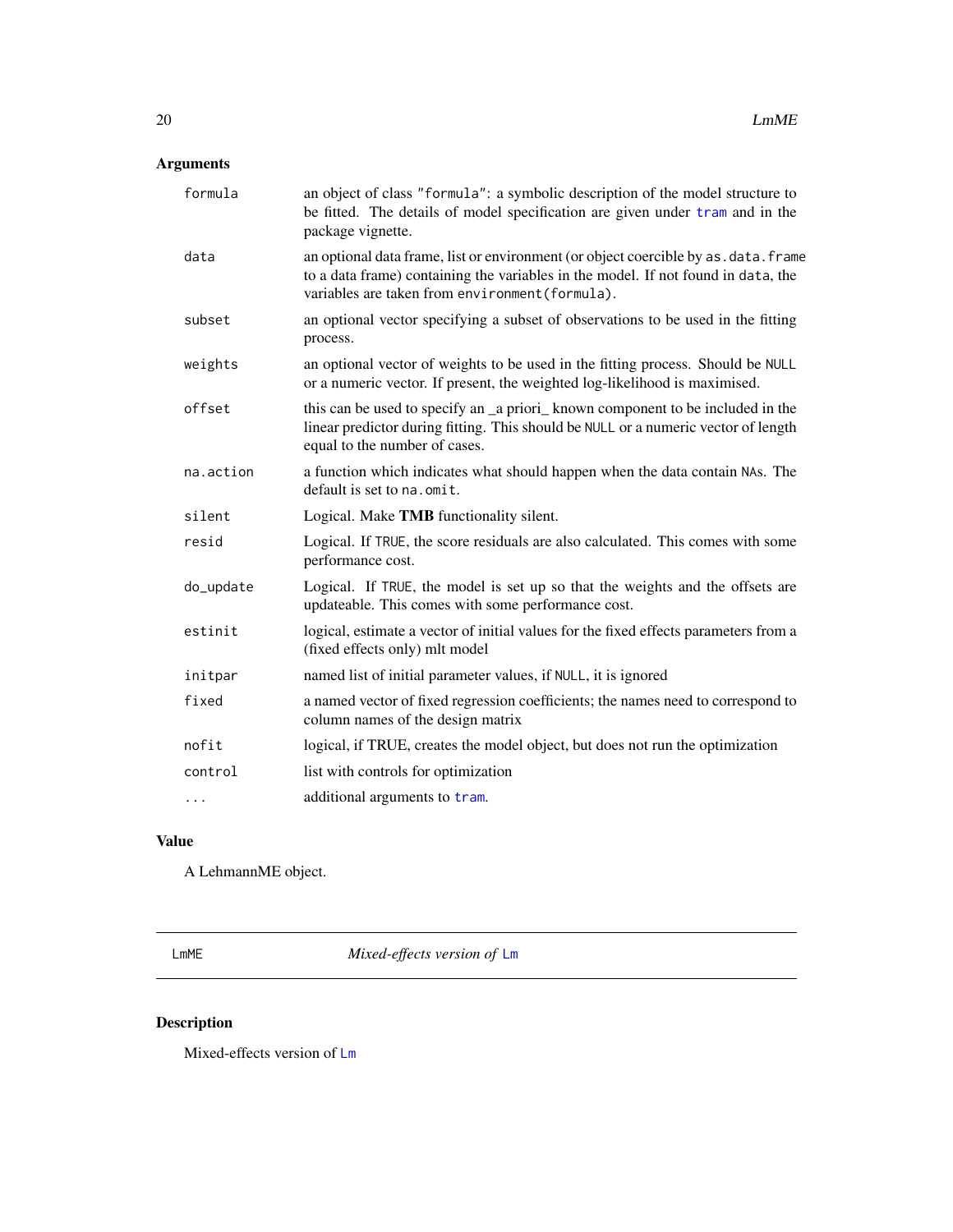#### $LmME$  21

# Usage

```
LmME(
  formula,
  data,
  subset,
  weights,
  offset,
  na.action = na.omit,
  silent = TRUE,
  resid = FALSE,
  do_update = FALSE,
  estinit = TRUE,initpar = NULL,
  fixed = NULL,
  nofit = FALSE,
  control = optim_control(),
  ...
\,
```

| formula   | an object of class "formula": a symbolic description of the model structure to<br>be fitted. The details of model specification are given under tram and in the<br>package vignette.                                         |
|-----------|------------------------------------------------------------------------------------------------------------------------------------------------------------------------------------------------------------------------------|
| data      | an optional data frame, list or environment (or object coercible by as . data. frame<br>to a data frame) containing the variables in the model. If not found in data, the<br>variables are taken from environment (formula). |
| subset    | an optional vector specifying a subset of observations to be used in the fitting<br>process.                                                                                                                                 |
| weights   | an optional vector of weights to be used in the fitting process. Should be NULL<br>or a numeric vector. If present, the weighted log-likelihood is maximised.                                                                |
| offset    | this can be used to specify an _a priori_known component to be included in the<br>linear predictor during fitting. This should be NULL or a numeric vector of length<br>equal to the number of cases.                        |
| na.action | a function which indicates what should happen when the data contain NAs. The<br>default is set to na. omit.                                                                                                                  |
| silent    | Logical. Make TMB functionality silent.                                                                                                                                                                                      |
| resid     | Logical. If TRUE, the score residuals are also calculated. This comes with some<br>performance cost.                                                                                                                         |
| do_update | Logical. If TRUE, the model is set up so that the weights and the offsets are<br>updateable. This comes with some performance cost.                                                                                          |
| estinit   | logical, estimate a vector of initial values for the fixed effects parameters from a<br>(fixed effects only) mlt model                                                                                                       |
| initpar   | named list of initial parameter values, if NULL, it is ignored                                                                                                                                                               |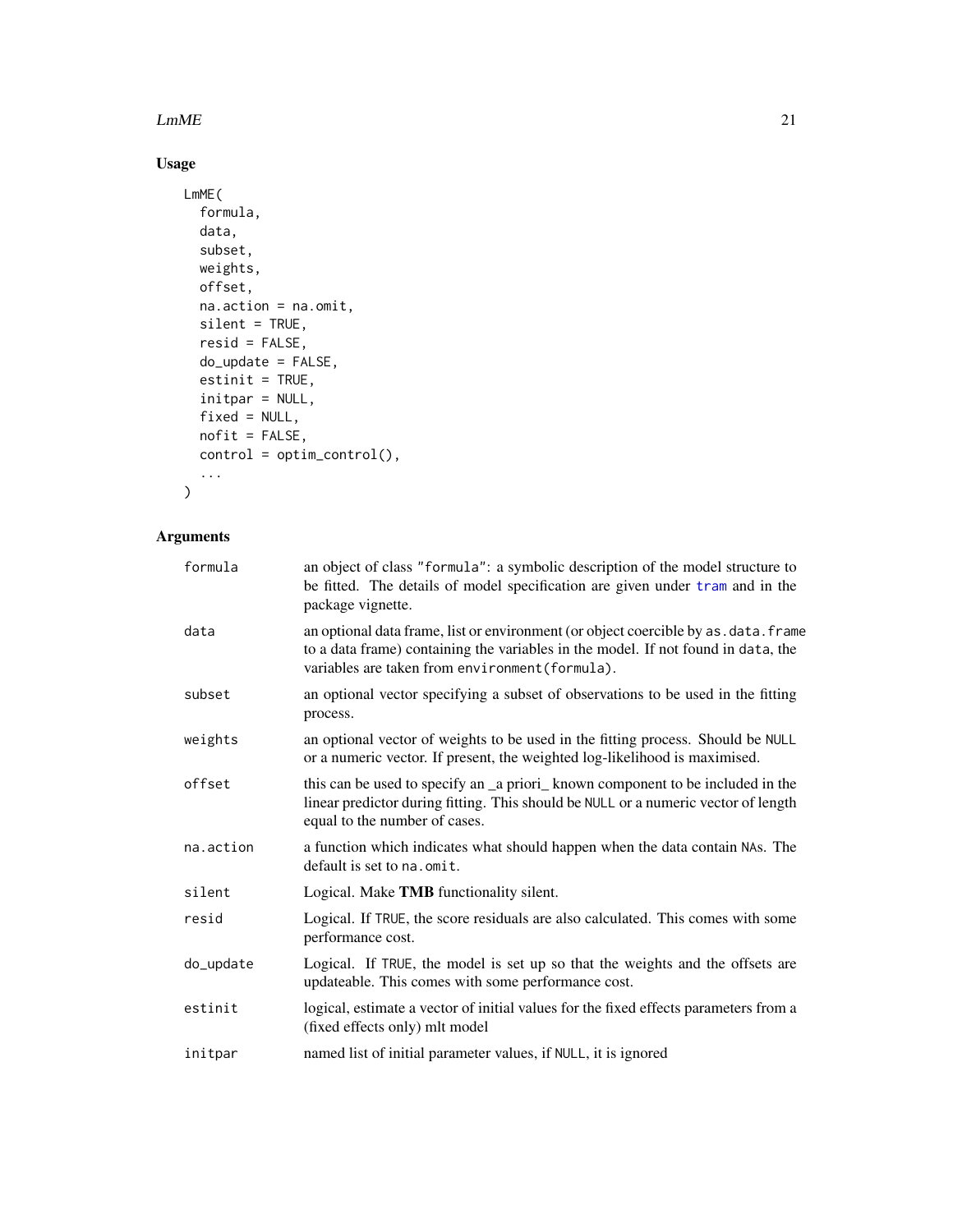<span id="page-21-0"></span>

| fixed   | a named vector of fixed regression coefficients; the names need to correspond to<br>column names of the design matrix |
|---------|-----------------------------------------------------------------------------------------------------------------------|
| nofit   | logical, if TRUE, creates the model object, but does not run the optimization                                         |
| control | list with controls for optimization                                                                                   |
| .       | additional arguments to tram.                                                                                         |

# Value

A LmME object.

#### logLik.tramME *Get the log-likelihood of the tramME model*

#### Description

Evaluates the log-likelihood function. New parameter values and data can optionally be supplied. In the latter case, the function returns the out-of-sample log-likelihood.

#### Usage

```
## S3 method for class 'tramME'
logLik(
 object,
 param = NULL,
 newdata = NULL,
  type = c("integrated", "fix_smooth", "penalized"),
  ...
\mathcal{L}
```

| object  | A tramME object.                                                                                                                                                                                                                                                                                                         |  |
|---------|--------------------------------------------------------------------------------------------------------------------------------------------------------------------------------------------------------------------------------------------------------------------------------------------------------------------------|--|
| param   | An optional named list of parameter values (beta and theta). See details. Option-<br>ally, gamma elements can also be added, which leads to 'fixing' those random<br>effects terms at the supplied values.                                                                                                               |  |
| newdata | An optional data frame to calculate the out-of-sample log-likelihood.                                                                                                                                                                                                                                                    |  |
| type    | The type of the likelihood to be calculated:                                                                                                                                                                                                                                                                             |  |
|         | • integrated (default when newdata = NULL): The marginal log-likelihood,<br>calculated by integrating out the random effects.                                                                                                                                                                                            |  |
|         | • fix_smooth (default when newdata is supplied): Treating the penalized pa-<br>rameters of the smooth terms as fixed at their posterior mode predictions<br>and only integrating out the 'true' random effects. (Consistent with the<br>functionality of ranef.tramME and residuals.tramME when fix_smooth<br>$=$ TRUE.) |  |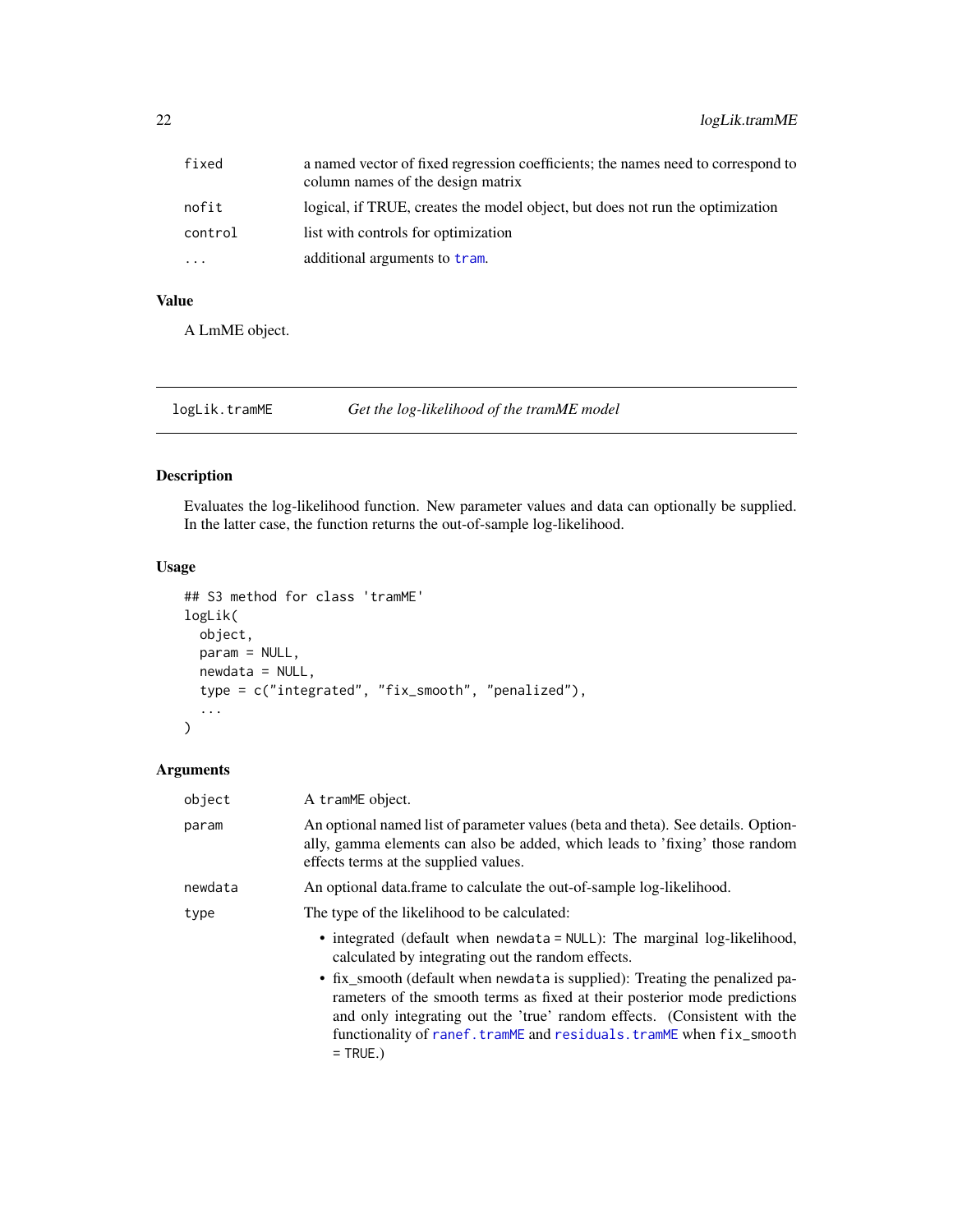• penalized: Treat all parameters as fixed, return the penalized log-likelihood (conditional log-likelihood + penalty for smooth terms and random effects). This is equivalent to fixing all random effect values.

See details.

```
... Optional argument (for consistency with generic).
```
#### Details

By default, param is set to the estimated (or previously set) parameters. If the parameter vectors in the model are incomplete (contain NA elemets), the returned log-likelihood will also be NA, unless the user provides new values.

Setting type = "fix\_smooth" fixes the random effects terms that correspond to penalized smooths at their estimated values, so that they are not refitted when newdata is supplied. This is consistent with treating these parameter regularized fixed terms, i.e. as 'new-style' random effects described by Hodges (2014, Chapter 13).

The "fix\_smooth" and "penalized" options for type are just for convenience. The same functionality can be achieved by setting param\$gamma to the desired values. "penalized" respects the values of param\$gamma if both are supplied, while "fix\_smooth" overwrites them with the fitted values if there are ambiguities.

#### Value

A numeric value of the log-likelihood.

#### Type of the log-likelihood

By default, logLik calculates the \_integrated\_ (or marginal) log-likelihood by integrating over the random effects. By fixing the random effects, the value of the log-likelihood changes, because TMB won't integrate over these random effects. This will result in the \_penalized\_ log-likelihood (conditional log-likelihood + penalty for smooth terms and random effects, see example).

By setting type = "penalized", the function will 'fix' all random effects and penalized parameters of the smooth terms at their predicted levels, and calcualte the penalized log-likelihood. In this sense, setting type = "fix\_smooth" will result in a hybrid log-likelihood value, where the 'true' random effects (c.f. Hodges 2014, Ch. 13) are integrated out, while it includes the penalty values for the penalized parameters of the smooths terms.

In general, it is not clear which type of log-likelihood we should calculate when we want to evaluate models based on their out-of-sample log-likelihood values. The context and the model setup are key in these cases. Please make sure you know what you want to calculate to avoid misunderstandings.

#### References

Hodges, James S. (2014). Richly Parameterized Linear Models: Additive, Time Series, and Spatial Models Using Random Effects. Chapman & Hall/CRC Texts in Statistical Science Series.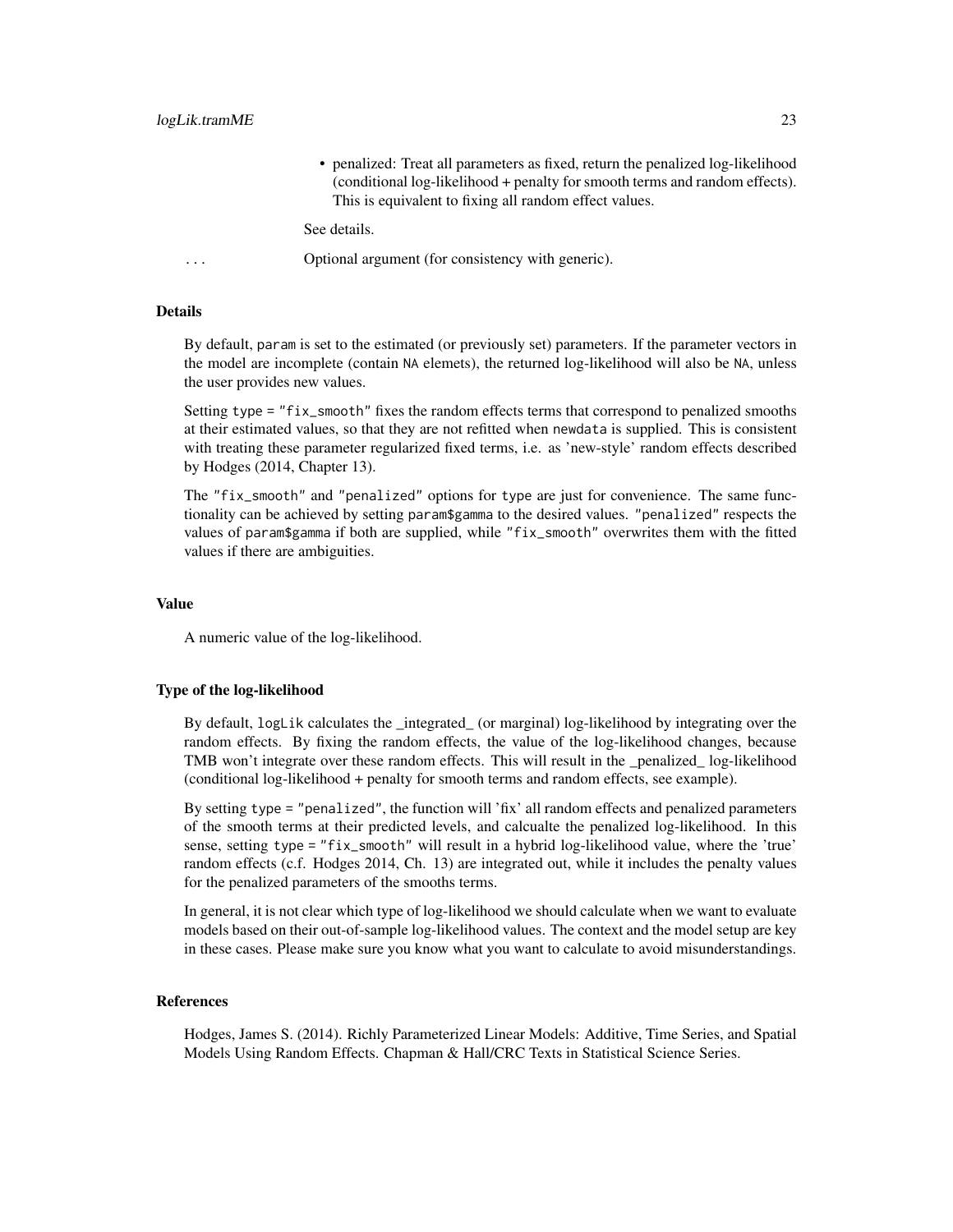# Examples

```
data("sleepstudy", package = "lme4")
fit <- LmME(Reaction ~ Days + (Days | Subject), data = sleepstudy)
logLik(fit)
data("mcycle", package = "MASS")
fit <- LmME(accel ~ s(times), data = mcycle)
logLik(fit) < logLik(fit, type = "penalized")
```
model.frame.tramME *Extract model frame from a tramME model*

# Description

Extract model frame from a tramME model

# Usage

```
## S3 method for class 'tramME'
model.frame(
 formula,
 data = NULL,group_as_factor = FALSE,
  ignore_response = FALSE,
  ...
\mathcal{L}
```

| formula         | A tramME object.                                                                                                                                                                     |
|-----------------|--------------------------------------------------------------------------------------------------------------------------------------------------------------------------------------|
| data            | a data.frame, list or environment (or object coercible by as data.frame to a<br>data.frame), containing the variables in formula. Neither a matrix nor an array<br>will be accepted. |
| group_as_factor |                                                                                                                                                                                      |
|                 | Logical; If TRUE, automatically convert the grouping variables of the random<br>effects to factors. (not used, might not be needed) ## FIXME                                         |
| ignore_response |                                                                                                                                                                                      |
|                 | Logical; If TRUE, the response is not added to the result. In this case the function<br>won't look for it in data.                                                                   |
| $\ddotsc$       | Optional arguments, passed to model. frame.                                                                                                                                          |

<span id="page-23-0"></span>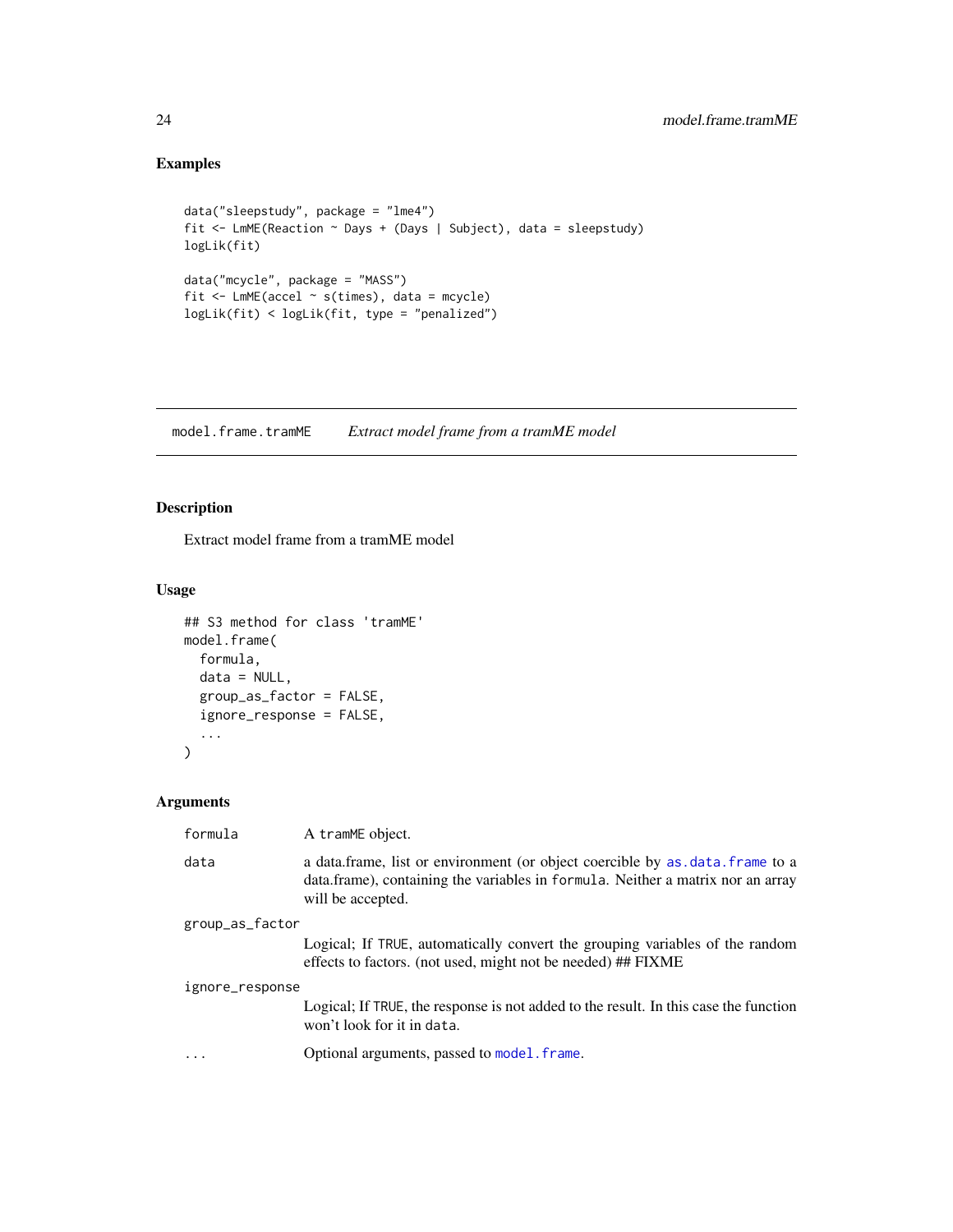#### <span id="page-24-0"></span>Details

In [mlt](#page-0-0), the basis functions expect the response variables in the data to be evaluated, i.e. instead of x and y columns we should have a '[Surv](#page-0-0) $(x,y)$ ' column when the response is a Surv object. model.frame.tramME builds the model frame accordingly, assigning to the resulting object the class tramME\_data to indicate this structure to other functions that use its results. If the input data is a tramME\_data is also expects this structure.

#### Value

A tramME\_data object, which is also a data.frame.

#### Examples

```
data("sleepstudy", package = "lme4")
mod <- LmME(Reaction ~ Days + (Days | Subject), data = sleepstudy, nofit = TRUE)
model.frame(mod)
```
model.matrix.tramME *Model matrices for* tramME *models*

#### Description

Model matrix for fixed effects, random effects, and baseline transformations (with interacting terms if present).

#### Usage

```
## S3 method for class 'tramME'
model.matrix(
  object,
  data = model.frame(object),
  type = c("Y", "X", "Zt"),
  drop_unused_groups = FALSE,
  keep_sign = TRUE,
  simplify = FALSE,
  ...
\lambda
```
#### Arguments

| object             | A tramME object.                                                                                                                            |
|--------------------|---------------------------------------------------------------------------------------------------------------------------------------------|
| data               | A data. frame containing the variable values.                                                                                               |
| type               | "X": Fixed effects model matrix. "Zt": Random effects model matrix (trans-<br>posed). "Y": Model matrices for the baseline transfromations. |
| drop_unused_groups |                                                                                                                                             |
|                    | Logical; remove unused levels of the random effects. (see drop. unused. levels                                                              |

argument of [mkReTrms](#page-0-0))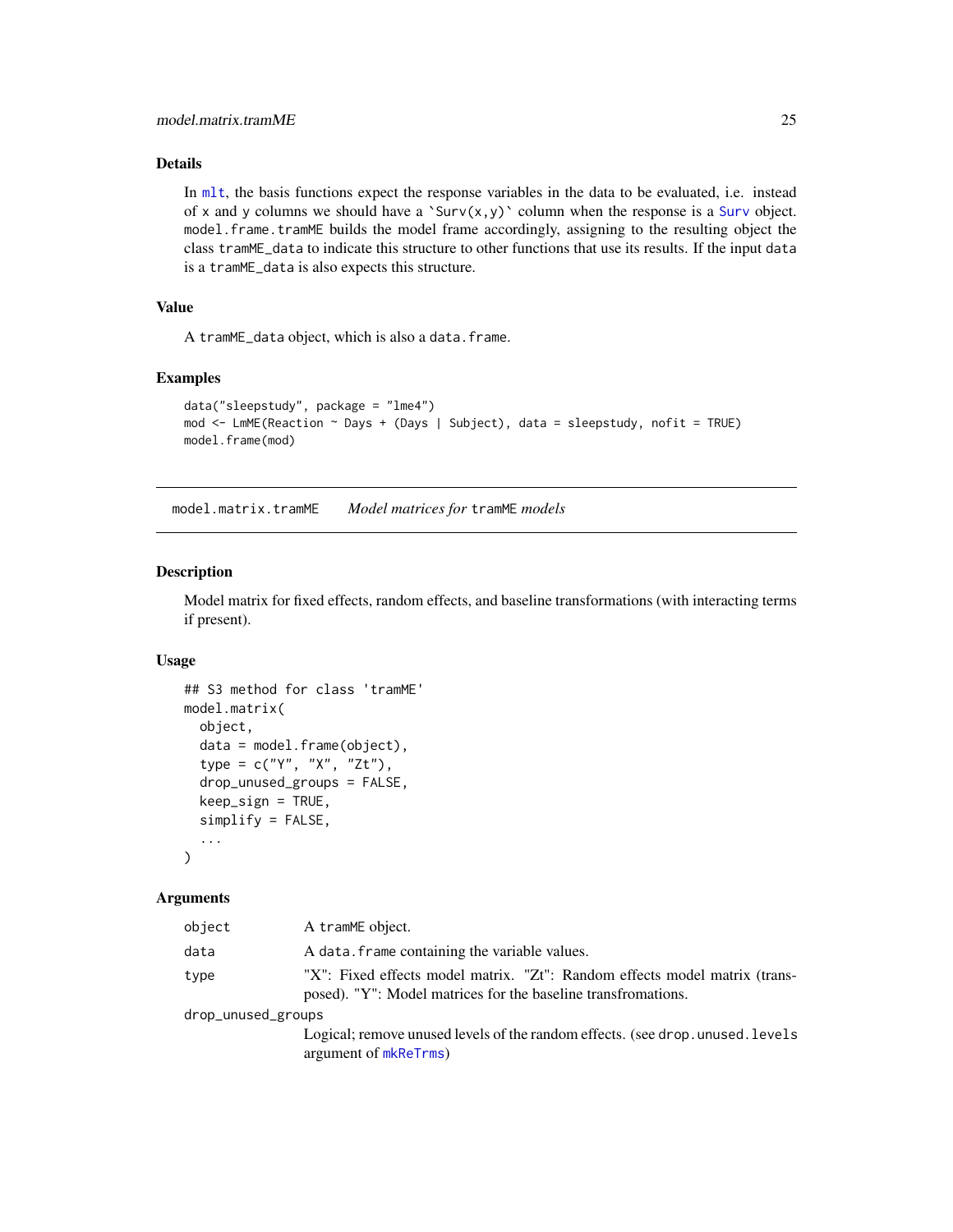| keep_sign               | Logical; the terms will have the same sign as in the trammer model if TRUE. |
|-------------------------|-----------------------------------------------------------------------------|
| simplify                | Logical; Remove empty Y matrices.                                           |
| $\cdot$ $\cdot$ $\cdot$ | Optional arguments.                                                         |

#### Details

Creates model matrices for fixed effects (type =  $"X"$ ) and random effects (type =  $"Zt"$ ) and baseline transfromation (type = "Y"), by evaluating the respective basis functions given a new dataset.

The response values may be exact, censored (left, right, interval) and truncated (left, right, interval), and the function returns several, potentially empty, model matrices:

- Ye: Exact observations.
- Yeprime: The model matrix corresponding to the first derivative of the baseline transformation, evaluated at exact observations.
- Yl: Left-censored observations.
- Yr: Rigt-censored observations.
- Yil and Yir: Interval-censored observations evaluated at the left and right bounds of the interval.
- Ytl: Left-truncated observations.
- Ytr: Rigt-truncated observations.
- Ytil and Ytir: Interval-truncated observations evaluated at the left and right bounds of the interval.

for the baseline transfromations (unless simplify = TRUE).

#### Value

List of requested model matrices.

#### Note

The model matrix of the random effects is a sparse matrix and it is transposed to be directly used with Matrix::crossprod which is faster than transposing and multiplying ("Zt" instead of "Z").

#### Examples

```
library("survival")
rats$litter <- factor(rats$litter)
m \leq CoxphME(Surv(time, status) \sim rx + (1 | litter), data = rats,
             log_first = TRUE, nofit = TRUE)
mm <- model.matrix(m)
nd <- model.frame(m)[rep(1, 100), ]
nd[[1]] <- seq(1, 120, length.out = 100)
mm2 < - model.matrix(m, data = nd, simplify = TRUE)
mm3 <- model.matrix(m, data = nd, simplify = TRUE, drop_unused_groups = TRUE)
## compare mm2$Zt & mm3$Zt
```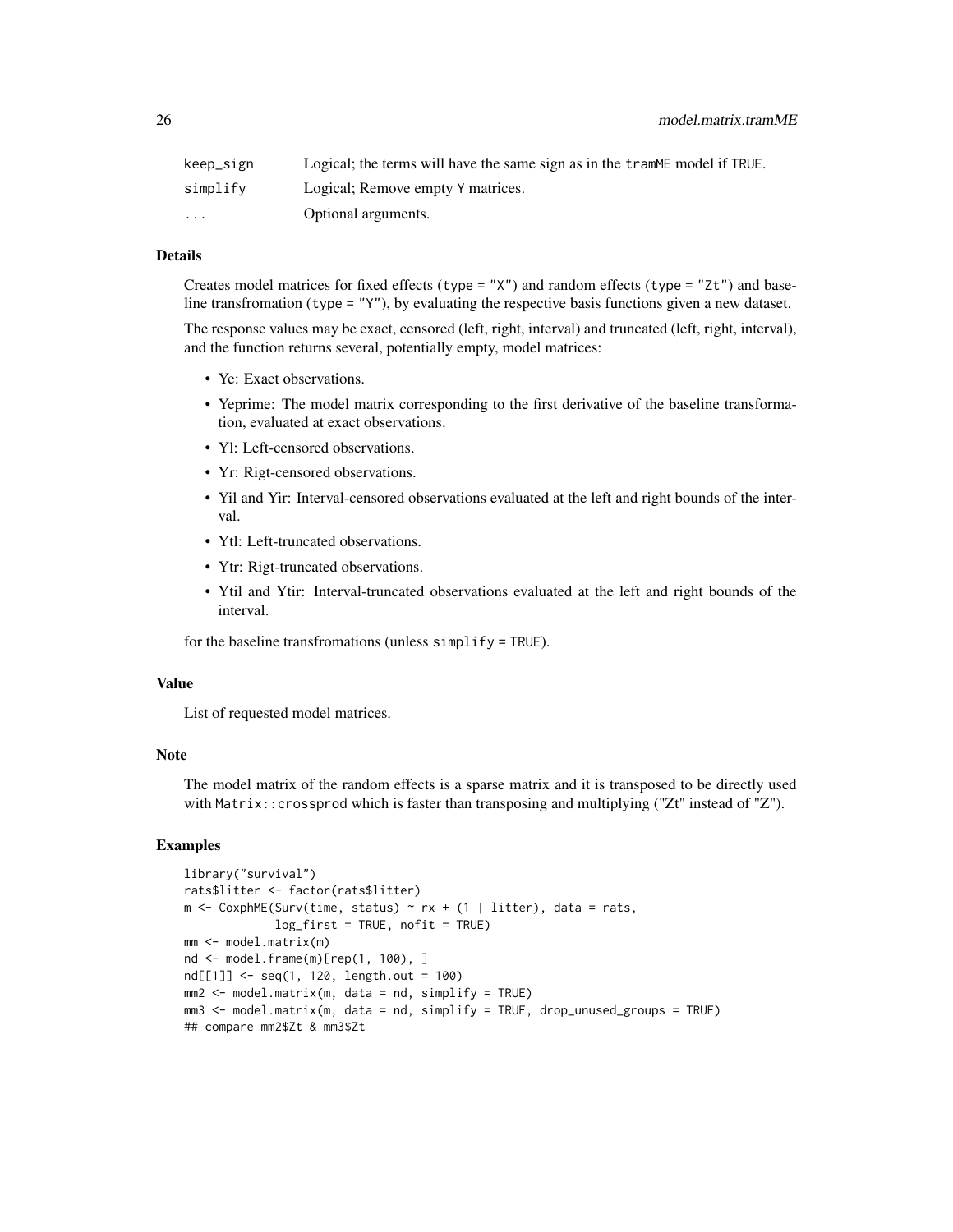<span id="page-26-1"></span><span id="page-26-0"></span>

Generic method for "offset"

#### Usage

offset(object)

#### Arguments

object An object.

offset.default *Default method for* "offset"

#### Description

Overloads the original [offset](#page-26-1) function.

#### Usage

## Default S3 method: offset(object)

#### Arguments

object An offset to be included in a model frame

offset.tramME *Get the offset vector of a tramME object.*

#### Description

Get the offset vector of a tramME object.

### Usage

## S3 method for class 'tramME' offset(object)

#### Arguments

object A tramME object.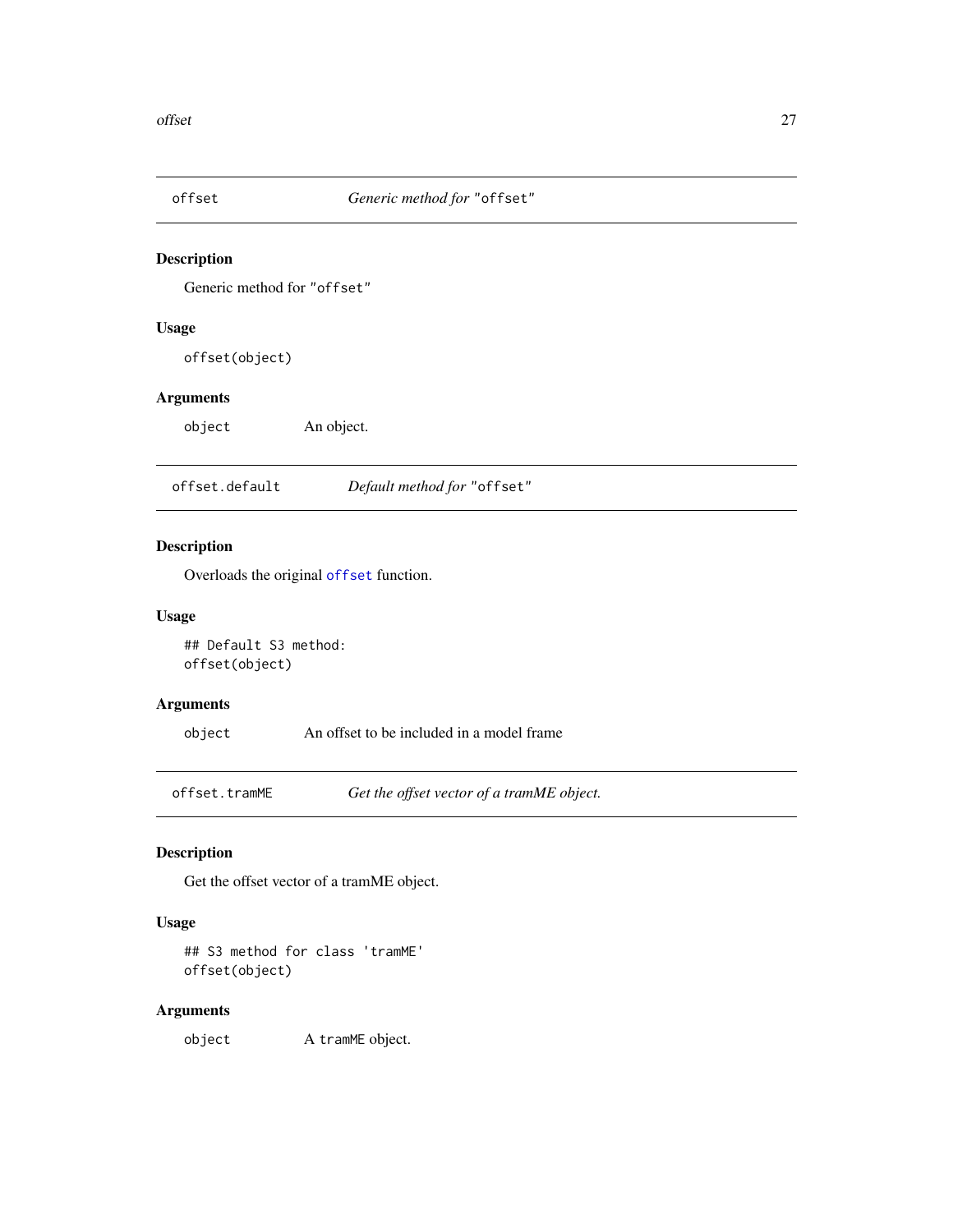<span id="page-27-0"></span>

Generic method for "offset<-"

#### Usage

offset(object) <- value

#### Arguments

| object | A model object.                |
|--------|--------------------------------|
| value  | The new vector of the offsets. |

#### Value

An object with the same class as object, with updated offset vector.

offset<-.tramME *Set the values of the offsets of a tramME model.*

#### Description

This method updates the internal tramTMB object, the model.frame of the tramME object and the function call to propagate the change.

### Usage

## S3 replacement method for class 'tramME' offset(object) <- value

#### Arguments

| object | A tramME object defined with do_update = TRUE. |
|--------|------------------------------------------------|
| value  | A vector of new offset values.                 |

#### Value

A tramME object with the new offset values.

#### Note

It works only when the tramME model is defined with do\_update = TRUE.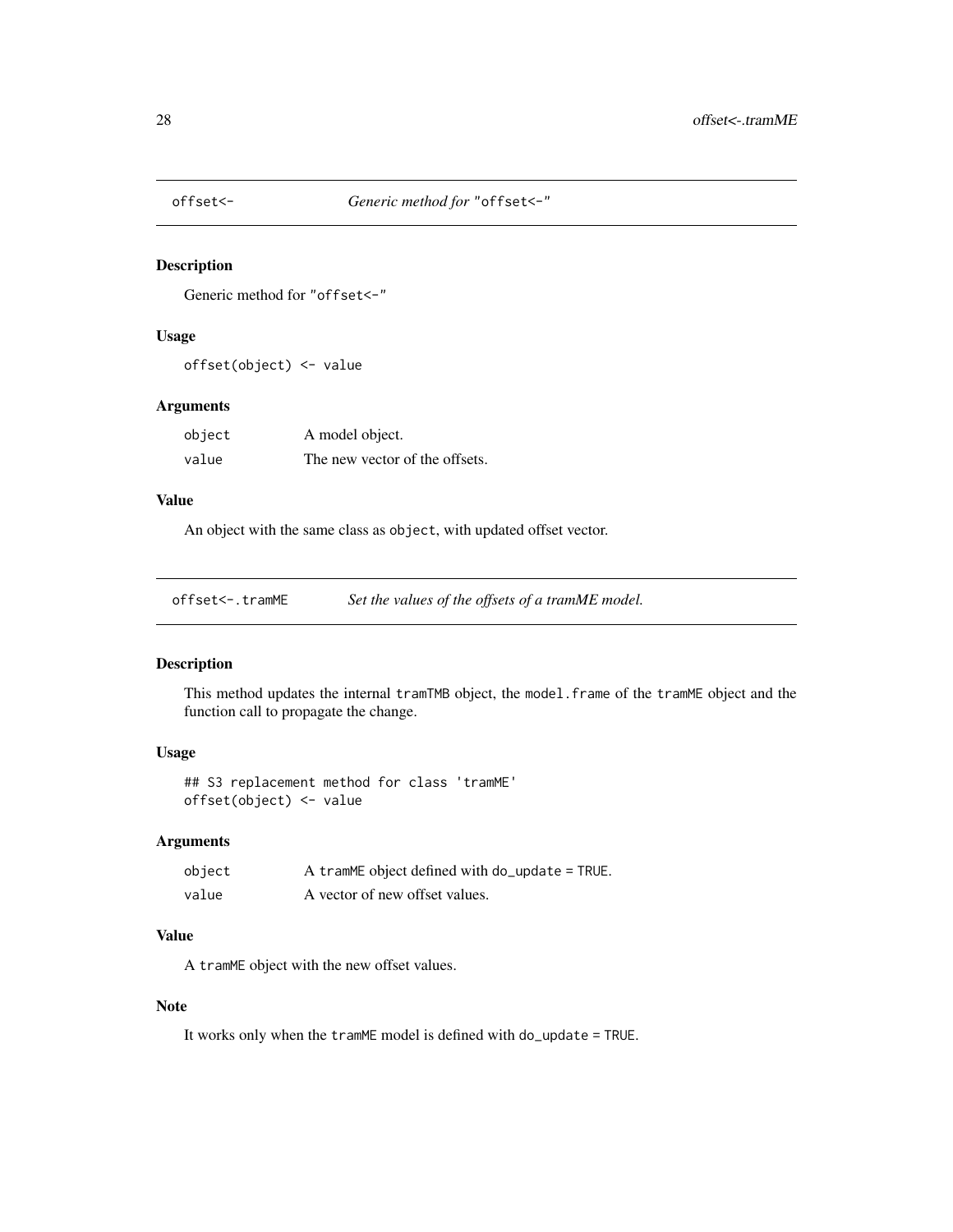<span id="page-28-0"></span>

Set up and control optimization parameters

#### Usage

```
optim_control(
 method = c("nlminb", "BFGS", "CG", "L-BFGS-B"),
  scale = TRUE,
  trace = FALSE,
 ntry = 5,
  ...
)
```
### Arguments

| method   |        | Optimization procedure.                                                                    |
|----------|--------|--------------------------------------------------------------------------------------------|
| scale    |        | Logical; if TRUE rescale the fixed effects design matrix to improve convergence.           |
| trace    |        | Logical; print trace of the optimization.                                                  |
| ntry     | verge. | Number of restarts with new random initialization if optimization fails to con-            |
| $\cdots$ |        | Optional arguments passed to auglag, nlminb or optim as a list of control pa-<br>rameters. |
|          |        |                                                                                            |

optim\_tramTMB *Optimize the tramTMB object*

# Description

Currently only with alabama::auglag with either nlminb or optim in the case of constrained optimization and nlminb if there are no constraints.

#### Usage

```
optim_tramTMB(
  obj,
 par = NULL,
 method = "nlminb",
 control = list(),trace = FALSE,
 ntry = 5,
  scale = TRUE,
  ...
)
```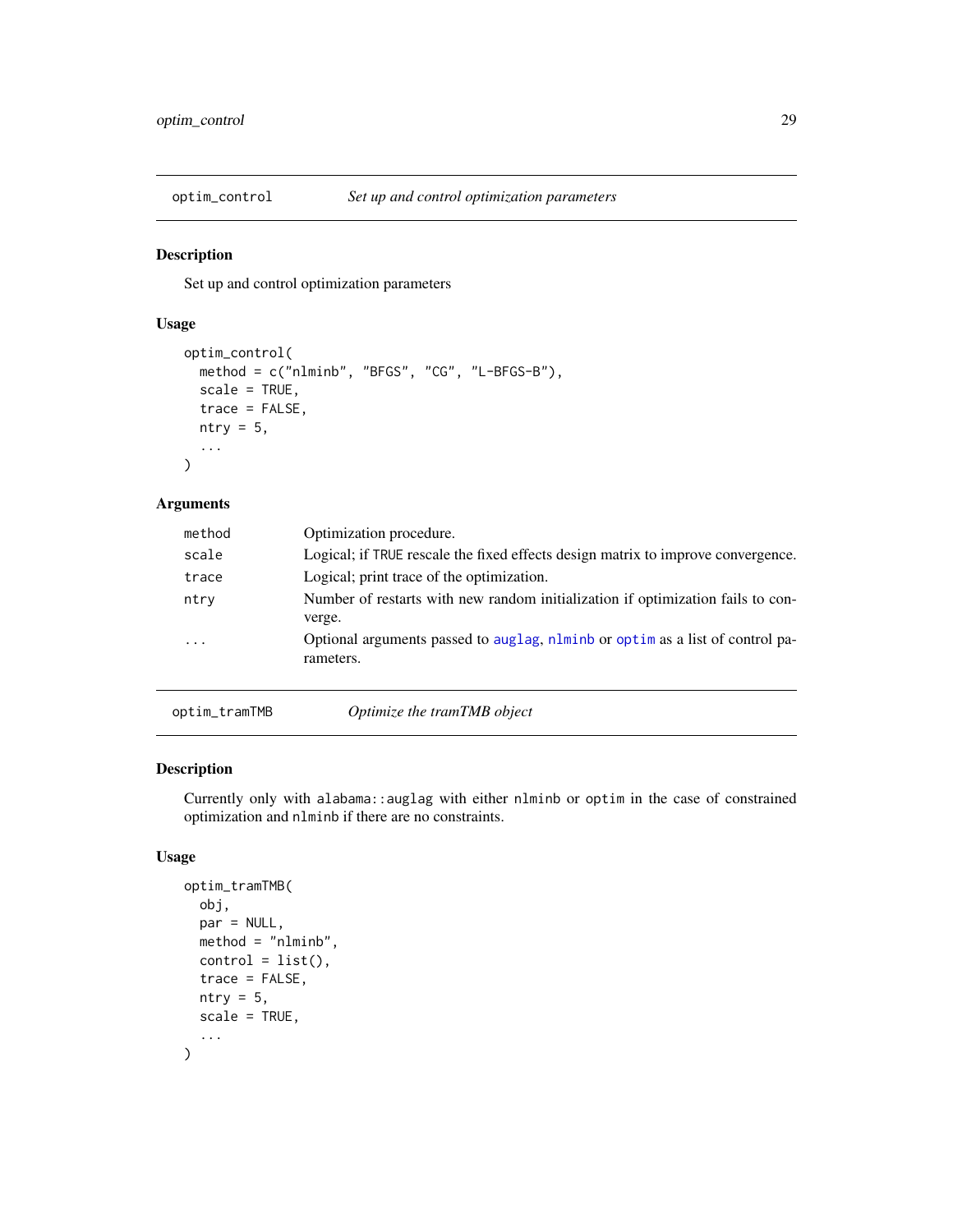# <span id="page-29-0"></span>Arguments

| obj     | a tramTMB object                                                                           |
|---------|--------------------------------------------------------------------------------------------|
| par     | optional vector of initial parameter values                                                |
| method  | the method used by alabama: : auglag                                                       |
| control | a list of control parameters                                                               |
| trace   | logical, whether the trace should be printed during the optimization                       |
| ntry    | number of restarts with perturbed initial values when not converged                        |
| scale   | Logical, if TRUE, the fixed effects design matrices are scaled to improve conver-<br>gence |
| $\cdot$ | optional arguments, currently not in use                                                   |

plot.smooth.tramME *Plot smooth terms of a tramME model.*

### Description

Plot smooth terms of a tramME model.

#### Usage

```
## S3 method for class 'smooth.tramME'
plot(
  x,
  which = seq\_along(x),
  col = 1,
  fill = grey(0.5, 0.25),add = FALSE,...
\mathcal{L}
```
#### Arguments

| $\mathsf{x}$ | A smooth.tramME object.                               |
|--------------|-------------------------------------------------------|
| which        | Select terms to be printed by their indices           |
| col          | Line color for the point estimates.                   |
| fill         | Fill color for the confidence intervals.              |
| add          | Add the plot to an existing figure.                   |
|              | Optional parameters passed to the plotting functions. |

#### Examples

```
data("mcycle", package = "MASS")
fit <- LmME(accel ~ s(times), data = mcycle)
plot(smooth_terms(fit, as.lm = TRUE))
```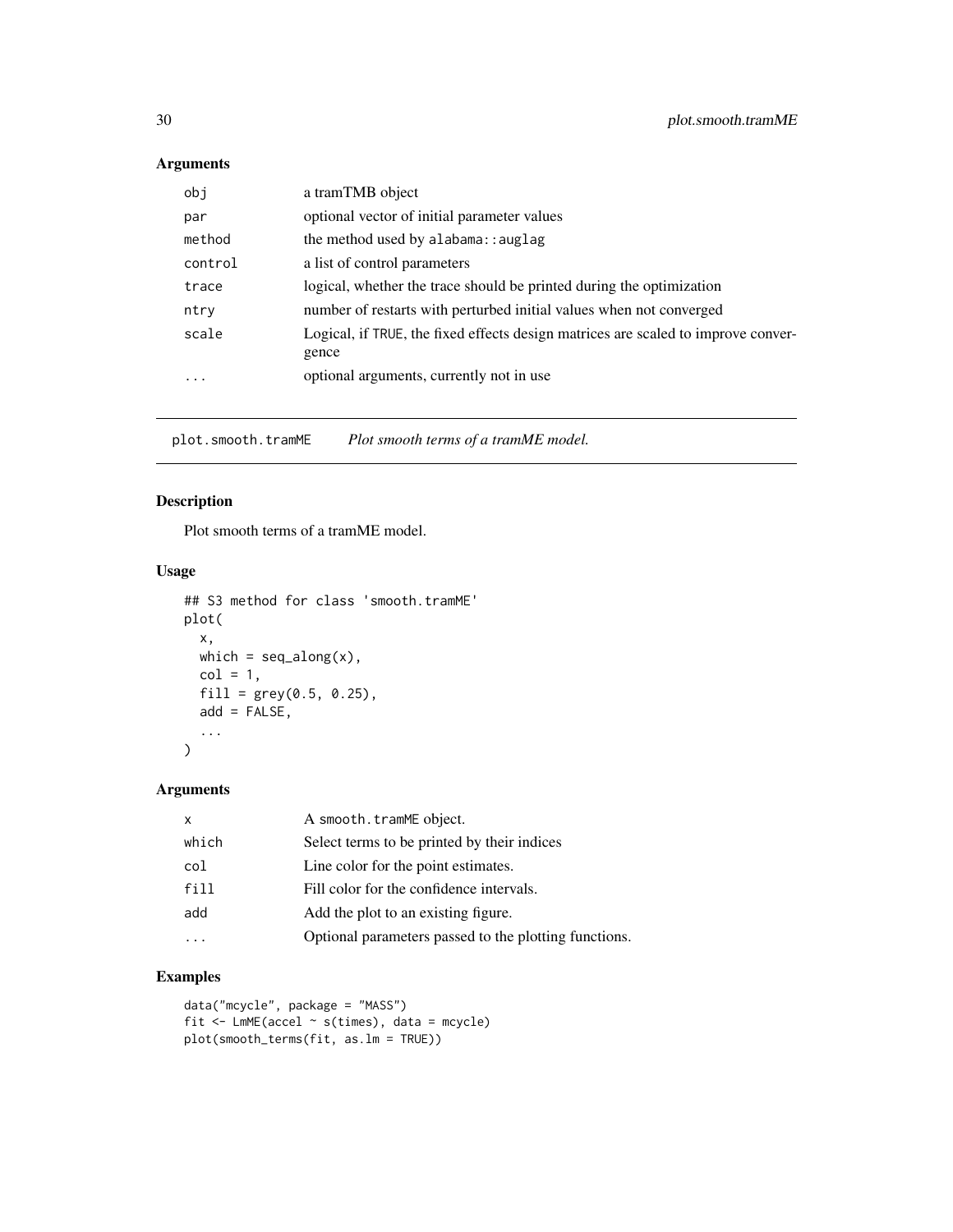<span id="page-30-0"></span>

Plot the conditional distribution evaluated at a grid of possible response values and a set of covariate and random effects values on a specified scale.

#### Usage

```
## S3 method for class 'tramME'
plot(
 x,
 newdata = model-frame(x),ranef = NULL,
 fix_smooth = TRUE,
 type = c("trafo", "distribution", "survivor", "density", "logdensity", "hazard",
    "loghazard", "cumhazard", "odds", "logodds", "quantile"),
  ...
)
```

| X          | A tramME object.                                                                                                                           |
|------------|--------------------------------------------------------------------------------------------------------------------------------------------|
| newdata    | an optional data frame of observations                                                                                                     |
| ranef      | Random effects (either in named list format or a numeric vector) or the word<br>"zero". See Details.                                       |
| fix_smooth | If FALSE, the random effects coefficients of the smooth terms are refitted to<br>newdata. It's probably not what you want to do.           |
| type       | The scale on which the predictions are evaluated:                                                                                          |
|            | • trafo: The prediction evaluated on the scale of the transformation function.                                                             |
|            | • distribution: The prediction evaluated on the scale of the conditional CDF.                                                              |
|            | • survivor: The prediction evaluated on the scale of the (conditional) survivor<br>function.                                               |
|            | • density, logdensity: The prediction evaluated on the scale of the conditional<br>$(log-)PDF.$                                            |
|            | • hazard, loghazard, cumhazard: The prediction evaluated on the hazard/log-<br>hazard/cumulative hazard scale.                             |
|            | • odds, logodds: The prediction evaluated on the (log-)odds scale.                                                                         |
|            | • quantile: Return the quantiles of the conditional outcome distribution cor-<br>responding to newdata. For more information, see Details. |
| .          | Additional arguments, passed to plot.mlt.                                                                                                  |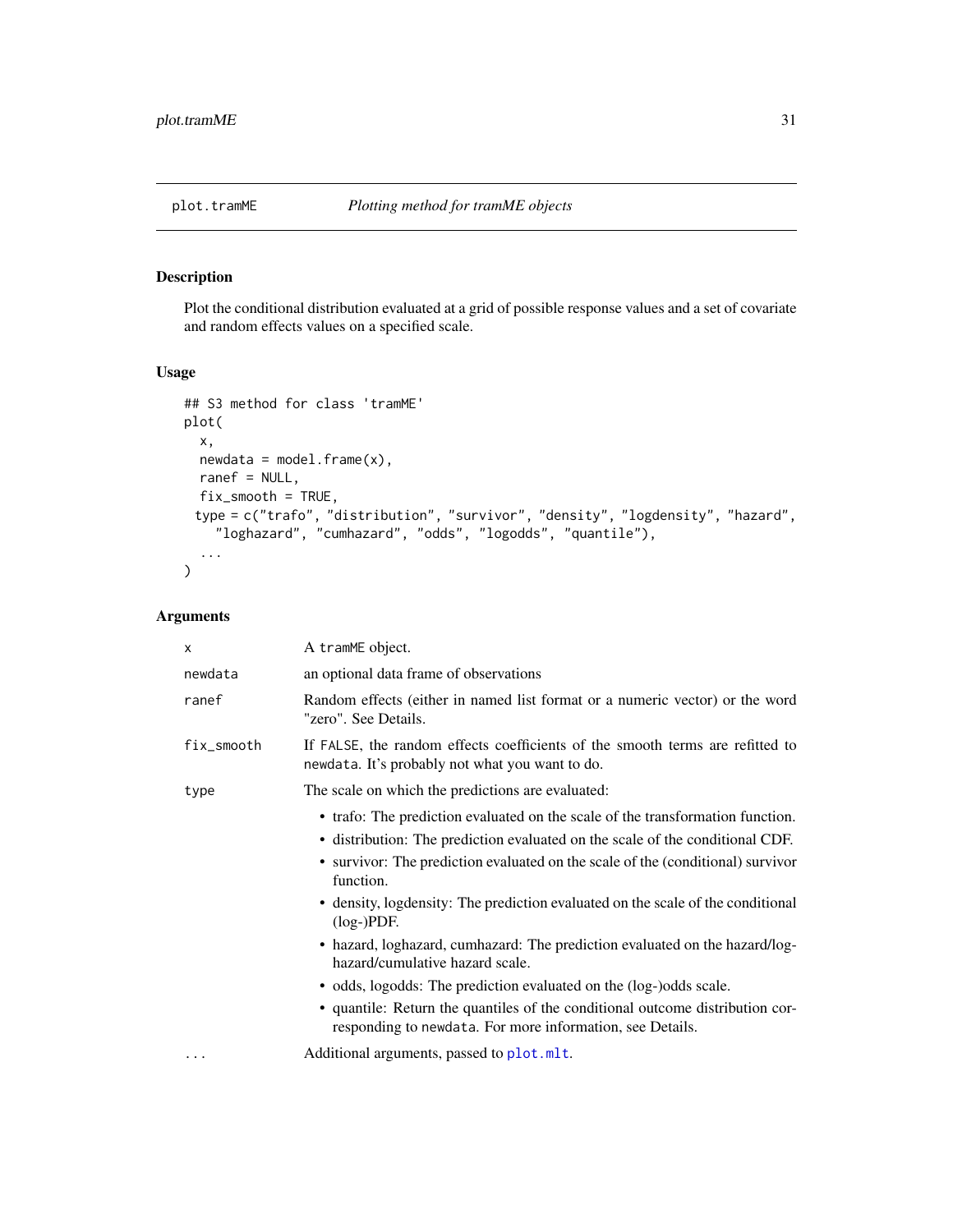#### <span id="page-31-0"></span>Details

When ranef is equal to "zero", a vector of zeros with the right size is substituted. For more details, see [predict.tramME](#page-33-1).

For more information on how to control the grid on which the functions are evaluated, see the documentation of [predict.mlt](#page-0-0).

#### Value

A numeric matrix of the predicted values invisibly.

#### Examples

```
data("sleepstudy", package = "lme4")
fit <- BoxCoxME(Reaction ~ Days + (Days | Subject), data = sleepstudy)
plot(fit, K = 100, type = "density")
```
#### PolrME *Mixed-effects version of* [Polr](#page-0-0)

#### Description

Mixed-effects version of [Polr](#page-0-0)

#### Usage

```
PolrME(
  formula,
  data,
  subset,
  weights,
 offset,
  na.action = na.omit,
 method = c("logistic", "probit", "loglog", "cloglog"),
  silent = TRUE,
  resid = FALSE,
  do_update = FALSE,
  estinit = TRUE,
  initpar = NULL,
  fixed = NULL,
  nofit = FALSE,
  control = optim\_control(),...
)
```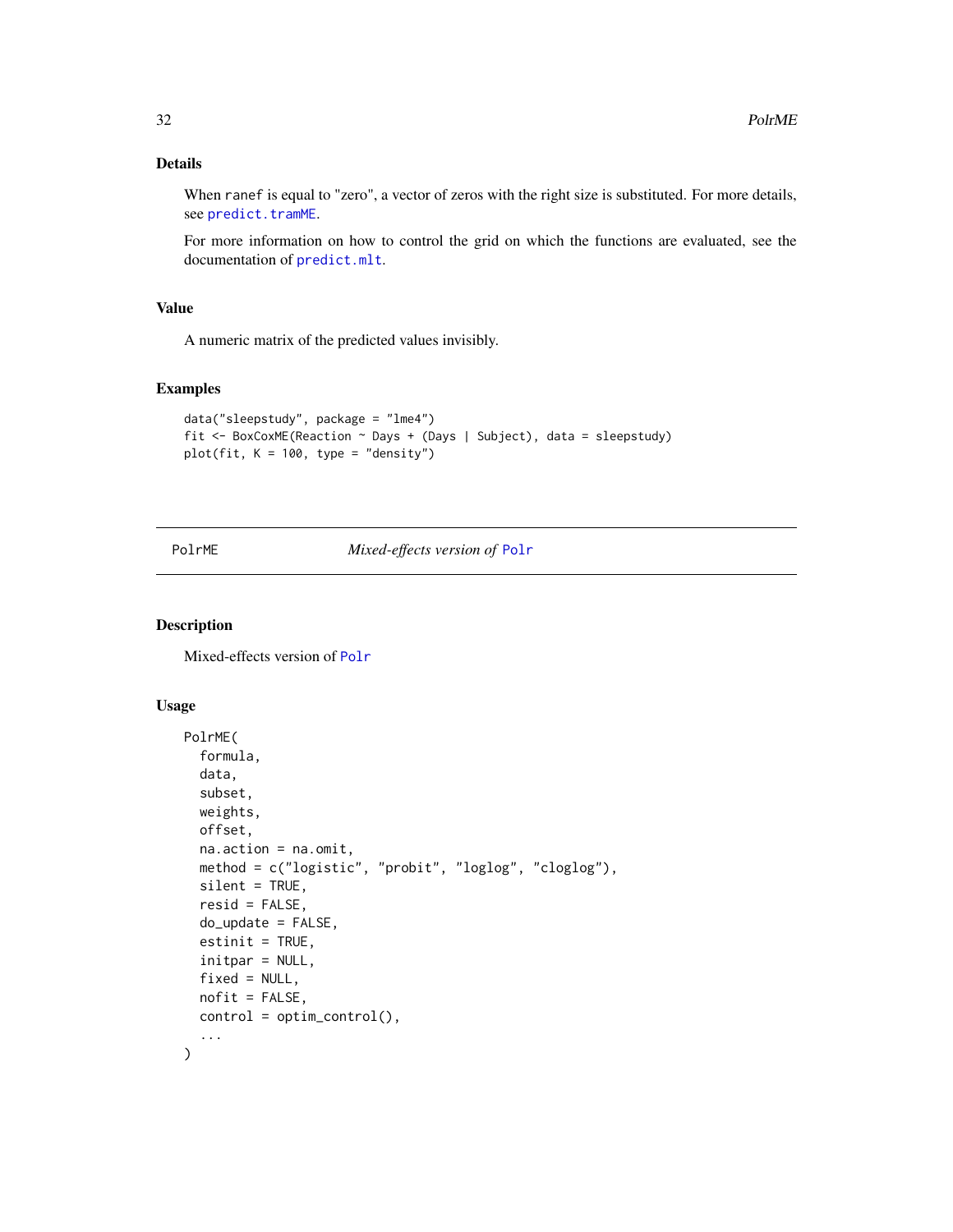#### <span id="page-32-0"></span> $PolrME$  33

# Arguments

| formula   | an object of class "formula": a symbolic description of the model structure to<br>be fitted. The details of model specification are given under tram and in the<br>package vignette.                                         |
|-----------|------------------------------------------------------------------------------------------------------------------------------------------------------------------------------------------------------------------------------|
| data      | an optional data frame, list or environment (or object coercible by as . data. frame<br>to a data frame) containing the variables in the model. If not found in data, the<br>variables are taken from environment (formula). |
| subset    | an optional vector specifying a subset of observations to be used in the fitting<br>process.                                                                                                                                 |
| weights   | an optional vector of weights to be used in the fitting process. Should be NULL<br>or a numeric vector. If present, the weighted log-likelihood is maximised.                                                                |
| offset    | this can be used to specify an _a priori_ known component to be included in the<br>linear predictor during fitting. This should be NULL or a numeric vector of length<br>equal to the number of cases.                       |
| na.action | a function which indicates what should happen when the data contain NAs. The<br>default is set to na.omit.                                                                                                                   |
| method    | a character describing the link function.                                                                                                                                                                                    |
| silent    | Logical. Make TMB functionality silent.                                                                                                                                                                                      |
| resid     | Logical. If TRUE, the score residuals are also calculated. This comes with some<br>performance cost.                                                                                                                         |
| do_update | Logical. If TRUE, the model is set up so that the weights and the offsets are<br>updateable. This comes with some performance cost.                                                                                          |
| estinit   | logical, estimate a vector of initial values for the fixed effects parameters from a<br>(fixed effects only) mlt model                                                                                                       |
| initpar   | named list of initial parameter values, if NULL, it is ignored                                                                                                                                                               |
| fixed     | a named vector of fixed regression coefficients; the names need to correspond to<br>column names of the design matrix                                                                                                        |
| nofit     | logical, if TRUE, creates the model object, but does not run the optimization                                                                                                                                                |
| control   | list with controls for optimization                                                                                                                                                                                          |
| .         | additional arguments to tram.                                                                                                                                                                                                |

# Value

A PolrME object.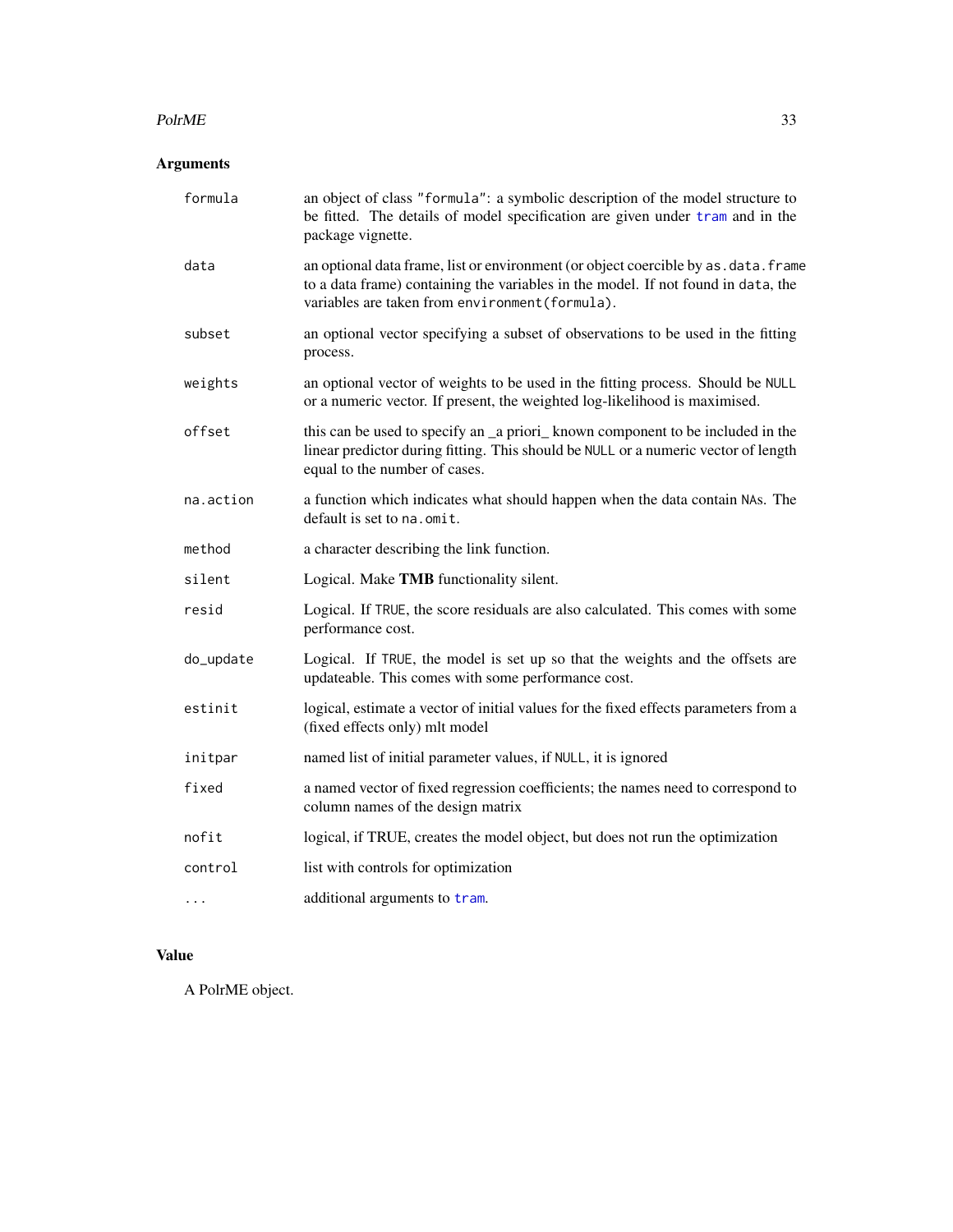<span id="page-33-1"></span><span id="page-33-0"></span>

Evaluates the \_conditional\_ distribution implied by a tramME model, given by a set of covariates and random effects on a selected scale.

#### Usage

```
## S3 method for class 'tramME'
predict(
 object,
 newdata = model.frame(object),
  ranef = NULL,
  fix_smooth = TRUE,
  type = c("lp", "trafo", "distribution", "survivor", "density", "logdensity",
    "hazard", "loghazard", "cumhazard", "odds", "logodds", "quantile"),
  ...
\mathcal{L}
```

| object     | A tramME object.                                                                                                                                                                                                                                                                                                                                                                                                                                                                                                                                                                                                                                                                                                                                                                                                                    |
|------------|-------------------------------------------------------------------------------------------------------------------------------------------------------------------------------------------------------------------------------------------------------------------------------------------------------------------------------------------------------------------------------------------------------------------------------------------------------------------------------------------------------------------------------------------------------------------------------------------------------------------------------------------------------------------------------------------------------------------------------------------------------------------------------------------------------------------------------------|
| newdata    | an optional data frame of observations                                                                                                                                                                                                                                                                                                                                                                                                                                                                                                                                                                                                                                                                                                                                                                                              |
| ranef      | Random effects it can be a ranef. tramME object, a named list, an unnamed list,<br>NULL or the word "zero". See Details.                                                                                                                                                                                                                                                                                                                                                                                                                                                                                                                                                                                                                                                                                                            |
| fix_smooth | If FALSE, the random effects coefficients of the smooth terms are refitted to<br>newdata. It's probably not what you want to do.                                                                                                                                                                                                                                                                                                                                                                                                                                                                                                                                                                                                                                                                                                    |
| type       | The scale on which the predictions are evaluated:                                                                                                                                                                                                                                                                                                                                                                                                                                                                                                                                                                                                                                                                                                                                                                                   |
|            | • lp: Linear predictor $(Xb + Zg)$ . For more information, see Details.<br>• trafo: The prediction evaluated on the scale of the transformation function.<br>• distribution: The prediction evaluated on the scale of the conditional CDF.<br>• survivor: The prediction evaluated on the scale of the (conditional) survivor<br>function.<br>• density, logdensity: The prediction evaluated on the scale of the conditional<br>$(log-)PDF.$<br>• hazard, loghazard, cumhazard: The prediction evaluated on the hazard/log-<br>hazard/cumulative hazard scale.<br>• odds, logodds: The prediction evaluated on the (log-)odds scale.<br>• quantile: Return the quantiles of the conditional outcome distribution cor-<br>responding to newdata. For more information, see Details.<br>Additional arguments, passed to predict.mlt. |
|            |                                                                                                                                                                                                                                                                                                                                                                                                                                                                                                                                                                                                                                                                                                                                                                                                                                     |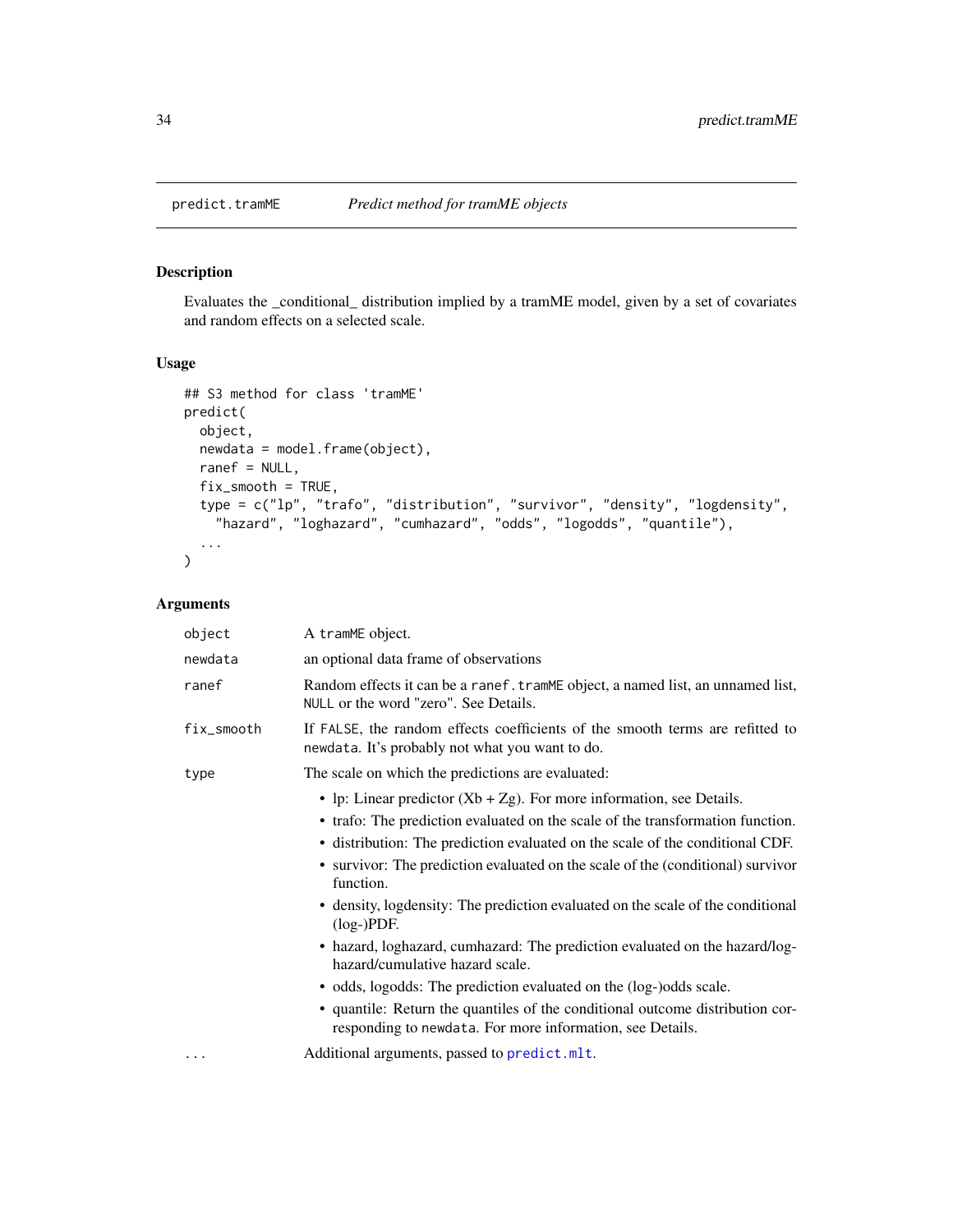#### <span id="page-34-0"></span>Details

When newdata contains values of the response variable, prediction is only done for those values. In this case, if random effects vector (ranef) is not supplied by the user, the function predicts the random effects from the model using newdata.

When no response values are supplied in newdata, the prediction is done on a grid of values for each line of the dataset (see [predict.mlt](#page-0-0) for information on how to control the setup of this grid). In this case, the user has to specify the vector of random effects to avoid ambiguities.

The linear predictor (type  $=$  "1p") equals to the shift terms plus the random effects terms \_without the baseline transfromation function\_.

The linear predictor (type =  $"lp"$ ) and the conditional quantile function (type = "quantile") are special in that they do not return results evaluated on a grid, even when the response variable in newdata is missing. The probabilities for the evaluation of the quantile function can be supplied with the prob argument of [predict.mlt](#page-0-0).

In the case of type = "quantile", when the some of the requested conditonal quantiles fall outside of the support of the response distribution (specified when the model was set up), the inversion of the CDF cannot be done exactly and tramME returns censored values.

ranef can be different objects based on what we want to calculate and what the other inputs are. If ranef is a ranef.tramME, we assume that it contains the full set of random effects, but not the penalized coefficients of the smooth terms. In this case fix\_smooth must be TRUE. If ranef is a named vector, we are fixing the supplied random effects (and penalized coefficients) and predict the rest from newdata (fix\_smooth may also be used in this case). In this case, the random effects are identified with the same naming convention as in object\$param\$gamma.

If ranef is an unnamed vector, the function expects the full set of necessary random effects (with or without penalized coefficients, depending on  $fix\_smooth$ ). If ranef = NULL (the default), all random effects and optionally penalized parameters (although this is not recommended) are predicted from newdata. Finally, if ranef is equal to "zero", a vector of zeros with the right size is used.

#### Value

A numeric vector/matrix of the predicted values (depending on the inputs) or a response object, when the some of the requested conditonal quantiles fall outside of the support of the response distribution specified when the model was set up (only can occur with type = "quantile").

#### Examples

```
data("sleepstudy", package = "lme4")
fit <- BoxCoxME(Reaction ~ Days + (Days | Subject), data = sleepstudy)
predict(fit, type = "trafo") ## evaluate on the transformation function scale
nd <- sleepstudy
nd$Reaction <- NULL
pr \leq predict(fit, newdata = nd, ranef = ranef(fit), type = "distribution",
              K = 100
```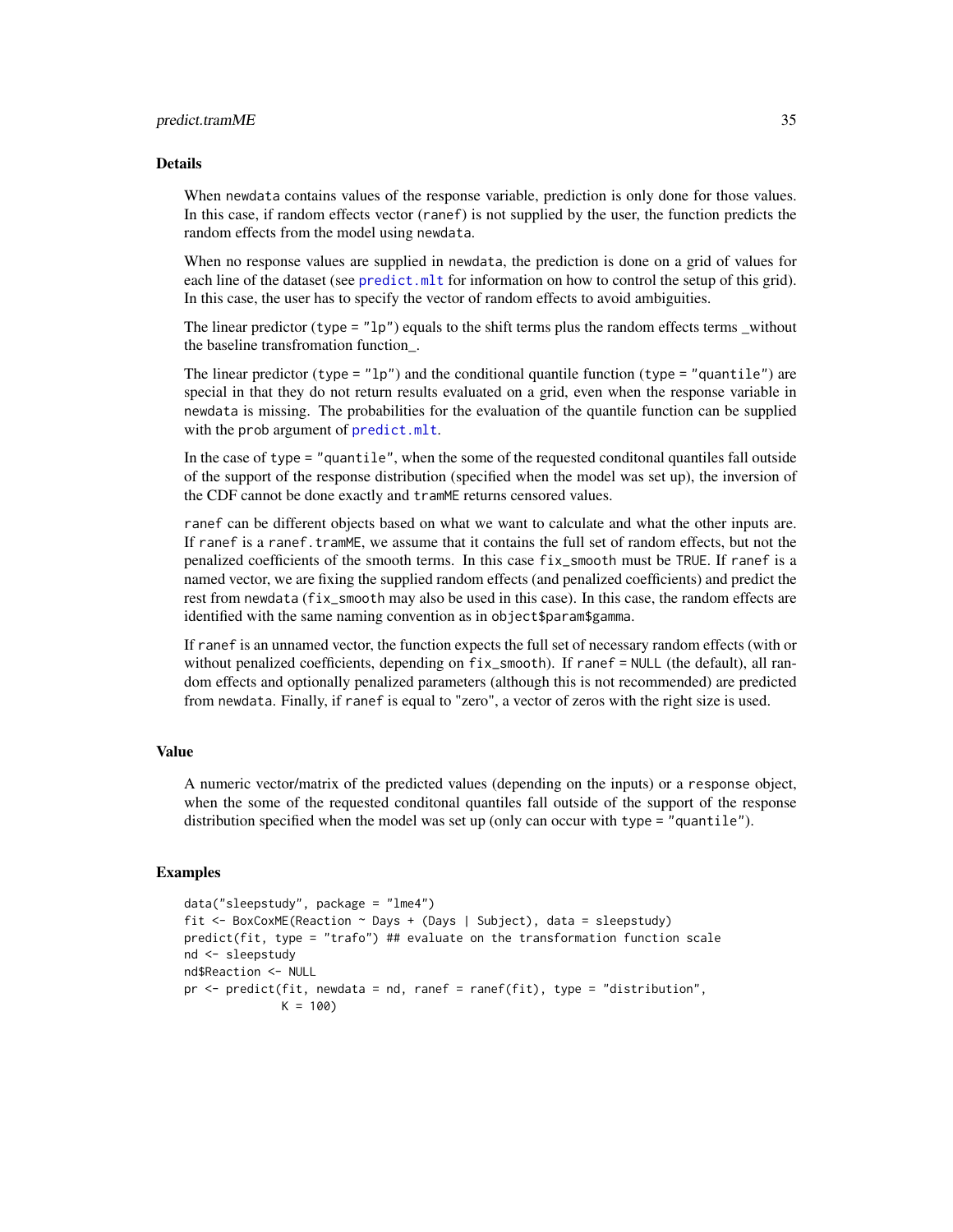<span id="page-35-0"></span>

Post-estimation calculations in a tramTMB model

### Usage

```
## S3 method for class 'tramTMB'
predict(
 object,
 newdata,
 parameters = .get_par(object, full = TRUE),
  scale = c("lp", "trafo"),cov = FALSE,as.lm = FALSE,...
\mathcal{L}
```
#### Arguments

| object     | A tramTMB object                                                                |
|------------|---------------------------------------------------------------------------------|
| newdata    | A named list with elements Y, X and Z (not all necessary)                       |
| parameters | A named list of parameter values                                                |
| scale      | The scale on which the post-estimation calculations are done                    |
| COV        | Logical; If TRUE, calculate the full covariance matrix of the calculated values |
| as.lm      | Logical; reparameterize as a LMM                                                |
| $\cdots$   | Optional arguments (ignored).                                                   |
|            |                                                                                 |

print.anova.tramME *Printing* anova.tramME *table*

#### Description

Printing anova.tramME table

#### Usage

```
## S3 method for class 'anova.tramME'
print(
 x,
 digits = max(getOption("digits") - 2L, 3L),
 signif.stars = getOption("show.signif.stars"),
  ...
)
```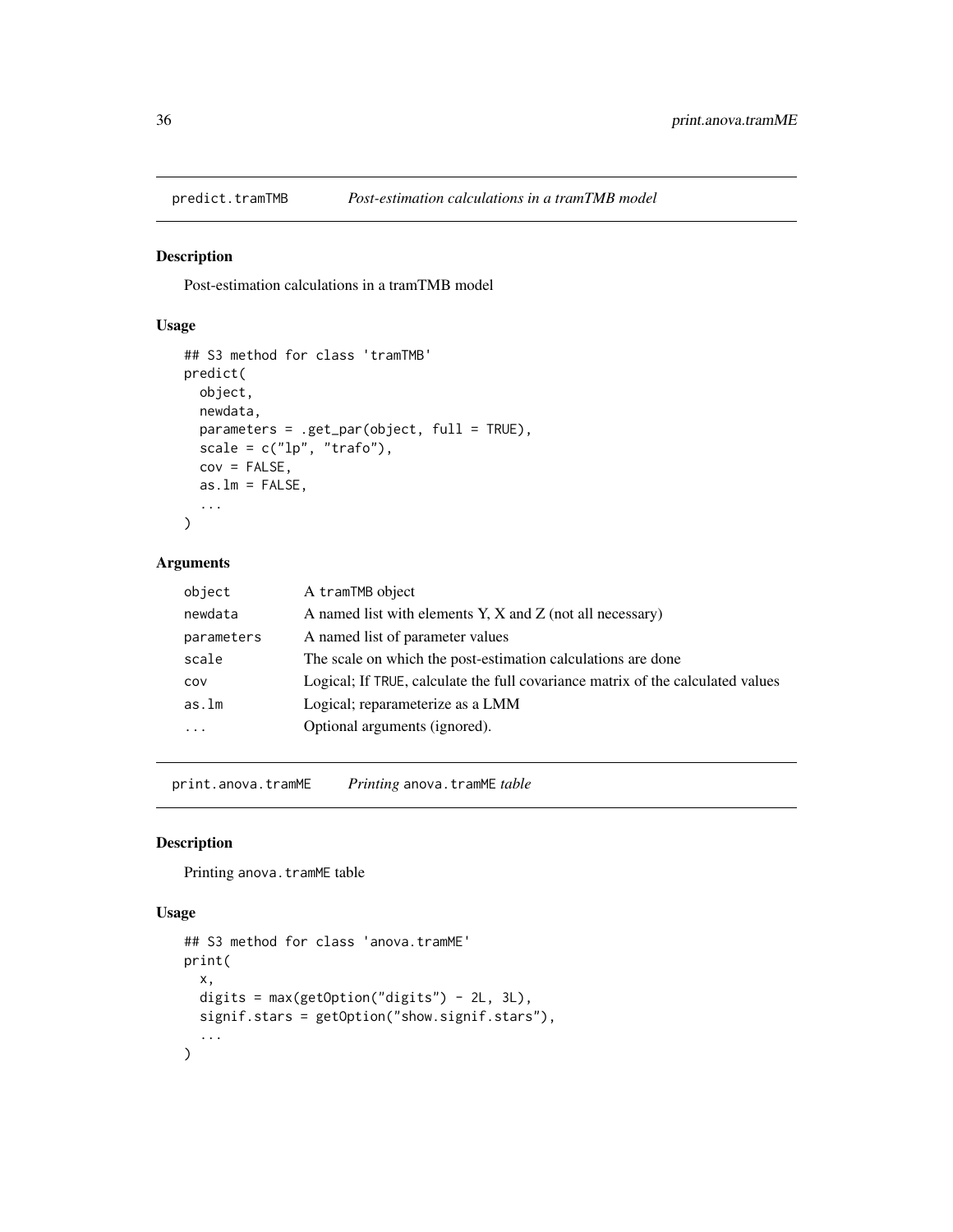# <span id="page-36-0"></span>Arguments

| $\mathsf{x}$            | A anova.tramME object.                                                                                                                                                                                   |
|-------------------------|----------------------------------------------------------------------------------------------------------------------------------------------------------------------------------------------------------|
| digits                  | minimum number of significant digits to be used for most numbers.                                                                                                                                        |
| signif.stars            | logical; if TRUE, P-values are additionally encoded visually as 'significance stars'<br>in order to help scanning of long coefficient tables. It defaults to the show, signif, stars<br>slot of options. |
| $\cdot$ $\cdot$ $\cdot$ | Optional arguments passed to printCoefmat                                                                                                                                                                |

#### Value

Invisibly retrurns the anova.tramME object.

print.summary.tramME *Print method for tramME model summary*

# Description

Print method for tramME model summary

# Usage

```
## S3 method for class 'summary.tramME'
print(
 x,
 fancy = !isTRUE(getOption("knitr.in.progress")) && interactive(),
 digits = max(getOption("digits") - 2L, 3L),
 signif.stars = getOption("show.signif.stars"),
  ...
)
```
### Arguments

| X            | A summary.tramME object.                                                                                                                                                                                 |
|--------------|----------------------------------------------------------------------------------------------------------------------------------------------------------------------------------------------------------|
| fancy        | Logical, if TRUE, use color in outputs.                                                                                                                                                                  |
| digits       | minimum number of significant digits to be used for most numbers.                                                                                                                                        |
| signif.stars | logical; if TRUE, P-values are additionally encoded visually as 'significance stars'<br>in order to help scanning of long coefficient tables. It defaults to the show, signif, stars<br>slot of options. |
| $\ddotsc$    | Optional arguments passed to printCoefmat                                                                                                                                                                |

#### Value

The input summary.tramME object, invisibly.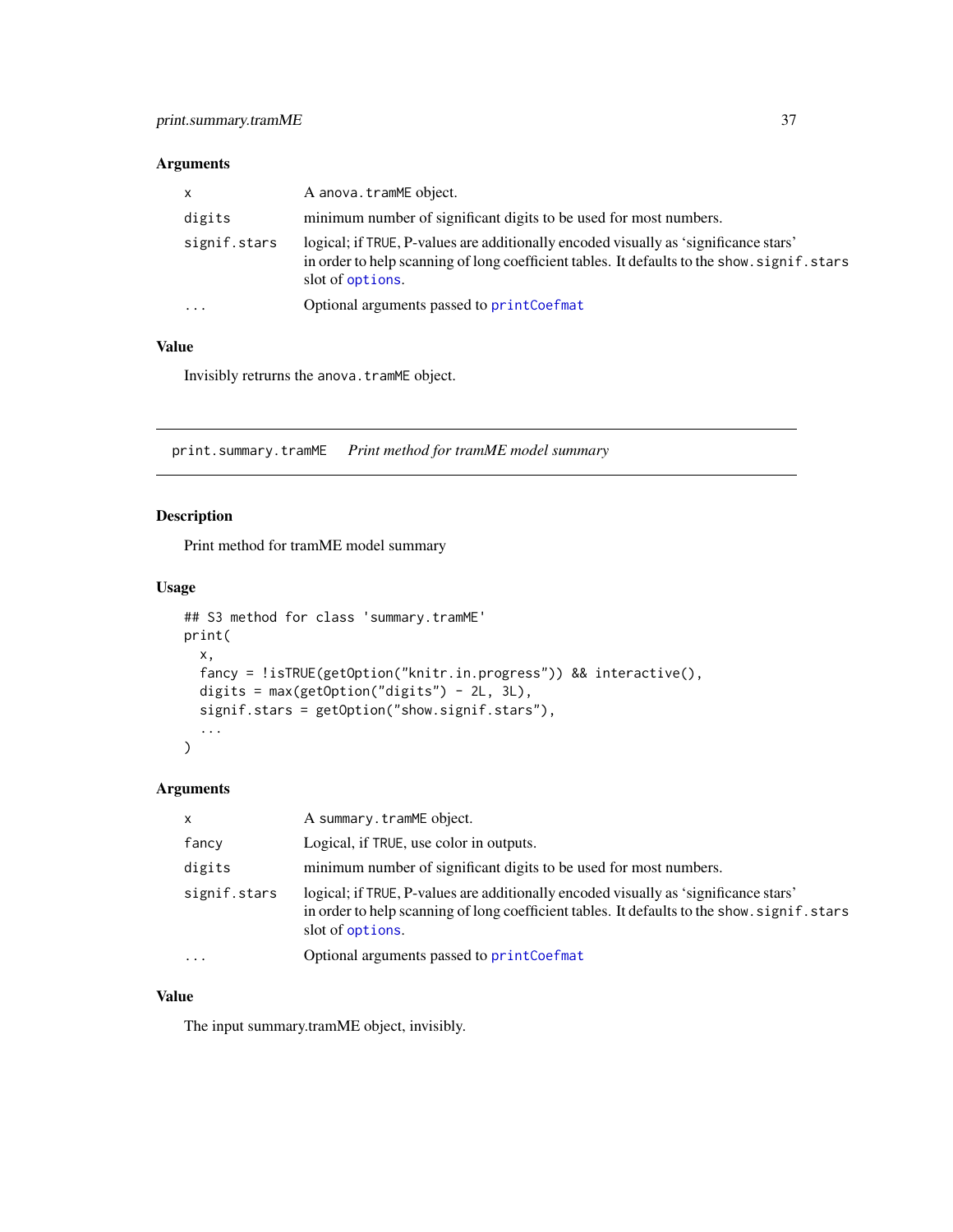<span id="page-37-0"></span>

Print tramME model

#### Usage

```
## S3 method for class 'tramME'
print(x, digits = max(getOption("digits") - 2L, 3L), ...)
```
#### Arguments

| $\times$                | A tramME object.                                      |
|-------------------------|-------------------------------------------------------|
| digits                  | Number of significant digits                          |
| $\cdot$ $\cdot$ $\cdot$ | Optional arguments (for consistency with the generic) |

#### Value

The original tramME object invisibly

print.VarCorr.tramME *Print method for the variance-correlation parameters of a tramME object*

#### Description

Print method for the variance-correlation parameters of a tramME object

#### Usage

```
## S3 method for class 'VarCorr.tramME'
print(x, sd = TRUE, digits = max(getOption("digits") - 2L, 3L), ...)
```
# Arguments

| $\mathsf{x}$ | A VarCorr.tramME object.                                 |
|--------------|----------------------------------------------------------|
| sd           | Logical. Print standard deviations instead of variances. |
| digits       | Number of digits                                         |
| $\ddotsc$    | optional arguments                                       |

#### Value

Invisibly returns the input VarCorr.tramME object.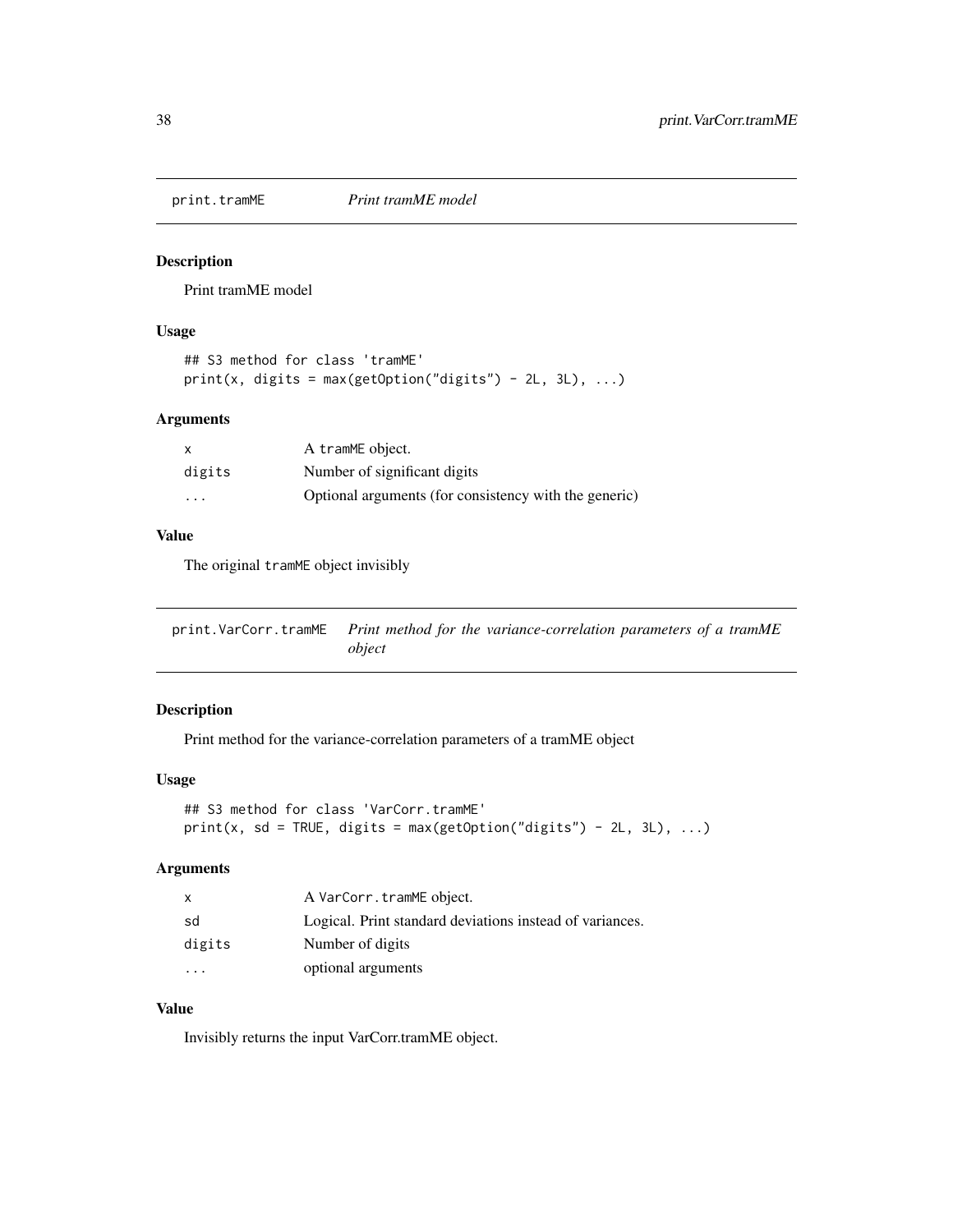<span id="page-38-0"></span>

The condVar option is not implemented for ranef.LmME. Setting raw=TURE will return the raw random effects estimates from the transformation model parametrization.

#### Usage

```
## S3 method for class 'LmME'
ranef(object, as.lm = FALSE, ...)
```
#### Arguments

| object                  | A fitted LmME object.                                                                           |
|-------------------------|-------------------------------------------------------------------------------------------------|
| as.lm                   | If TRUE, return the transformed conditional modes as in a normal linear mixed<br>effects model. |
| $\cdot$ $\cdot$ $\cdot$ | Optional parameters passed to ranef.tramME.                                                     |

#### Value

A numeric vector or a ranef.tramME object depending on the inputs.

#### Examples

```
data("sleepstudy", package = "lme4")
fit <- LmME(Reaction ~ Days + (Days | Subject), data = sleepstudy)
ranef(fit, raw = TRUE) ## transformation model parametrization!
ranef(fit, as.lm = TRUE)
```
<span id="page-38-1"></span>ranef.tramME *Point estimates and conditional variances of random effects.*

#### Description

Extract the conditional modes and conditional variances of random effects in a formatted or unformatted way.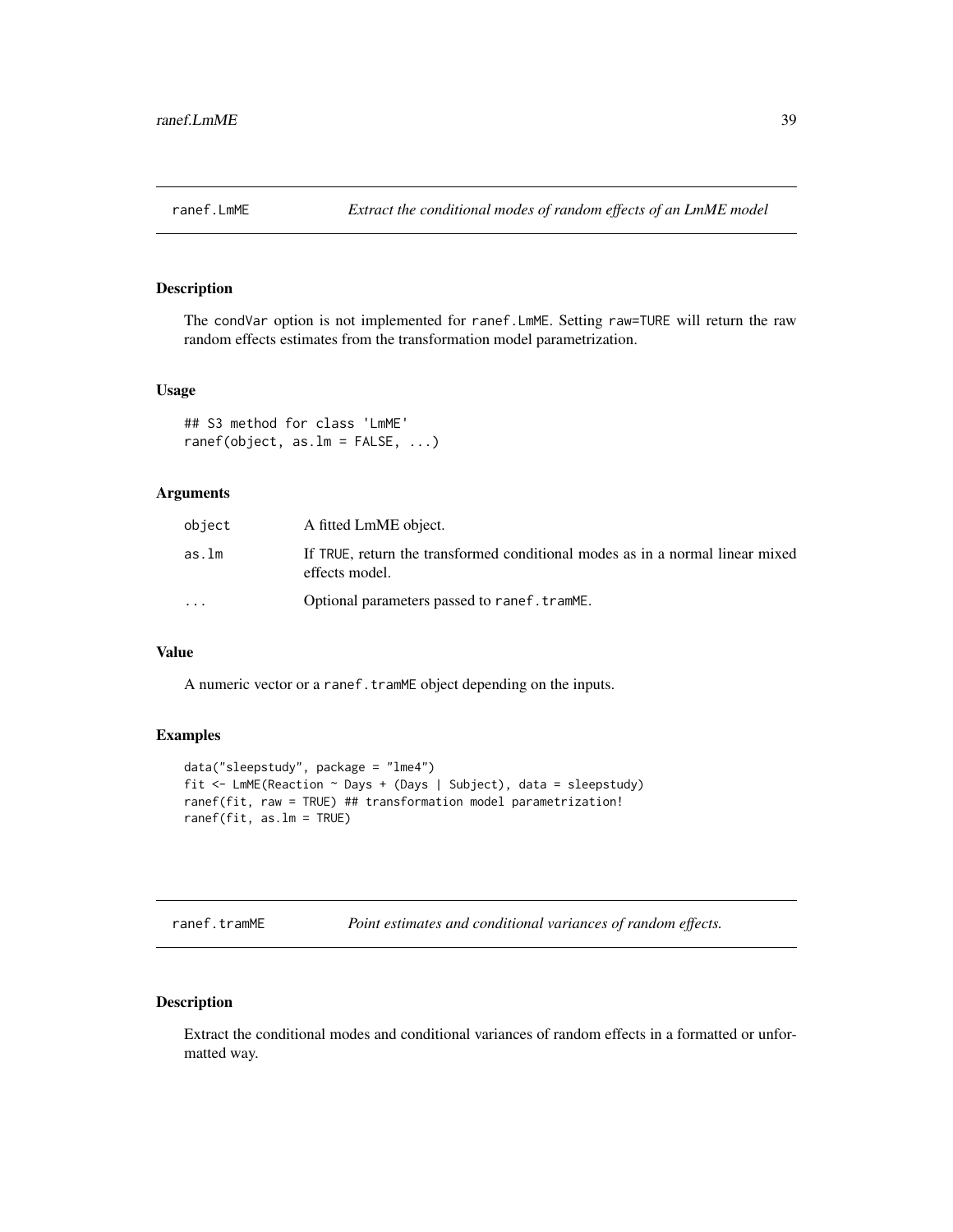#### Usage

```
## S3 method for class 'tramME'
ranef(
 object,
 param = NULL,
 newdata = NULL,
  fix_smooth = !is.null(newdata),
  condVar = FALSE,
  raw = FALSE,...
)
```
#### Arguments

| object     | A tramME object.                                                                                                                                                                                                                                                    |
|------------|---------------------------------------------------------------------------------------------------------------------------------------------------------------------------------------------------------------------------------------------------------------------|
| param      | An optional named list of parameter values (beta and theta). See details. Option-<br>ally, gamma elements can also be added, which leads to 'fixing' those random<br>effects terms at the supplied values.                                                          |
| newdata    | An optional data. Frame of new observations for which the new random effects<br>values are predicted.                                                                                                                                                               |
| fix smooth | Logical; it is set to TRUE by default, if newdata is supplied. The random effects<br>parameters corresponding the smooth terms are fixed and not fitted (posterior<br>mode) to newdata instead they are treated just like fixed effects parameters. See<br>details. |
| condVar    | If TRUE, include the conditional variances as attributes. Only works with raw =<br>FALSE.                                                                                                                                                                           |
| raw        | Return the unformatted RE estimates as fitted by the model.                                                                                                                                                                                                         |
| $\ddotsc$  | Optional arguments (for consistency with generic)                                                                                                                                                                                                                   |
|            |                                                                                                                                                                                                                                                                     |

#### Details

raw = TRUE returns the whole vector of random effects (i.e. with parameters of smooth shift terms), while raw = FALSE only returns the formatted list of actual random effects (i.e. for grouped observations) values. For the conceptual differences between the two types of random effects, see Hodges (2014, Chapter 13).

The conditional variances of the fixed random effects are set to NA.

# Value

Depending on the value of raw, either a numeric vector or a ranef.tramME object which contains the conditional mode and variance estimates by grouping factors.

#### Warning

The function has several optional arguments that allow great flexibilty beyond its most basic usage. The user should be careful with setting these, because some combinations might not return sensical results. Only limited sanity checks are performed.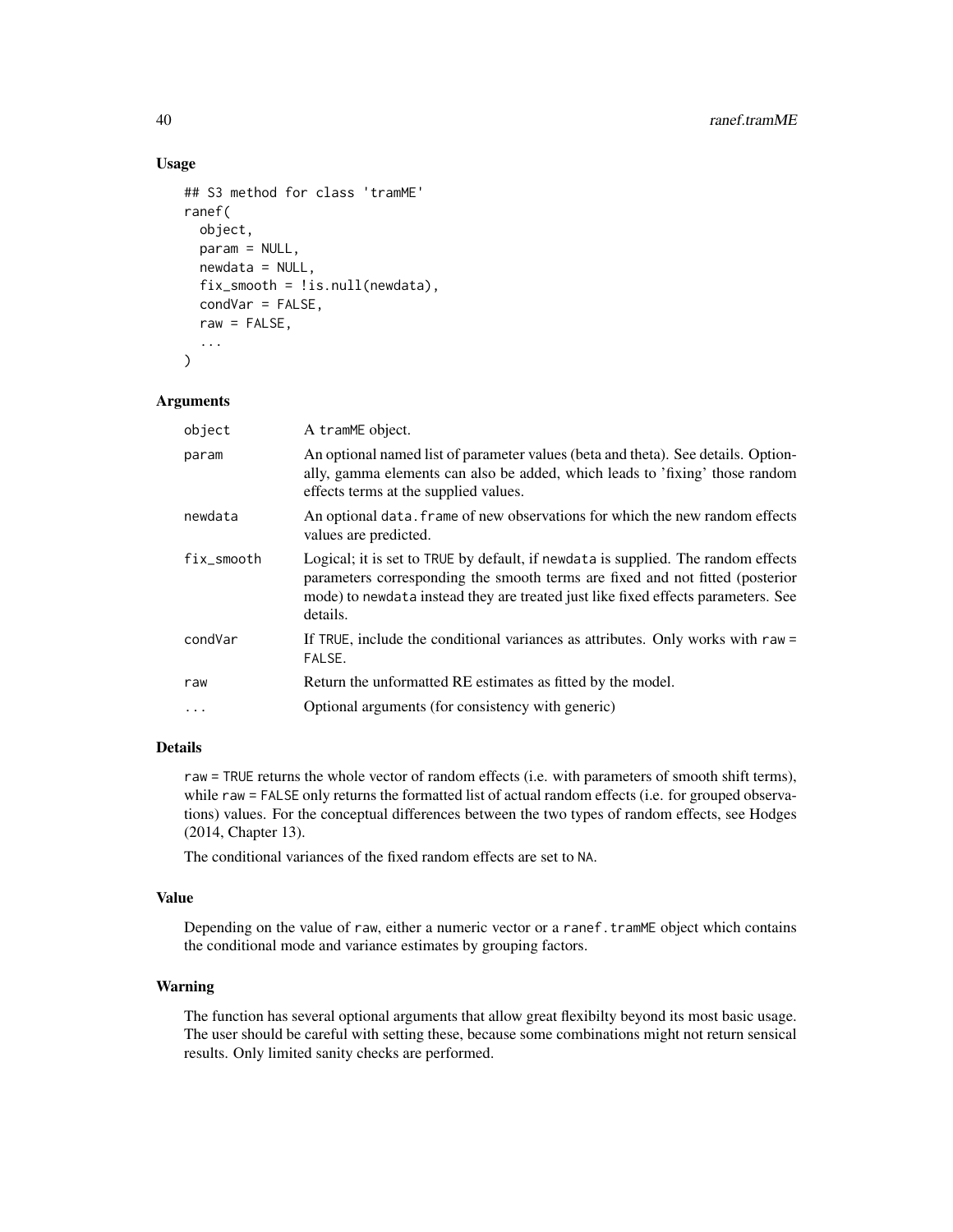#### <span id="page-40-0"></span>residuals.LmME 41

#### References

Hodges, James S. (2014). Richly Parameterized Linear Models: Additive, Time Series, and Spatial Models Using Random Effects. Chapman & Hall/CRC Texts in Statistical Science Series.

#### Examples

```
data("sleepstudy", package = "lme4")
fit \leq BoxCoxME(Reaction \sim Days + (Days | Subject), data = sleepstudy, order = 5)
ranef(fit, raw = TRUE)
ranef(fit)
```
residuals.LmME *Residuals of a LmME model*

#### Description

Calculates the score residuals of an intercept term fixed at 0. In the case of an LmME model, this is equal to the residual of an LMM.

#### Usage

## S3 method for class 'LmME' residuals(object, as.lm = FALSE, ...)

#### Arguments

| object                  | An LmME object.                                                          |
|-------------------------|--------------------------------------------------------------------------|
| as.lm                   | If TRUE, return the residuals as in a normal linear mixed effects model. |
| $\cdot$ $\cdot$ $\cdot$ | Optional arguments (for consistency with generic)                        |

#### Examples

```
data("sleepstudy", package = "lme4")
fit <- LmME(Reaction ~ Days + (Days | Subject), data = sleepstudy)
resid(fit)
```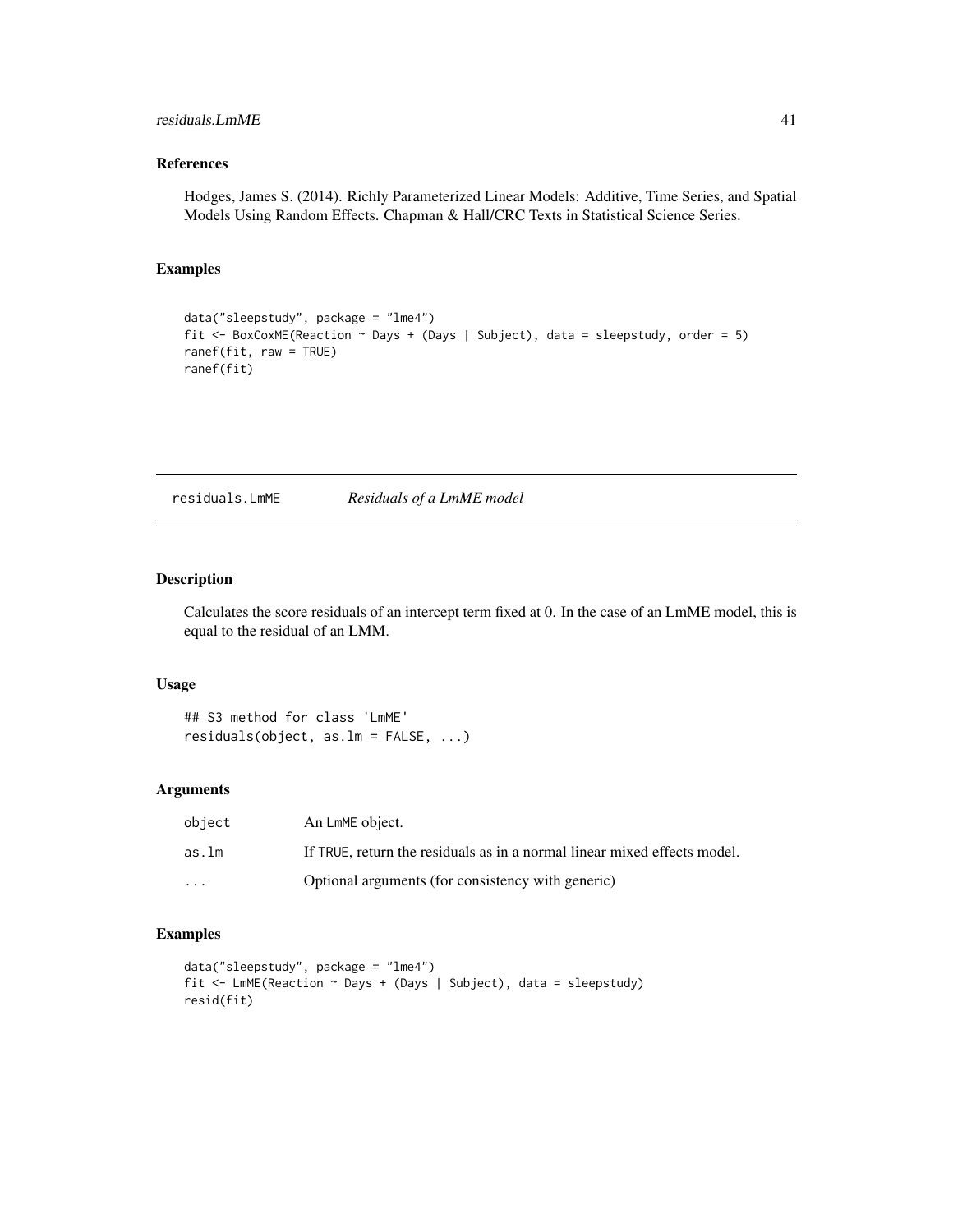<span id="page-41-1"></span><span id="page-41-0"></span>residuals.tramME *Residuals of a tramME model*

# Description

Calculates the score residuals of an intercept term fixed at 0.

# Usage

```
## S3 method for class 'tramME'
residuals(
  object,
  param = NULL,
  newdata = NULL,
  fix_smooth = !is.null(newdata),
  ...
\mathcal{L}
```
#### Arguments

| object     | A tramME object.                                                                                                                                                                                                                                                    |
|------------|---------------------------------------------------------------------------------------------------------------------------------------------------------------------------------------------------------------------------------------------------------------------|
| param      | An optional named list of parameter values (beta and theta). See details. Option-<br>ally, gamma elements can also be added, which leads to 'fixing' those random<br>effects terms at the supplied values.                                                          |
| newdata    | An optional data frame of observations for which we want to calculate the<br>residuals.                                                                                                                                                                             |
| fix_smooth | Logical; it is set to TRUE by default, if newdata is supplied. The random effects<br>parameters corresponding the smooth terms are fixed and not fitted (posterior<br>mode) to newdata instead they are treated just like fixed effects parameters. See<br>details. |
| .          | Optional arguments (for consistency with generic)                                                                                                                                                                                                                   |

#### Examples

```
library("survival")
fit <- SurvregME(Surv(time, status) ~ rx + (1 | litter), data = rats)
resid(fit)
```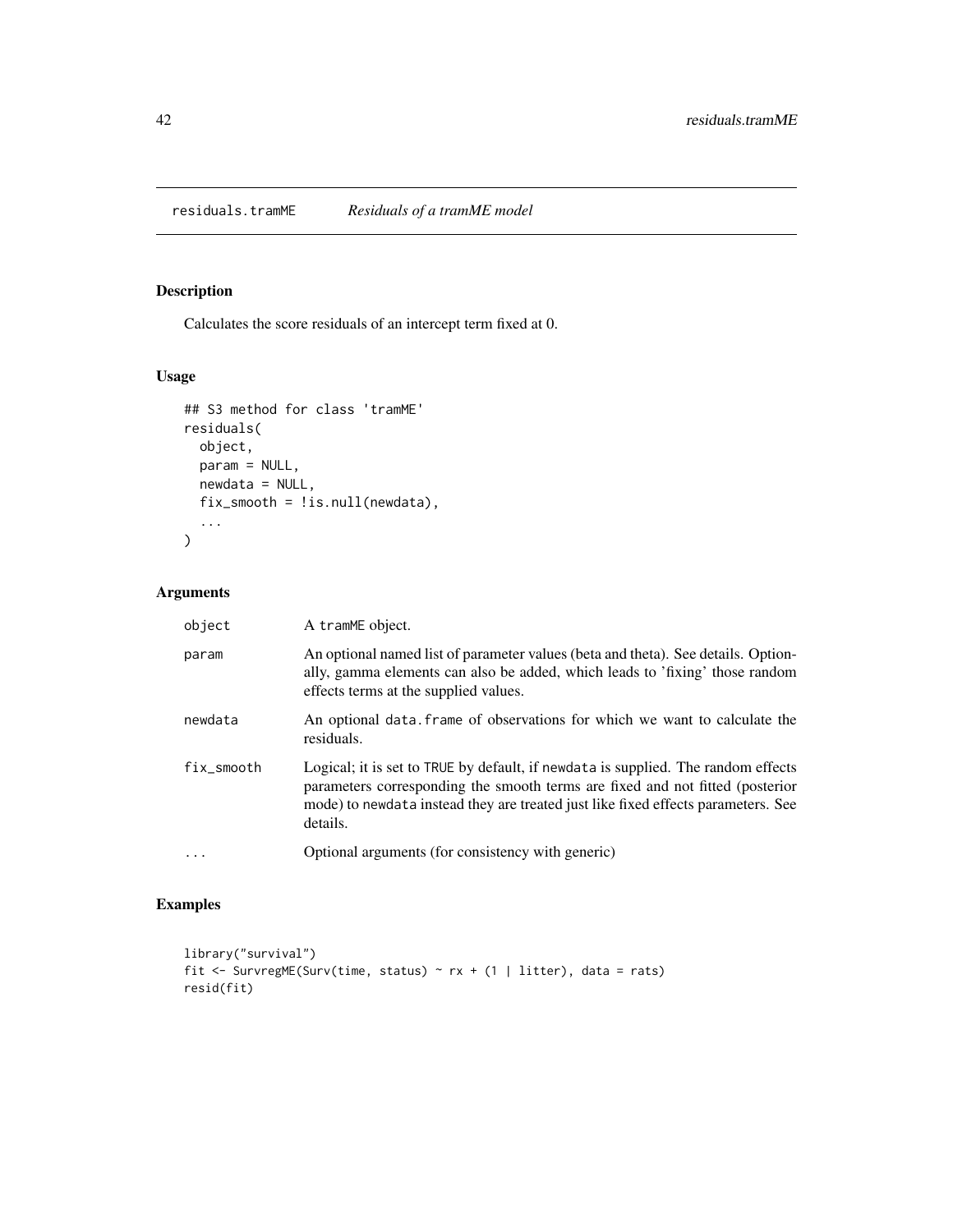<span id="page-42-0"></span>

Extract the SD of the error term of an LmME model.

#### Usage

```
## S3 method for class 'LmME'
sigma(object, ...)
```
#### Arguments

| object   | An LmME object.                                   |
|----------|---------------------------------------------------|
| $\cdots$ | Optional argument (for consistency with generic). |

#### Value

A numeric value of the transformed sigma parameter.

#### Examples

```
data("sleepstudy", package = "lme4")
fit <- LmME(Reaction ~ Days + (Days | Subject), data = sleepstudy)
sigma(fit)
```
smooth\_terms *Get smooth terms.*

#### Description

Get smooth terms.

#### Usage

smooth\_terms(object, ...)

| object | An object. |
|--------|------------|
|        |            |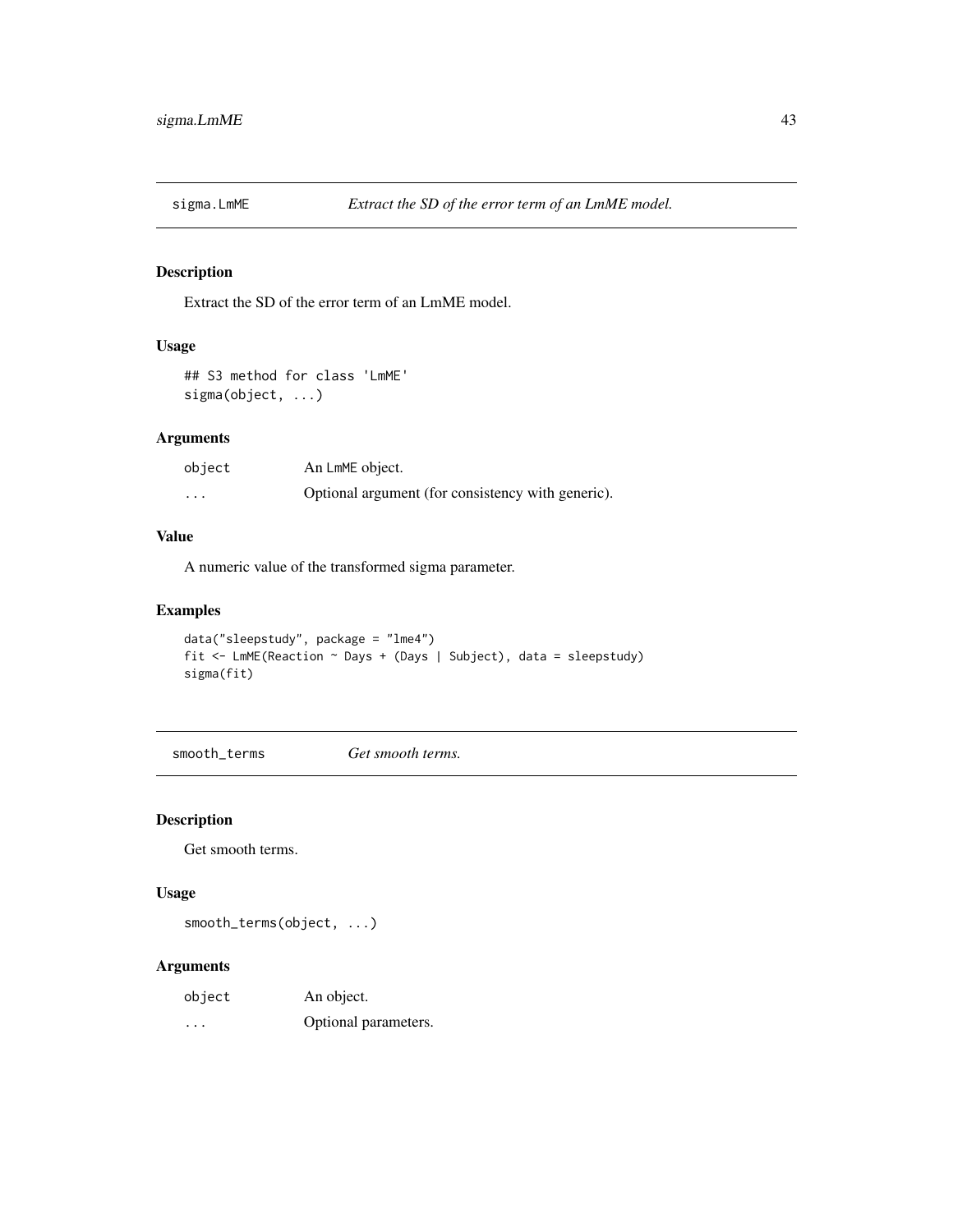<span id="page-43-0"></span>smooth\_terms.LmME *Evaluate smooth terms of a* LmME *model.*

#### Description

Evaluate smooth terms of a LmME model.

#### Usage

```
## S3 method for class 'LmME'
smooth\_terms(object, as.lm = FALSE, k = 100, newdata = NULL, ...)
```
#### Arguments

| object    | A tramME object.                                                                                                                                                                                                  |
|-----------|-------------------------------------------------------------------------------------------------------------------------------------------------------------------------------------------------------------------|
| as.lm     | Logical; if TRUE return the rescaled values according to a LMM parametrization.                                                                                                                                   |
| k         | Integer, the number of points to be used to evaluate the smooth terms. Ignored<br>when newdata is supplied.                                                                                                       |
| newdata   | A data frame with new values for the smooth terms. If NULL, the new data<br>is set up based on the model. frame and k. Smooths for which the supplied<br>information in this input is incomplete will be ignored. |
| $\ddotsc$ | Optional arguments. as . Im is passed through this when it is necessary.                                                                                                                                          |

# Value

A list of results from evaluating the smooth terms of the model.

#### Examples

```
data("mcycle", package = "MASS")
fit \le - LmME(accel \sim s(times), data = mcycle)
plot(smooth_terms(fit, as.lm = TRUE))
```
smooth\_terms.tramME *Extract and evaluate the smooth terms of a tramME model*

#### Description

Extract and evaluate the smooth terms of a tramME model

#### Usage

```
## S3 method for class 'tramME'
smooth_terms(object, k = 100, newdata = NULL, ...)
```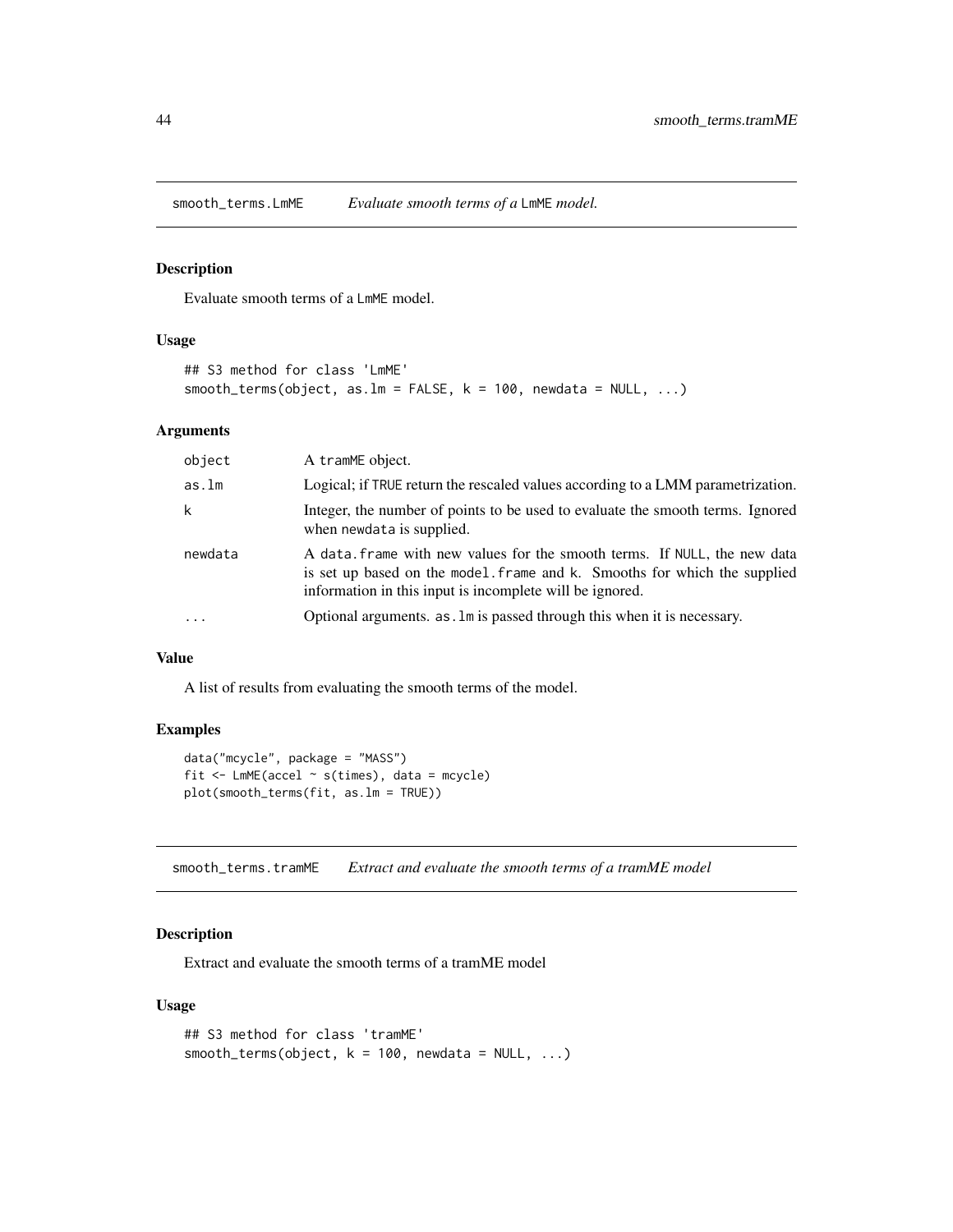#### <span id="page-44-0"></span>summary.tramME 45

#### Arguments

| object   | A tramME object.                                                                                                                                                                                                  |
|----------|-------------------------------------------------------------------------------------------------------------------------------------------------------------------------------------------------------------------|
| k        | Integer, the number of points to be used to evaluate the smooth terms. Ignored<br>when newdata is supplied.                                                                                                       |
| newdata  | A data frame with new values for the smooth terms. If NULL, the new data<br>is set up based on the model. frame and k. Smooths for which the supplied<br>information in this input is incomplete will be ignored. |
| $\cdots$ | Optional arguments. as . Im is passed through this when it is necessary.                                                                                                                                          |

#### Value

A list of results from evaluating the smooth terms of the model.

#### Examples

```
data("mcycle", package = "MASS")
fit <- LmME(accel ~ s(times), data = mcycle)
plot(smooth_terms(fit))
```
summary.tramME *Summary method for tramME model*

#### Description

Summary method for tramME model

#### Usage

```
## S3 method for class 'tramME'
summary(object, ...)
```
# Arguments

| object  | A tramME object                                       |
|---------|-------------------------------------------------------|
| $\cdot$ | Optional arguments (for consistency with the generic) |

# Value

A summary.tramME object.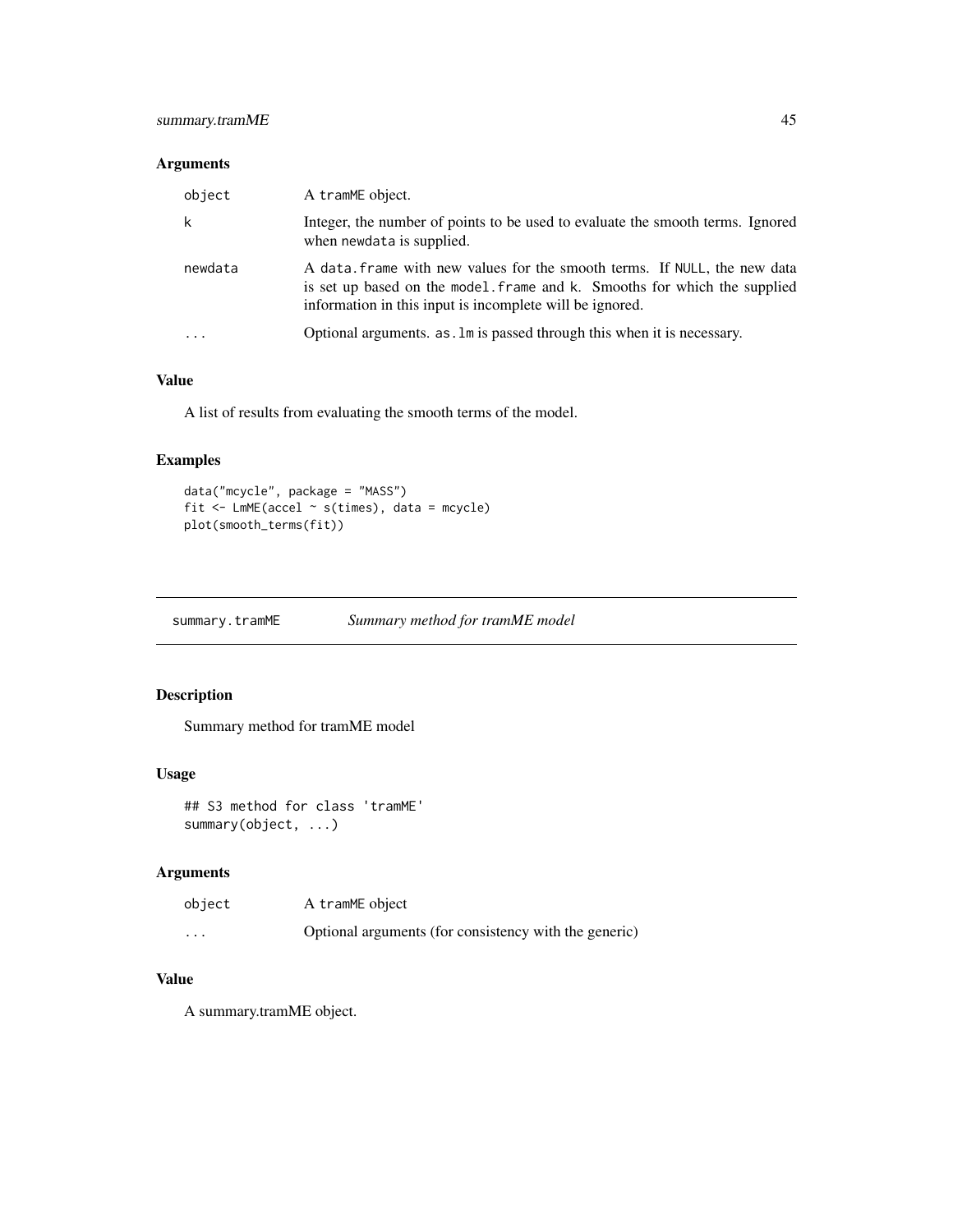<span id="page-45-0"></span>

Mixed-effects version of [Survreg](#page-0-0)

#### Usage

```
SurvregME(
  formula,
 data,
  subset,
 weights,
 offset,
 na.action = na.omit,
 dist = c("weibull", "logistic", "gaussian", "exponential", "rayleigh", "loggaussian",
    "lognormal", "loglogistic"),
  scale = 0,
 silent = TRUE,
 resid = FALSE,
  do_update = FALSE,
 estinit = TRUE,
  initpar = NULL,
 fixed = NULL,nofit = FALSE,control = optim_control(),
  ...
\mathcal{L}
```

| formula | an object of class "formula": a symbolic description of the model structure to<br>be fitted. The details of model specification are given under tram and in the<br>package vignette.                                         |
|---------|------------------------------------------------------------------------------------------------------------------------------------------------------------------------------------------------------------------------------|
| data    | an optional data frame, list or environment (or object coercible by as . data. frame<br>to a data frame) containing the variables in the model. If not found in data, the<br>variables are taken from environment (formula). |
| subset  | an optional vector specifying a subset of observations to be used in the fitting<br>process.                                                                                                                                 |
| weights | an optional vector of weights to be used in the fitting process. Should be NULL<br>or a numeric vector. If present, the weighted log-likelihood is maximised.                                                                |
| offset  | this can be used to specify an a priori known component to be included in the<br>linear predictor during fitting. This should be NULL or a numeric vector of length<br>equal to the number of cases.                         |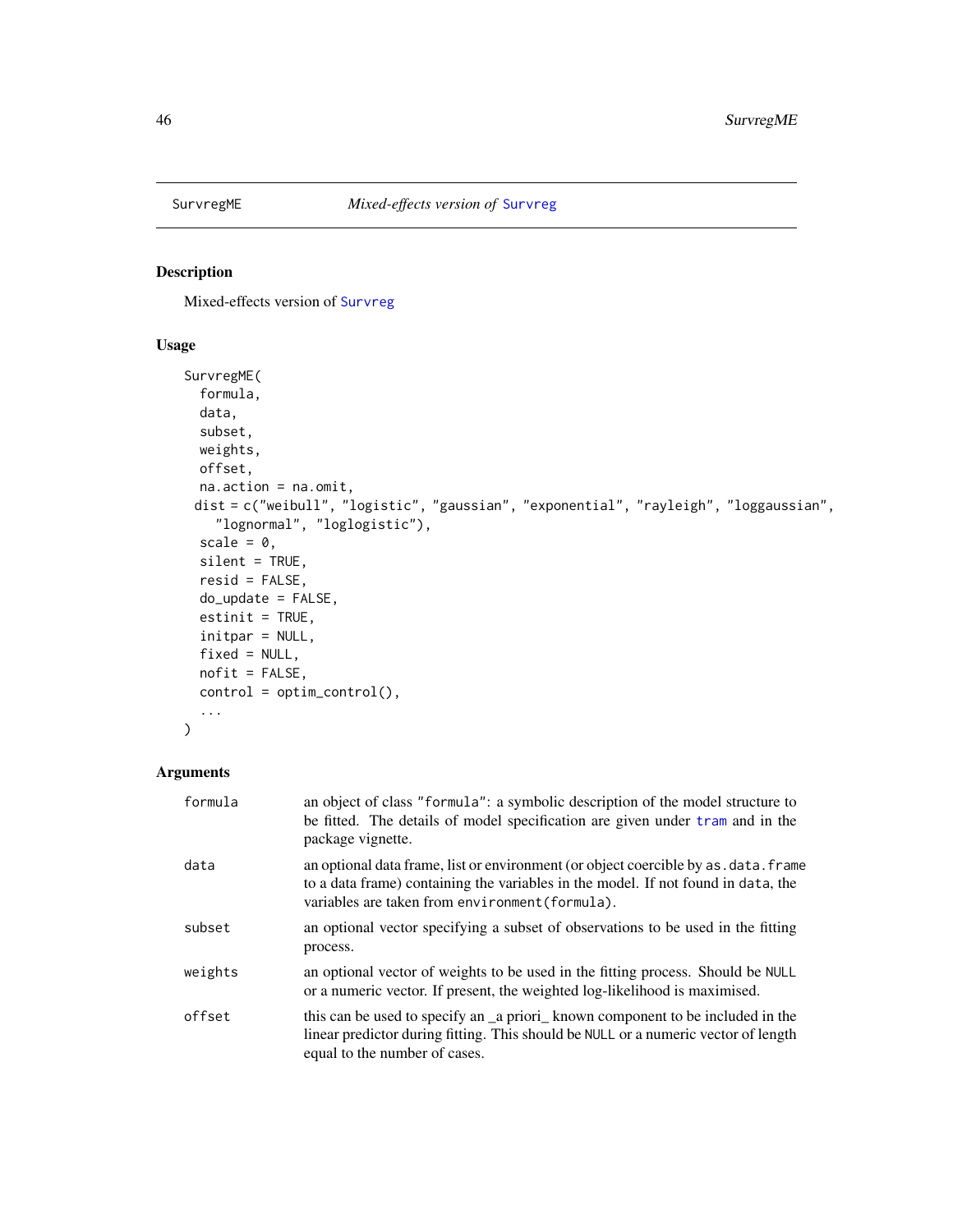#### <span id="page-46-0"></span>tramME 47

| na.action | a function which indicates what should happen when the data contain NAs. The<br>default is set by the na. action setting of options, and is na. fail if that is<br>unset.                                                       |  |
|-----------|---------------------------------------------------------------------------------------------------------------------------------------------------------------------------------------------------------------------------------|--|
| dist      | character defining the conditional distribution of the (not necessarily positive)<br>response, current choices include Weibull, logistic, normal, exponential, Rayleigh,<br>log-normal (same as log-gaussian), or log-logistic. |  |
| scale     | a fixed value for the scale parameter(s).                                                                                                                                                                                       |  |
| silent    | logical, make TMB functionality silent                                                                                                                                                                                          |  |
| resid     | logical, Should the score residuals also be calculated?                                                                                                                                                                         |  |
| do_update | Logical. If TRUE, the model is set up so that the weights and the offsets are<br>updateable. This comes with some performance cost.                                                                                             |  |
| estinit   | logical, estimate a vector of initial values for the fixed effects parameters from a<br>(fixed effects only) mlt model                                                                                                          |  |
| initpar   | named list of initial parameter values, if NULL, it is ignored                                                                                                                                                                  |  |
| fixed     | a named vector of fixed regression coefficients; the names need to correspond to<br>column names of the design matrix                                                                                                           |  |
| nofit     | logical, if TRUE, creates the model object, but does not run the optimization                                                                                                                                                   |  |
| control   | list with controls for optimization                                                                                                                                                                                             |  |
| .         | additional arguments to tram.                                                                                                                                                                                                   |  |

#### Value

A SurvregME object.

|  | ∙amME |  |
|--|-------|--|
|--|-------|--|

General function to define and fit tramME models

# Description

The specific model types ([LmME](#page-19-1), [BoxCoxME](#page-4-1), [ColrME](#page-9-1), etc.) are wrappers around this function.

# Usage

tramME( formula, tram, call, data, subset, weights, offset, na.action, silent = TRUE, resid = FALSE,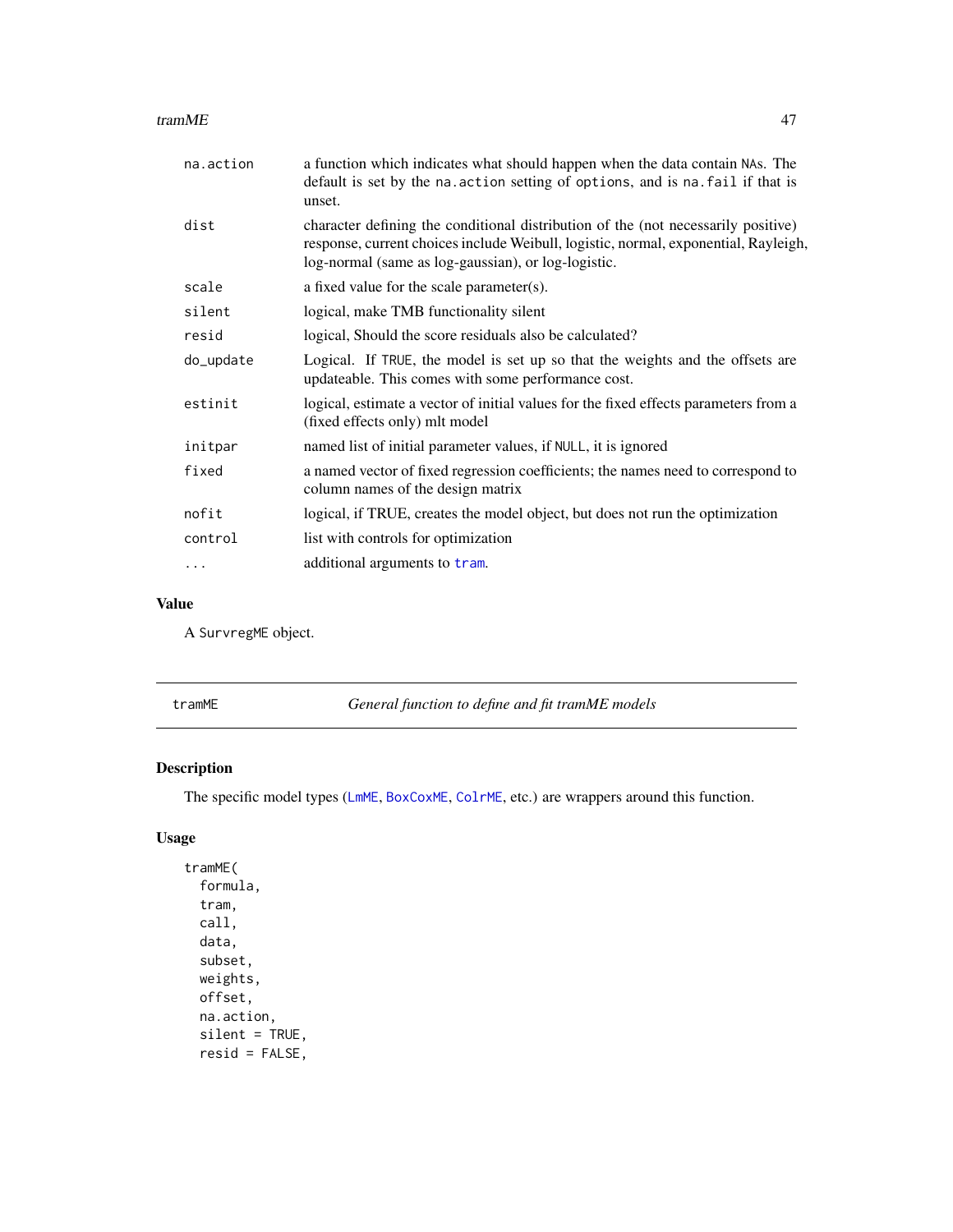```
do_update = FALSE,
 estinit = TRUE,
 initpar = NULL,
 fixed = NULL,
 nofit = FALSE,
 control = optim_control(),
  ...
\mathcal{L}
```
# Arguments

| formula   | an object of class "formula": a symbolic description of the model structure to<br>be fitted. The details of model specification are given under tram and in the<br>package vignette.                                         |  |
|-----------|------------------------------------------------------------------------------------------------------------------------------------------------------------------------------------------------------------------------------|--|
| tram      | Parameter vector for the tram model type.                                                                                                                                                                                    |  |
| call      | The original function call (to be passed from the wrapper).                                                                                                                                                                  |  |
| data      | an optional data frame, list or environment (or object coercible by as . data. frame<br>to a data frame) containing the variables in the model. If not found in data, the<br>variables are taken from environment (formula). |  |
| subset    | an optional vector specifying a subset of observations to be used in the fitting<br>process.                                                                                                                                 |  |
| weights   | an optional vector of weights to be used in the fitting process. Should be NULL<br>or a numeric vector. If present, the weighted log-likelihood is maximised.                                                                |  |
| offset    | this can be used to specify an _a priori_known component to be included in the<br>linear predictor during fitting. This should be NULL or a numeric vector of length<br>equal to the number of cases.                        |  |
| na.action | a function which indicates what should happen when the data contain NAs. The<br>default is set to na. omit.                                                                                                                  |  |
| silent    | Logical. Make TMB functionality silent.                                                                                                                                                                                      |  |
| resid     | Logical. If TRUE, the score residuals are also calculated. This comes with some<br>performance cost.                                                                                                                         |  |
| do_update | Logical. If TRUE, the model is set up so that the weights and the offsets are<br>updateable. This comes with some performance cost.                                                                                          |  |
| estinit   | logical, estimate a vector of initial values for the fixed effects parameters from a<br>(fixed effects only) mlt model                                                                                                       |  |
| initpar   | named list of initial parameter values, if NULL, it is ignored                                                                                                                                                               |  |
| fixed     | a named vector of fixed regression coefficients; the names need to correspond to<br>column names of the design matrix                                                                                                        |  |
| nofit     | logical, if TRUE, creates the model object, but does not run the optimization                                                                                                                                                |  |
| control   | list with controls for optimization                                                                                                                                                                                          |  |
| .         | additional arguments to tram.                                                                                                                                                                                                |  |
|           |                                                                                                                                                                                                                              |  |

# Warning

You should not call directly this function. Only exported for technical reasons.

<span id="page-47-0"></span>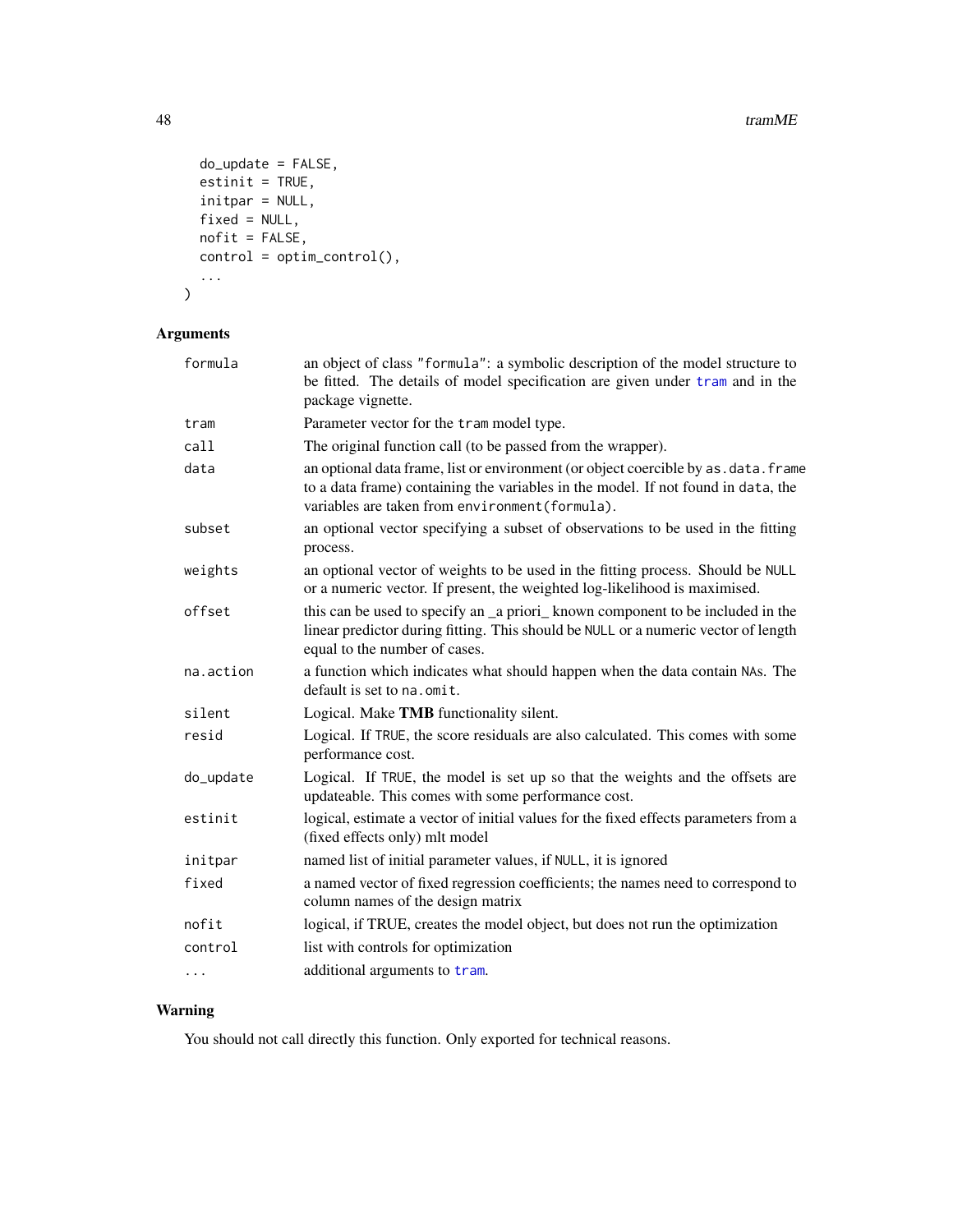<span id="page-48-0"></span>

There are two ways of defining tramME models:

- 1. A ctm model and a formula defining the random effects and smooth terms.
- 2. A formula combining the notation of tram, lme4 and mgcv, a tram function name, and a dataset to set up the bases.

#### Usage

```
tramME_model(
  formula = NULL,
  data = NULL,
  tran = NULL,ctm = NULL,smooth = NULL,
  negative = NULL,
  ...
)
```
# Arguments

| formula  | formula that either describes the whole model or the random effects specifica-<br>tion. If the model contains random effects or smooth terms formula has to<br>contain their definition in <b>lme4</b> -style and <b>mgcv</b> -style notation, respectively. |
|----------|--------------------------------------------------------------------------------------------------------------------------------------------------------------------------------------------------------------------------------------------------------------|
| data     | an optional data frame, list or environment (or object coercible by as . data. frame<br>to a data frame) containing the variables in the model. If not found in data, the<br>variables are taken from environment (formula).                                 |
| tram     | tram model name: Lm, BoxCox, Colr, Polr, Coxph, Survreg, Lehmann, Aareg,<br>or the suffixed versions of these (e.g. ColrME). Ignored when a ctm model is<br>also supplied.                                                                                   |
| ctm      | A ctm model                                                                                                                                                                                                                                                  |
| smooth   | Optional pre-defined smooth specification of the class tramME_smooth. If present,<br>the smooth terms in the formula are ignored.                                                                                                                            |
| negative | an optional parameter that defines whether the random effects have a positive or<br>a negative sign in the model when the fixed effecst part is defined through a ctm                                                                                        |
|          | optional arguments passed to <b>tram</b> when the model is defined by the formula                                                                                                                                                                            |

#### Value

A tramME\_model object that defines the mixed effects transfromation model.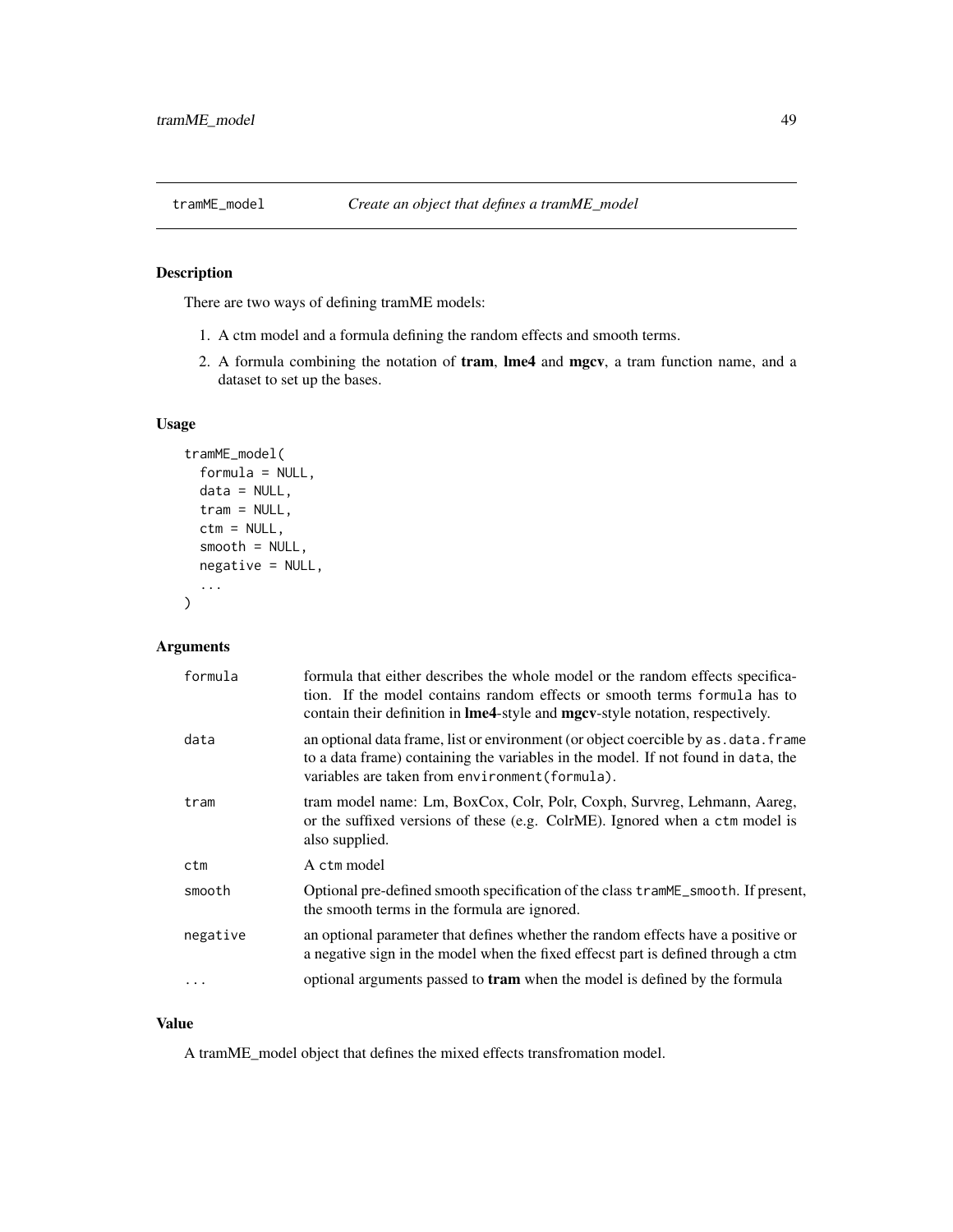### Note

Similarly to mlt, the offsets and the weights are not part of the model, but they are data and they are not saved in the returned object.

tramTMB *Create a tramTMB object*

# Description

Create a tramTMB object

#### Usage

```
tramTMB(
  data,
 parameters,
 constraint,
 negative,
 map = list(),
 resid = FALSE,
 do_update = FALSE,
 check_const = TRUE,
 no\_int = FALSE,...
)
```

| data        | List of data objects (vectors, matrices, arrays, factors, sparse matrices) required<br>by the user template (order does not matter and un-used components are al-<br>lowed). |
|-------------|------------------------------------------------------------------------------------------------------------------------------------------------------------------------------|
| parameters  | List of all parameter objects required by the user template (both random and<br>fixed effects).                                                                              |
| constraint  | list describing the constarints on the parameters                                                                                                                            |
| negative    | logical, whether the model is parameterized with negative values                                                                                                             |
| map         | same as map argument of TMB:: MakeADFun                                                                                                                                      |
| resid       | logical, indicating whether the score residuals are calculated from the resulting<br>object                                                                                  |
| do_update   | logical, indicating whether the model should be set up with updateable offsets<br>and weights                                                                                |
| check_const | Logical; if TRUE check the parameter constraints before evaluating the returned<br>functions.                                                                                |
| no_int      | Logical; if FALSE skip the numerical integration step.                                                                                                                       |
| .           | optional parameters passed to TMB:: MakeADFun                                                                                                                                |

<span id="page-49-0"></span>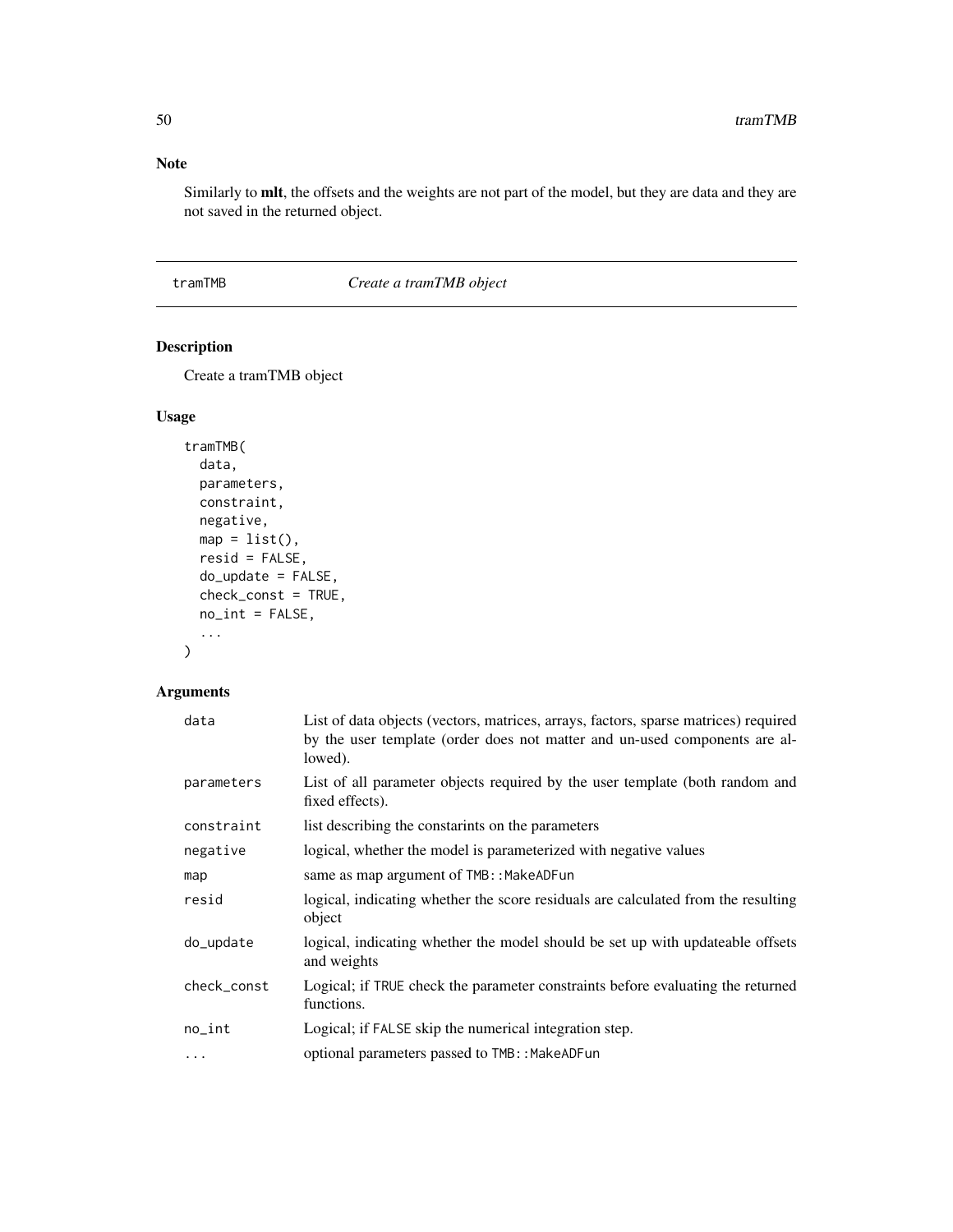#### <span id="page-50-0"></span>VarCorr.LmME 51

# Value

A tramTMB object.

#### Note

The post-estimation parameters are supplied as a part of data

| VarCorr.LmME | Variances and correlation matrices of random effects of an LmME ob- |
|--------------|---------------------------------------------------------------------|
|              | iect                                                                |

#### Description

The returned parameters are the transformed versions of the original parameters that correspond to the normal linear mixed model parametrization.

#### Usage

## S3 method for class 'LmME'  $VarCorr(x, sigma = 1, as.lm = FALSE, ...)$ 

#### **Arguments**

| <b>X</b>  | An LmME object.                                                                                                                               |
|-----------|-----------------------------------------------------------------------------------------------------------------------------------------------|
| sigma     | Standard deviation of the error term in the LMM parametrization (should not be<br>set manually, only for consistency with the generic method) |
| as.lm     | If TRUE, return the variances and correlations that correspond to a normal linear<br>mixed model ( <i>i.e.</i> 1 mer Mod).                    |
| $\ddotsc$ | Optional arguments (for consistency with generic)                                                                                             |

#### Details

The function only returns the correlation matrices that belong to actual random effects (defined for groups in the data) and ignores the random effects parameters of the smooth shift terms. To extract these, the user should use varcov with full = TRUE.

#### Value

A list of vectors with variances and correlation matrices corresponding to the various grouping variables.

# Examples

```
data("sleepstudy", package = "lme4")
fit <- LmME(Reaction ~ Days + (Days | Subject), data = sleepstudy)
VarCorr(fit) ## tranformation model parametrization
VarCorr(fit, as.lm = TRUE) ## LMM parametrization
```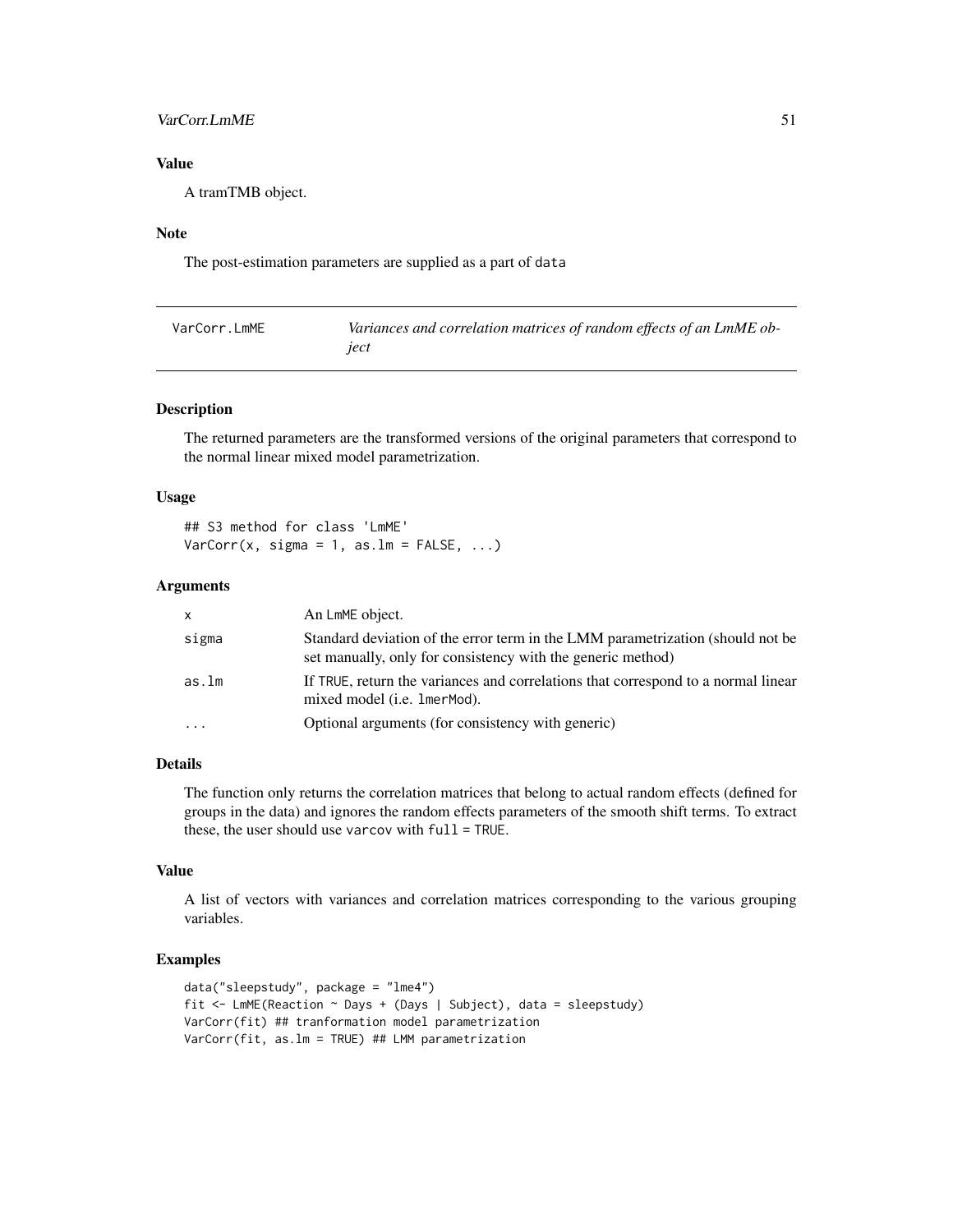<span id="page-51-0"></span>

This function calculates the variances and correlations from varcov.tramME.

#### Usage

```
## S3 method for class 'tramME'
VarCorr(x, \ldots)
```
#### Arguments

|         | A tramME object                                              |
|---------|--------------------------------------------------------------|
| $\cdot$ | optional arguments (for consistency with the generic method) |

#### Details

The function only returns the correlation matrices that belong to actual random effects (defined for groups in the data) and ignores the random effects parameters of the smooth shift terms. To extract these, the user should use varcov with full = TRUE.

#### Value

A list of vectors with variances and correlation matrices corresponding to the various grouping variables.

#### Examples

```
data("sleepstudy", package = "lme4")
fit <- BoxCoxME(Reaction ~ Days + (Days | Subject), data = sleepstudy)
VarCorr(fit)
```
varcov *Generic method for* varcov

#### Description

Generic method for varcov

#### Usage

varcov(object, ...)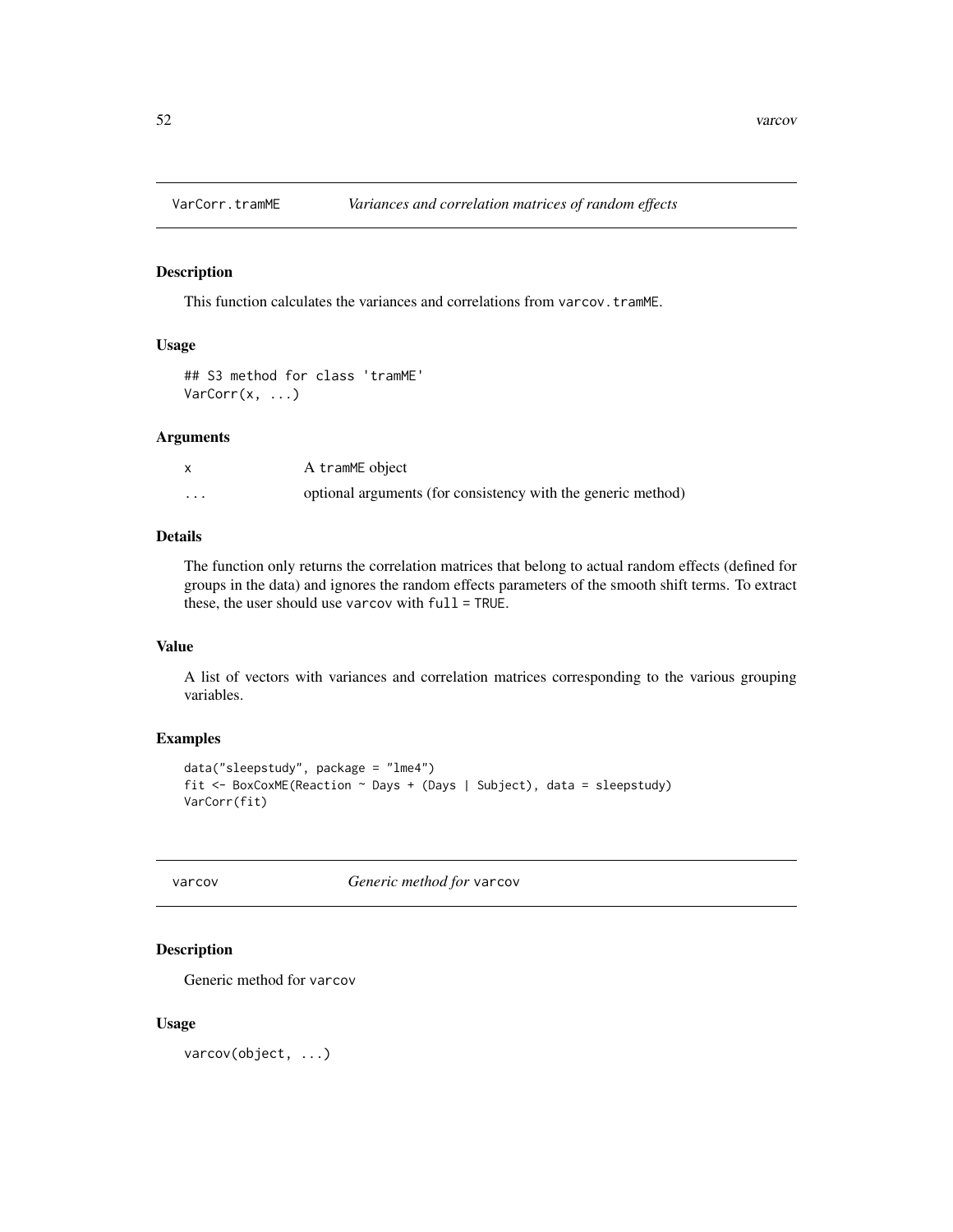#### <span id="page-52-0"></span>varcov.LmME 53

#### Arguments

| object | A model object.  |
|--------|------------------|
| .      | Optional inputs. |

#### Value

A variance-covariance matrix.

| varcov.LmME | Extract the variance-covariance matrix of the random effects of an |
|-------------|--------------------------------------------------------------------|
|             | LmME model                                                         |

# Description

Extract the variance-covariance matrix of the random effects of an LmME model

# Usage

```
## S3 method for class 'LmME'
varcov(object, as.lm = FALSE, as.theta = FALSE, full = FALSE, ...)
```
#### Arguments

| object    | A LMME object.                                                                                                                            |
|-----------|-------------------------------------------------------------------------------------------------------------------------------------------|
| as.lm     | If TRUE, the returned values correspond to the LMM parametrization.                                                                       |
| as.theta  | Logical value, if TRUE, the values are returned in their reparameterized form.                                                            |
| full      | Logical value; if TRUE, return all random effects elements, if FALSE, do not return<br>the random effects parameters of the smooth terms. |
| $\ddotsc$ | Optional arguments (unused).                                                                                                              |

# Value

A list of the covariance matrices or a vector of theta values.

# Examples

```
data("sleepstudy", package = "lme4")
fit <- LmME(Reaction ~ Days + (Days | Subject), data = sleepstudy)
varcov(fit, as.lm = TRUE)
varcov(fit, as.theta = TRUE, as.lm = TRUE)
```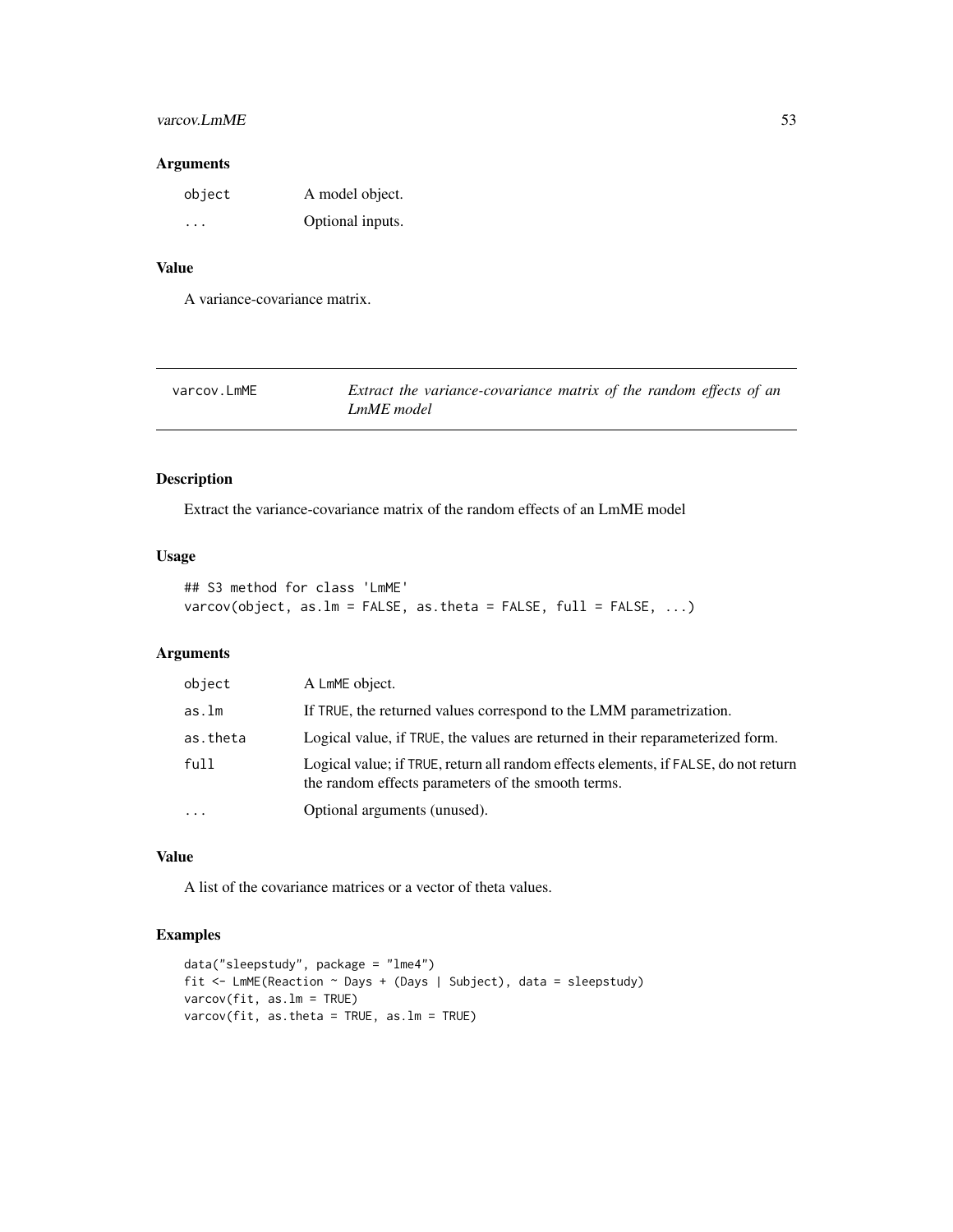<span id="page-53-0"></span>

Returns the covariance matrix of the random effects as saved in the tramME object. The returned values correspond to the transformation model parametrization.

#### Usage

```
## S3 method for class 'tramME'
varcov(object, as.theta = FALSE, full = FALSE, ...)
```
#### Arguments

| object   | A tramME object.                                                                                                                          |
|----------|-------------------------------------------------------------------------------------------------------------------------------------------|
| as.theta | Logical value, if TRUE, the values are returned in their reparameterized form.                                                            |
| full     | Logical value; if TRUE, return all random effects elements, if FALSE, do not return<br>the random effects parameters of the smooth terms. |
| .        | Optional arguments (unused).                                                                                                              |
|          |                                                                                                                                           |

#### Value

A list of the covariance matrices or a vector of theta values.

### Examples

```
data("sleepstudy", package = "lme4")
fit <- LmME(Reaction ~ Days + (Days | Subject), data = sleepstudy)
varcov(fit)
varcov(fit, as.theta = TRUE)
```
# varcov<- *Generic method for* "varcov<-"

#### Description

Generic method for "varcov<-"

#### Usage

varcov(object, ...) <- value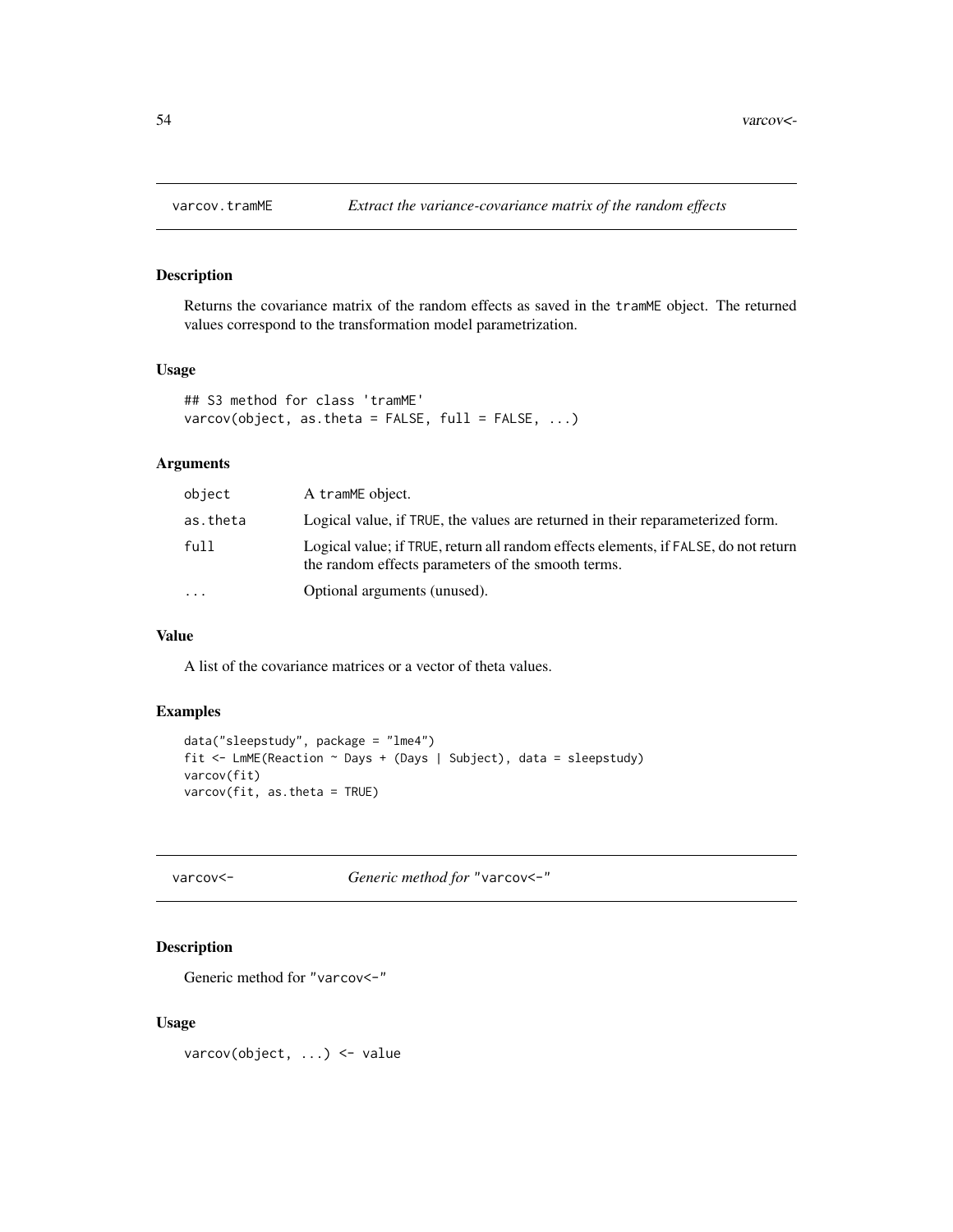#### <span id="page-54-0"></span>**Arguments**

| object                  | A model object.                         |
|-------------------------|-----------------------------------------|
| $\cdot$ $\cdot$ $\cdot$ | Optional inputs.                        |
| value                   | The new value of the covariance matrix. |

#### Value

An object with the same class as object, with updated variance-covariance matrix of random effects.

| varcov<-.tramME | Set the values of the random effects covariance matrices of a tramME |
|-----------------|----------------------------------------------------------------------|
|                 | model.                                                               |

#### Description

Sets the list containing the covariance matrices of a tramME model. The matrices have to be positive definite. Just as in "coef<-", when the function is called on a fitted object, the function will remove the infromation about the optimization.

#### Usage

## S3 replacement method for class 'tramME' varcov(object, as.theta =  $FALSE, ...$ ) <- value

#### Arguments

| object   | A tramME object.                                                                                        |
|----------|---------------------------------------------------------------------------------------------------------|
| as.theta | Logical value, if TRUE, indicating that the new values are supplied in their repa-<br>rameterized form. |
| $\cdots$ | Optional arguments (ignored).                                                                           |
| value    | A list of positive definite covariance matrices.                                                        |

#### Details

The supplied list has to be named with the same names as implied by the model. Hence, it might be a good idea to call varcov first, and modify this list to make sure that the input has the right structure.

The new values can also be supplied in a form that corresponds to the reparametrization used by the tramTMB model (see the option as.theta = TRUE).

All random effects variance parameters must be supplied. When there are penalized smooth terms in the model variance parameters corresponding to these should also be part of the input list.

#### Value

A new tramME object with the new coefficient values.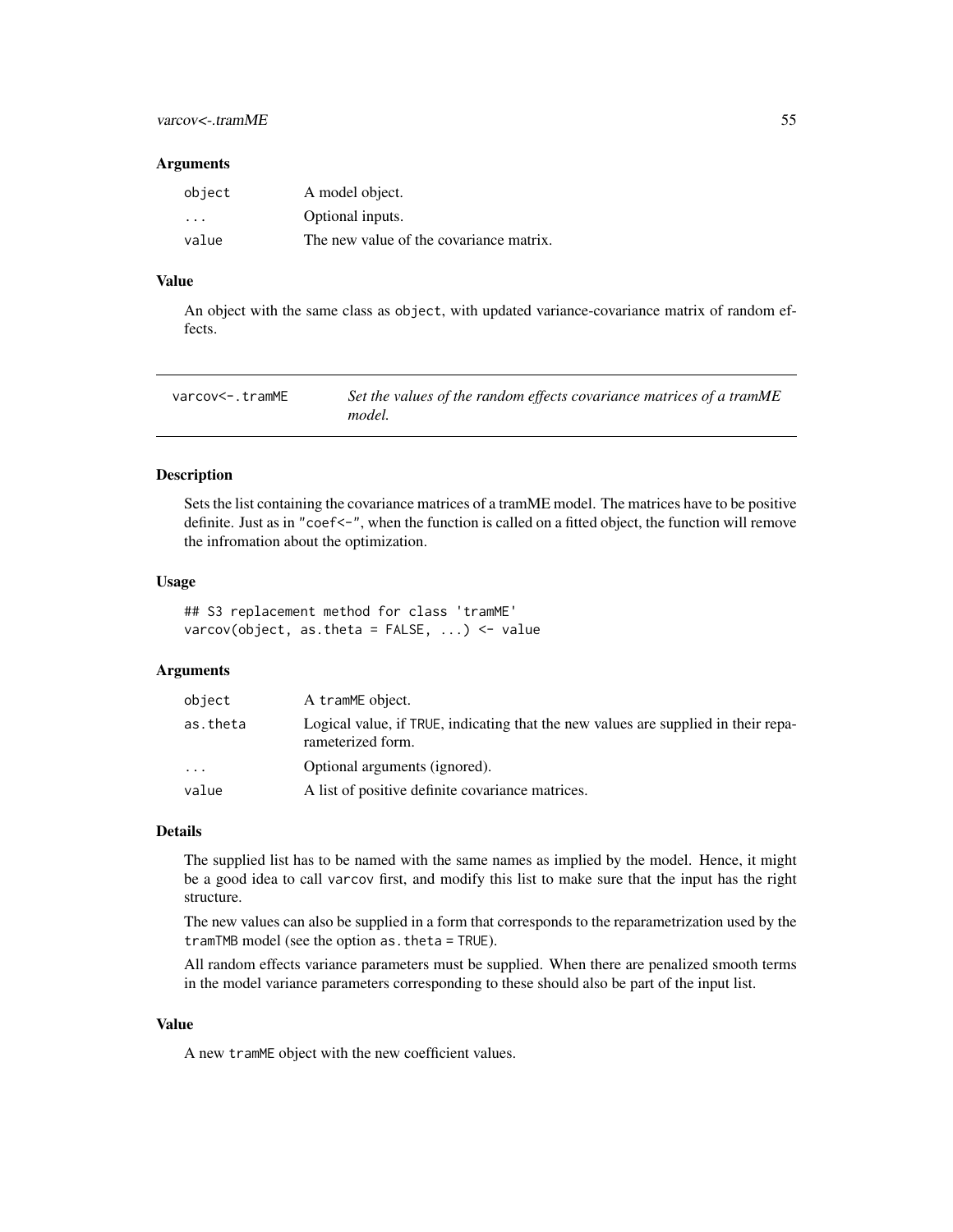## Examples

```
data("sleepstudy", package = "lme4")
mod <- LmME(Reaction ~ Days + (Days | Subject), data = sleepstudy, nofit = TRUE)
vc <- varcov(mod)
vc[[1]] \leftarrow matrix(c(1, 0, 0, 2), ncol = 2)varcov(mod) <- vc
```
variable.names.tramME *Return variable names.*

#### Description

Returns the variable names corresponding to different variable groups in a tramME model.

#### Usage

```
## S3 method for class 'tramME'
variable.names(
 object,
 which = c("all", "response", "grouping", "shifting", "interacting", "smooth",
    "ranef"),
  ...
)
```
#### Arguments

| object   | a tramME object (fitted or unfitted)                                                            |
|----------|-------------------------------------------------------------------------------------------------|
| which    | 1. all: all variables,                                                                          |
|          | 2. response: response variable,                                                                 |
|          | 3. grouping: grouping factors for random effects,                                               |
|          | 4. shifting: shifting variables,                                                                |
|          | 5. interacting: interacting variables,                                                          |
|          | 6. smooth: variables in smooth terms,                                                           |
|          | 7. ranef: all random effects variables (covariates with random slopes and<br>grouping factors). |
| $\cdots$ | optional parameters                                                                             |

#### Details

The returned names are the names as they are used by tramME. For example, when the response is a Surv object, variable.names returns the name of that object, and not the names of the variables used to create it.

#### Value

A vector of variable names.

<span id="page-55-0"></span>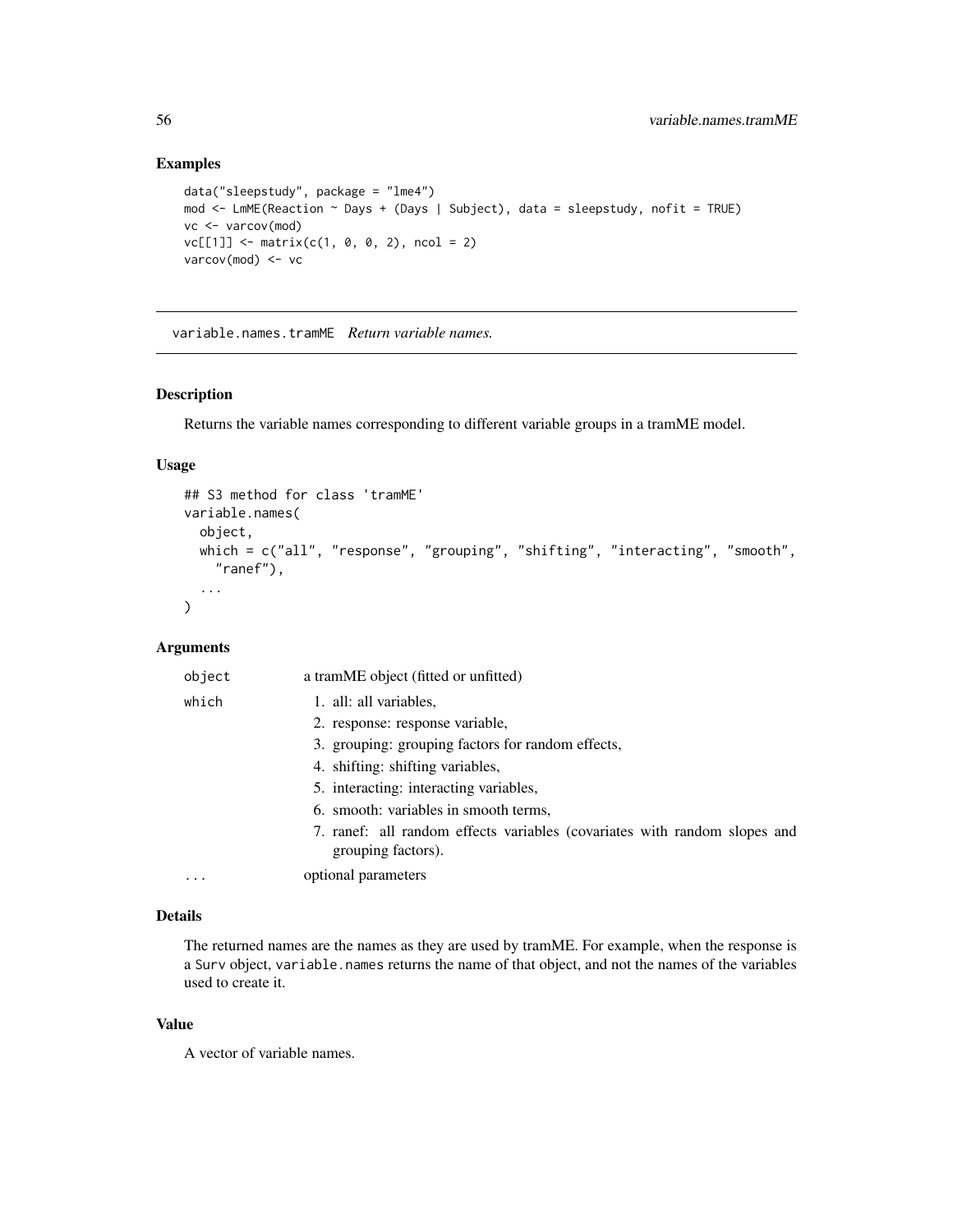# <span id="page-56-0"></span>vcov.LmME 57

# Examples

```
data("sleepstudy", package = "lme4")
mod <- LmME(Reaction ~ Days + (Days | Subject), data = sleepstudy, nofit = TRUE)
variable.names(mod)
variable.names(mod, "response")
```

| vcov.LmME | Get the variance-covariance matrix of the parameters of an LmME |  |
|-----------|-----------------------------------------------------------------|--|
|           | model                                                           |  |

#### Description

Get the variance-covariance matrix of the parameters of an LmME model

#### Usage

```
## S3 method for class 'LmME'
vcov(
 object,
 as.lm = FALSE,parm = NULL,
 pargroup = c("all", "fixef", "ranef"),
  ...
)
```
#### Arguments

| object   | A fitted LmME object.                                                                                                                                                                                                                                       |
|----------|-------------------------------------------------------------------------------------------------------------------------------------------------------------------------------------------------------------------------------------------------------------|
| as.lm    | If TRUE, return the covariance matrix of the same parametrization as used by<br>lmer.                                                                                                                                                                       |
| parm     | Names of the parameters to extract.                                                                                                                                                                                                                         |
| pargroup | The name of the parameter group to extract. With $as \, lm = FALSE$ , the available<br>options are described in confint.tramME. When as .lm = TRUE, the following<br>options are available:                                                                 |
|          | • all: Fixed effects and variance components parameters.<br>• fixef: Fixed effects parameters (including FE parameters of the smooth<br>terms).<br>• ranef: Variance components parameters (including the smoothing parame-<br>ters of the random effects). |
| .        | Optional parameters passed to confint.tramME                                                                                                                                                                                                                |

#### Value

A numeric covariance matrix.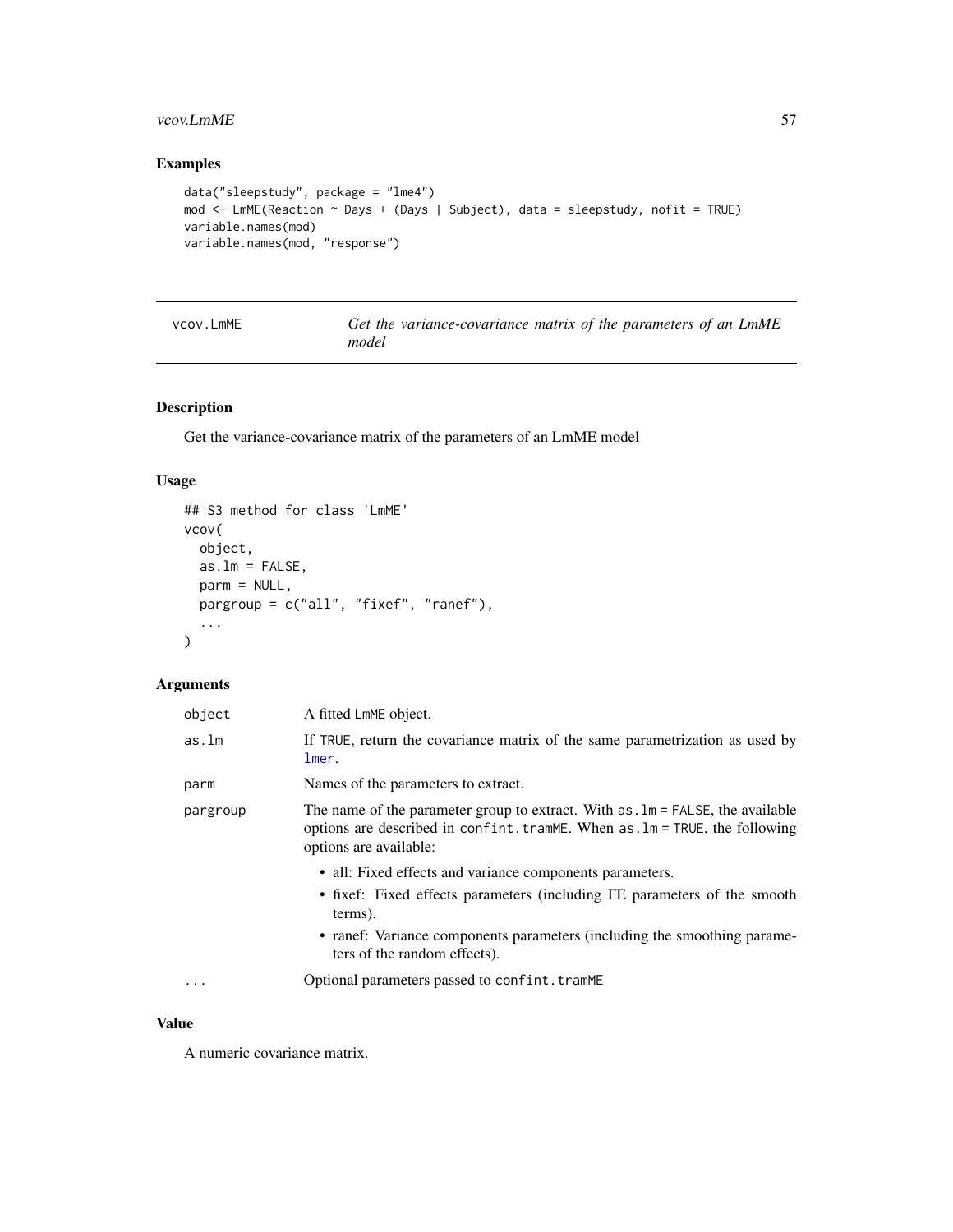#### Examples

```
data("sleepstudy", package = "lme4")
fit <- LmME(Reaction ~ Days + (Days | Subject), data = sleepstudy)
vcov(fit) ## transformation model parametrization
vcov(fit, as.lm = TRUE) ## LMM parametrization
vcov(fit, as.lm = TRUE, pargroup = "fixef") ## cov of fixed effects
```
vcov.tramME *Calculate the variance-covariance matrix of the parameters*

#### Description

Extracts the covariance matrix of the selected parameters. The returned values are on the same scale as the estimated parameter values, i.e. the standard deviations of the random effect terms are on log scale.

#### Usage

```
## S3 method for class 'tramME'
vcov(
 object,
 parm = NULL,
 pargroup = c("all", "fixef", "shift", "baseline", "ranef", "smooth"),
  pmatch = FALSE,
  ...
\lambda
```
#### Arguments

| object   | A fitted tramME object.                                                                           |
|----------|---------------------------------------------------------------------------------------------------|
| parm     | The indeces or names of the parameters of interest. See in details.                               |
| pargroup | The name of the parameter group to return:                                                        |
|          | • all: All parameters.                                                                            |
|          | • fixef: Fixed effects parameters.                                                                |
|          | • shift: Shift parameters.                                                                        |
|          | • baseline: Parameters of the baseline transformation function.                                   |
|          | • ranef: Variance components parameters.                                                          |
|          | • smooth: Paramaters that belong to the smooth shift terms (both FE and<br>smoothing parameters). |
| pmatch   | Logical. If TRUE, partial name matching is allowed.                                               |
| $\cdots$ | Optional arguments passed to vcov. tramTMB                                                        |
|          |                                                                                                   |

#### Details

The argument parm defines the indices or the names of the parameters of interest within the selected pargroup. When pmatch = TRUE, partial matching of parameter names is allowed.

<span id="page-57-0"></span>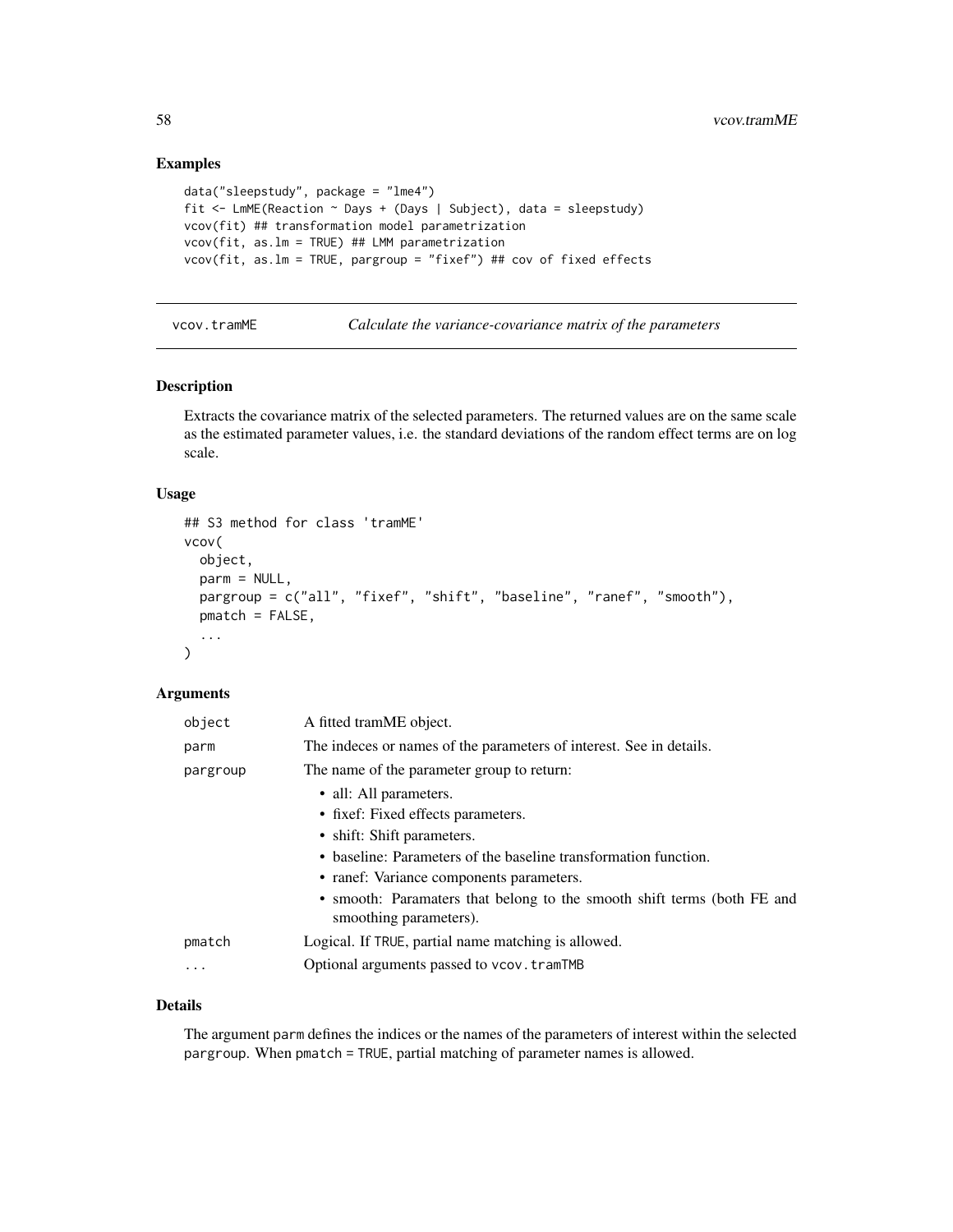#### <span id="page-58-0"></span>vcov.tramTMB 59

# Value

A numeric covariance matrix.

# Examples

```
data("sleepstudy", package = "lme4")
fit <- BoxCoxME(Reaction ~ Days + (Days | Subject), data = sleepstudy, order = 10)
vcov(fit)
vcov(fit, pargroup = "ranef")
vcov(fit, pargroup = "baseline")
vcov(fit, parm = "Reaction") ## same as previous
```
vcov.tramTMB *Variance-covariance matrix of the parameters*

#### Description

Variance-covariance matrix of the parameters

#### Usage

```
## S3 method for class 'tramTMB'
vcov(
 object,
 par = object$env$par_checked,
 method = c("optimHess", "numDeriv", "analytical"),
 control = list(),...
\lambda
```

| object   | A tramTMB object.                                                     |
|----------|-----------------------------------------------------------------------|
| par      | An optional vector of parameter values.                               |
| method   | Method for calculating the covariance matrix.                         |
| control  | Optional named list of controls to be passed to the specific methods. |
| $\cdots$ | Optional arguments (ignored)                                          |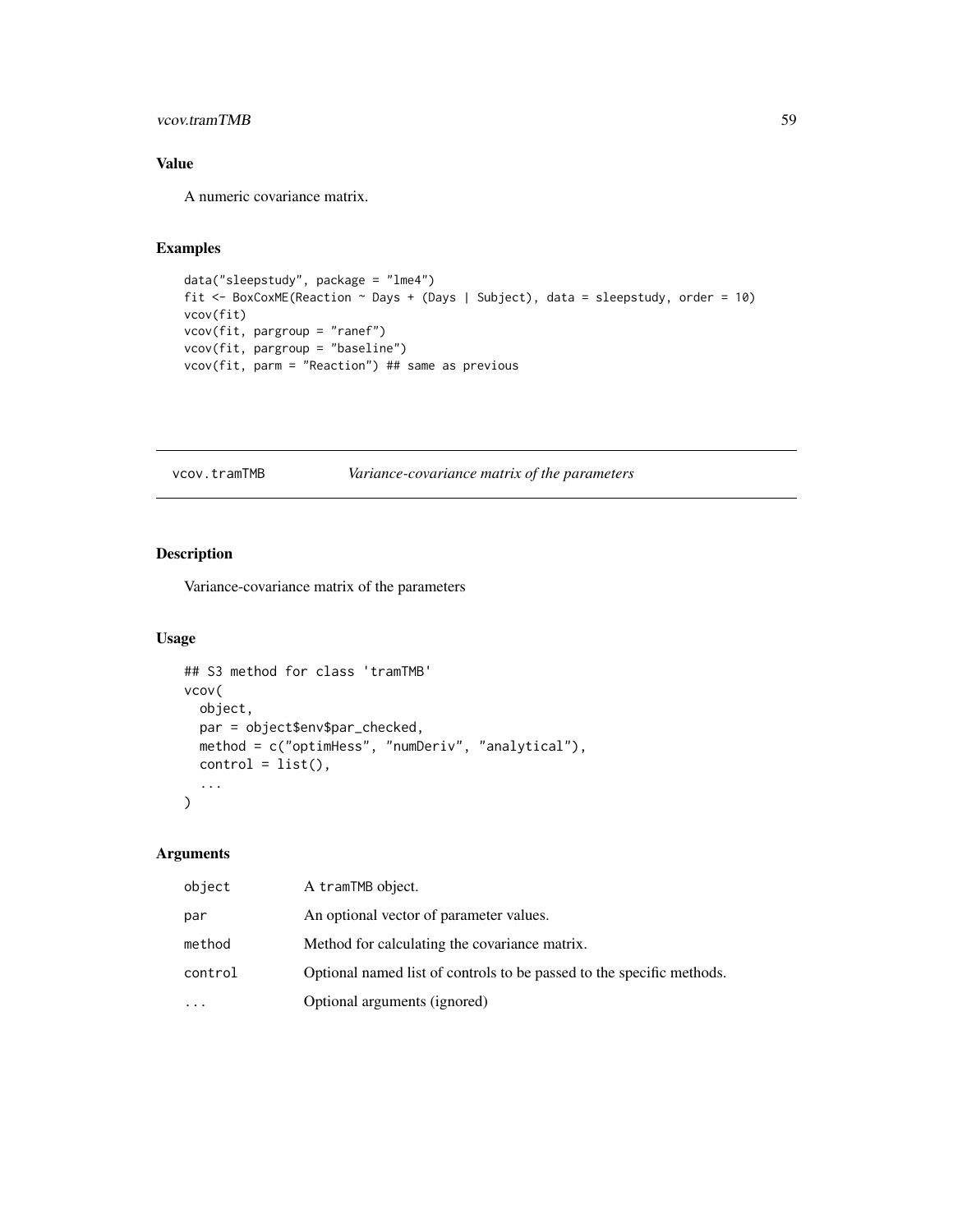<span id="page-59-0"></span>

Get the observation weight vector of a tramME object.

#### Usage

## S3 method for class 'tramME' weights(object, ...)

#### Arguments

| object   | A tramME object.              |
|----------|-------------------------------|
| $\cdots$ | Optional arguments (ignored). |

| weights<- | <i>Generic method for "weights &lt;-"</i> |
|-----------|-------------------------------------------|
|           |                                           |

# Description

Generic method for "weights<-"

#### Usage

```
weights(object) <- value
```
#### Arguments

| object | A model object.                |
|--------|--------------------------------|
| value  | The new vector of the weights. |

# Value

An object with the same class as object, with updated weight vector.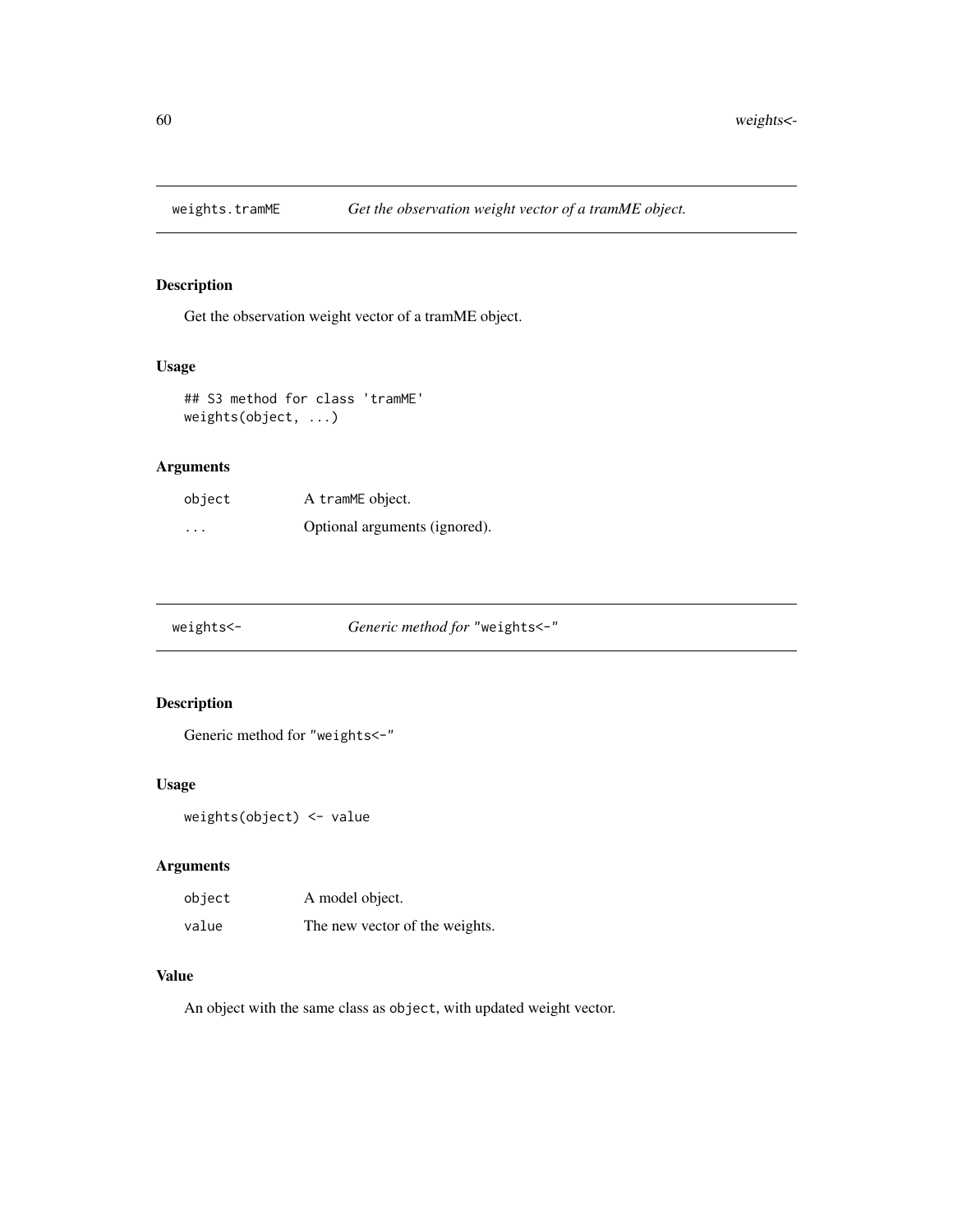<span id="page-60-0"></span>weights<-.tramME *Set the values of the observation weights of a tramME model.*

#### Description

This method updates the internal tramTMB object, the model.frame of the tramME object and the function call to propagate the change.

#### Usage

```
## S3 replacement method for class 'tramME'
weights(object) <- value
```
# Arguments

| object | A tramME object defined with $do$ -update = TRUE. |
|--------|---------------------------------------------------|
| value  | A vector of new weight values.                    |

# Value

A tramME object with the new weight values.

#### Note

It works only when the tramME model is defined with do\_update = TRUE.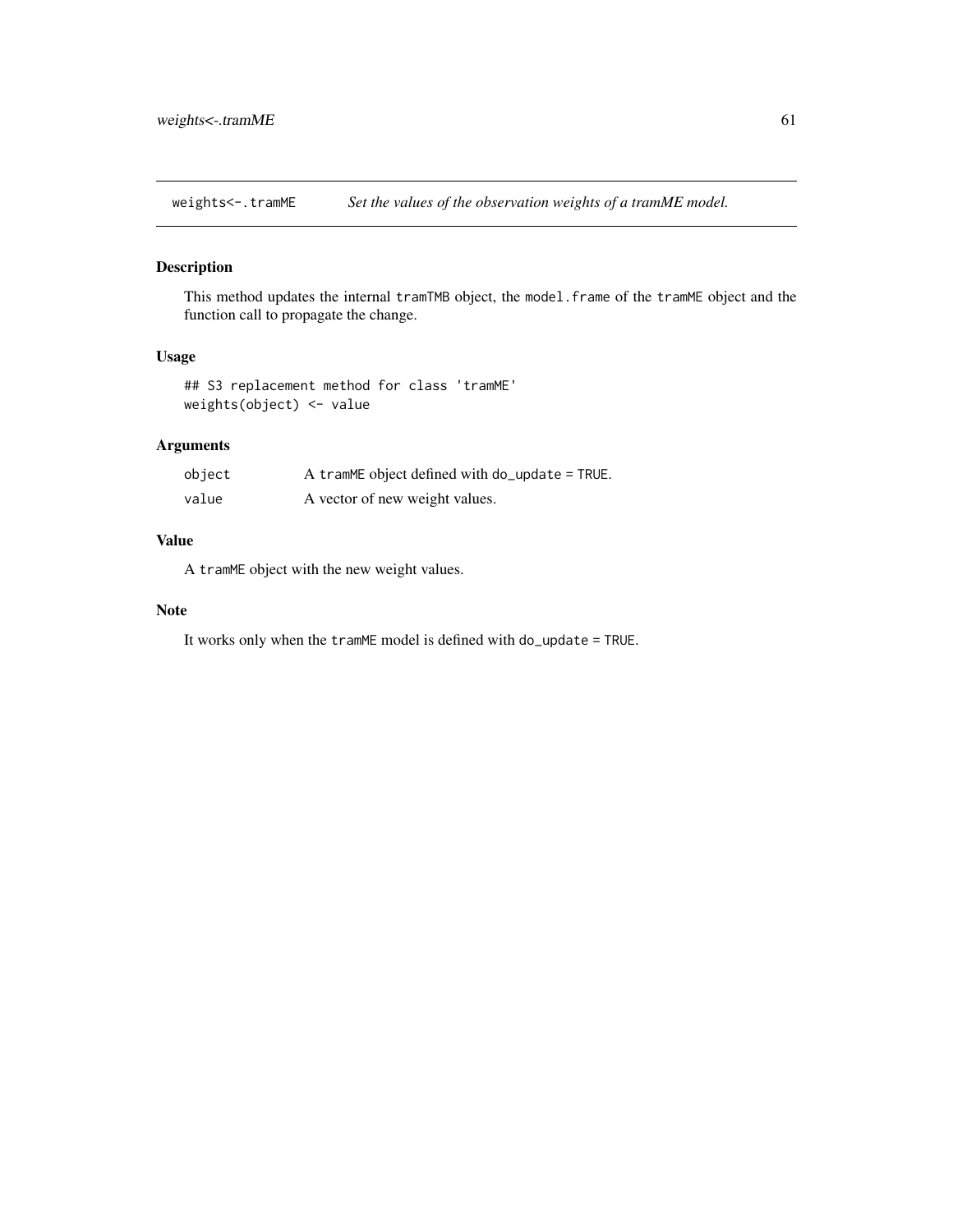# <span id="page-61-0"></span>Index

.cctm , [3](#page-2-0) .idx , [4](#page-3-0) .parallel\_default , [4](#page-3-0) anova.tramME, [5](#page-4-0) as.data.frame , *[24](#page-23-0)* auglag , *[29](#page-28-0)* BoxCox , *[5](#page-4-0)* BoxCoxME , [5](#page-4-0) , *[47](#page-46-0)* coef.LmME , [7](#page-6-0) coef.SurvregME, [8](#page-7-0) coef.tramME, [8](#page-7-0) coef<-.tramME, [9](#page-8-0) Colr , *[10](#page-9-0)* ColrME , [10](#page-9-0) , *[47](#page-46-0)* confint.LmME , [11](#page-10-0) confint.tramME, [12](#page-11-0) Coxph , *[14](#page-13-0)* CoxphME , [14](#page-13-0) duplicate , [15](#page-14-0) duplicate.tramTMB, [16](#page-15-0) edf\_smooth , [16](#page-15-0) edf\_smooth.tramME, [17](#page-16-0) fitmod , [18](#page-17-0) fitmod.tramME, [18](#page-17-0) is.pd , [19](#page-18-0) Lehmann , *[19](#page-18-0)* LehmannME, [19](#page-18-0) Lm , *[20](#page-19-0)* lmer , *[57](#page-56-0)* LmME , [20](#page-19-0) , *[47](#page-46-0)* logLik.tramME, [22](#page-21-0) mkReTrms , *[25](#page-24-0)*

mlt , *[25](#page-24-0)* model.frame , *[24](#page-23-0)* model.frame.tramME, [24](#page-23-0) model.matrix.tramME, [25](#page-24-0) nlminb , *[29](#page-28-0)* offset , *[27](#page-26-0)* , [27](#page-26-0) offset.default , [27](#page-26-0) offset.tramME, [27](#page-26-0) offset<- , [28](#page-27-0) offset<-.tramME, [28](#page-27-0) optim , *[29](#page-28-0)* optim\_control , [29](#page-28-0) optim\_tramTMB , [29](#page-28-0) options , *[37](#page-36-0)* plot.mlt , *[31](#page-30-0)* plot.smooth.tramME,  $30$ plot.tramME, [31](#page-30-0) Polr , *[32](#page-31-0)* PolrME, [32](#page-31-0) predict.mlt , *[32](#page-31-0)* , *[34](#page-33-0) , [35](#page-34-0)* predict.tramME , *[32](#page-31-0)* , [34](#page-33-0) predict.tramTMB, [36](#page-35-0) print.anova.tramME, [36](#page-35-0) print.summary.tramME, [37](#page-36-0) print.tramME, [38](#page-37-0) print.VarCorr.tramME, [38](#page-37-0) printCoefmat , *[37](#page-36-0)* ranef *(*ranef.tramME *)* , [39](#page-38-0) ranef.LmME , [39](#page-38-0) ranef.tramME , *[22](#page-21-0)* , [39](#page-38-0) residuals.LmME , [41](#page-40-0) residuals.tramME , *[22](#page-21-0)* , [42](#page-41-0) sigma.LmME, [43](#page-42-0)

smooth\_terms , [43](#page-42-0) smooth\_terms.LmME , [44](#page-43-0) smooth\_terms.tramME , [44](#page-43-0)